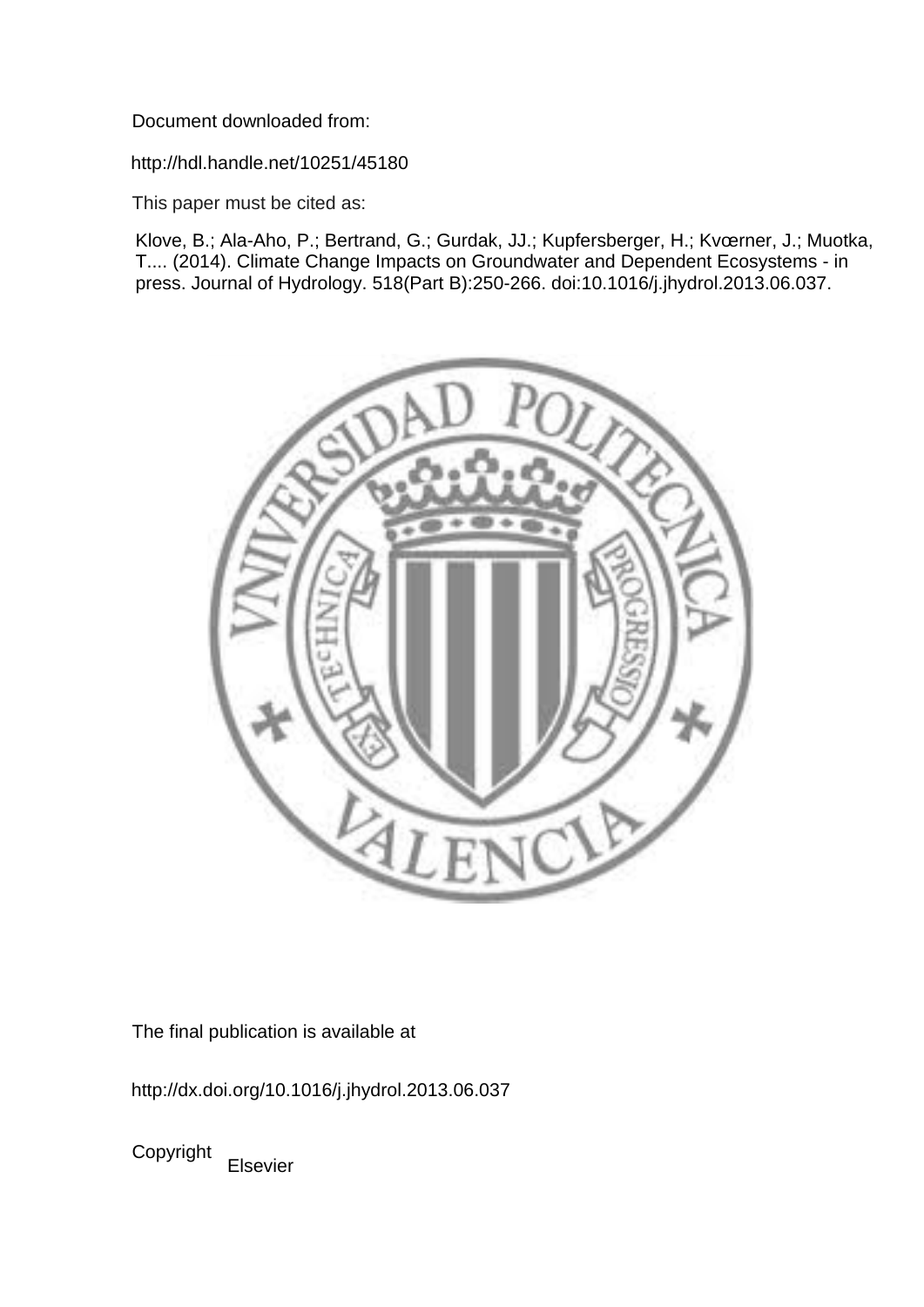# 1 **Climate Change Impacts on Groundwater and Dependent Ecosystems**

| $\overline{2}$ | Bjørn Kløve <sup>1,2*</sup> , Pertti Ala-Aho <sup>1</sup> , Guillaume Bertrand <sup>3</sup> , Jason J. Gurdak <sup>4</sup> , Hans Kupfersberger <sup>5</sup> , |
|----------------|----------------------------------------------------------------------------------------------------------------------------------------------------------------|
| 3              | Jens Kværner <sup>2</sup> , Timo Muotka <sup>1</sup> , Heikki Mykrä <sup>1</sup> , Elena Preda <sup>6</sup> , Pekka Rossi <sup>1</sup> , Cintia Bertacchi      |
| 4              | Uvo <sup>7</sup> , Elzie Velasco <sup>4</sup> , Manuel Pulido-Velázquez <sup>8</sup>                                                                           |
| 5              |                                                                                                                                                                |
| 6              | <sup>1</sup> University of Oulu, 90014 University of Oulu, Finland – tel. $+358405944514$ -fax 358 8 553                                                       |
| 7              | 4507 - bjorn.klove@oulu.fi                                                                                                                                     |
| 8              | ${}^{2}$ Bioforsk – Norwegian Institute for Agricultural and Environmental Research, Frederik A.                                                               |
| 9              | Dahls vei 20, N-1432 Ås, Norway - jens.kvarner@bioforsk.no                                                                                                     |
| 10             | $3$ University of Neuchâtel, Rue Emile-Argand 11 – CP 158 CH - 2009 Neuchâtel, Switzerland -                                                                   |
| 11             | guillaume.bertrand@email.com                                                                                                                                   |
| 12             | <sup>4</sup> Department of Geosciences, San Francisco State University, 1600 Holloway Avenue, San                                                              |
| 13             | Francisco, CA 94132, U.S.A.                                                                                                                                    |
| 14             | <sup>5</sup> Joanneum Research Forschungsgesellschaft mbH. Elisabethsr. 16/II, A- 8010 Graz, Austria -                                                         |
| 15             | hans.kupfersberger@joanneum.at                                                                                                                                 |
| 16             | <sup>6</sup> University of Bucharest – Splaiul Independentei 91-95, 050095 Bucharest, Romania                                                                  |
| 17             | <sup>7</sup> Water Resources Engineering, Lund University Box 118, 221 00 Lund, Sweden                                                                         |
| 18             | <sup>8</sup> Research Institute of Water and Environmental Engineering, Universitat Politècnica de                                                             |
| 19             | València, Cami de Vera s/n, 46022 Valencia, Spain                                                                                                              |
| 20             |                                                                                                                                                                |
| 21             | *Corresponding author                                                                                                                                          |
| 22             | Bjørn Kløve, University of Oulu, 90014 University of Oulu, Finland - tel. +358 40 5944514 -                                                                    |
| 23             | fax 358 8 553 4507 - bjorn.klove@oulu.fi                                                                                                                       |
| 24             |                                                                                                                                                                |
|                |                                                                                                                                                                |

25 *Keywords:* groundwater, climate, ecosystems, global change, land use, management.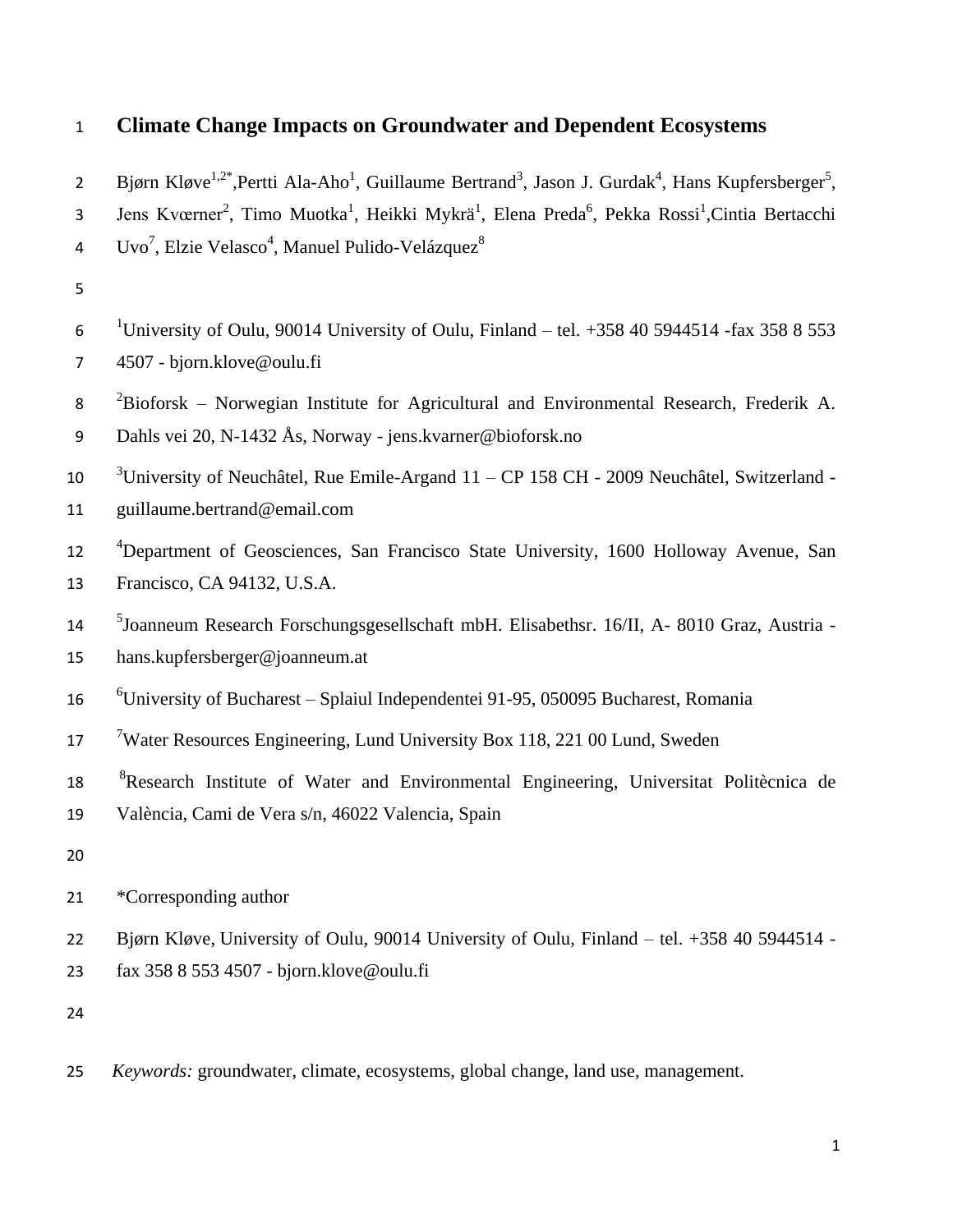## **Abstract**

 Aquifers and groundwater-dependent ecosystems (GDE) are facing increasing pressure from water consumption, irrigation and climate change. These pressures modify groundwater levels and their temporal patterns and threaten vital ecosystem services such as arable land irrigation and ecosystem water requirements, especially during droughts. This review examines climate change effects on groundwater and dependent ecosystems. The mechanisms affecting natural variability in the global climate and the consequences of climate and land use changes due to anthropogenic influences are summarised based on studies from different hydrogeological strata and climate zones. The impacts on ecosystems are discussed based on current findings on factors influencing the biodiversity and functioning of aquatic and terrestrial ecosystems. The influence of changes to groundwater on GDE biodiversity and future threats posed by climate change is reviewed, using information mainly from surface water studies and knowledge of aquifer and groundwater ecosystems. Several gaps in research are identified. Due to lack of understanding of several key processes, the uncertainty associated with management techniques such as numerical modelling is high. The possibilities and roles of new methodologies such as indicators and modelling methods are discussed in the context of integrated groundwater resources management. Examples are provided of management impacts on groundwater, with recommendations on sustainable management of groundwater.

1. Introduction

 Groundwater is the major freshwater store acting in the hydrological cycle. It provides water for human consumption, agriculture, industry and many groundwater-dependent ecosystems, especially during droughts. In recent decades the increasing use of groundwater for human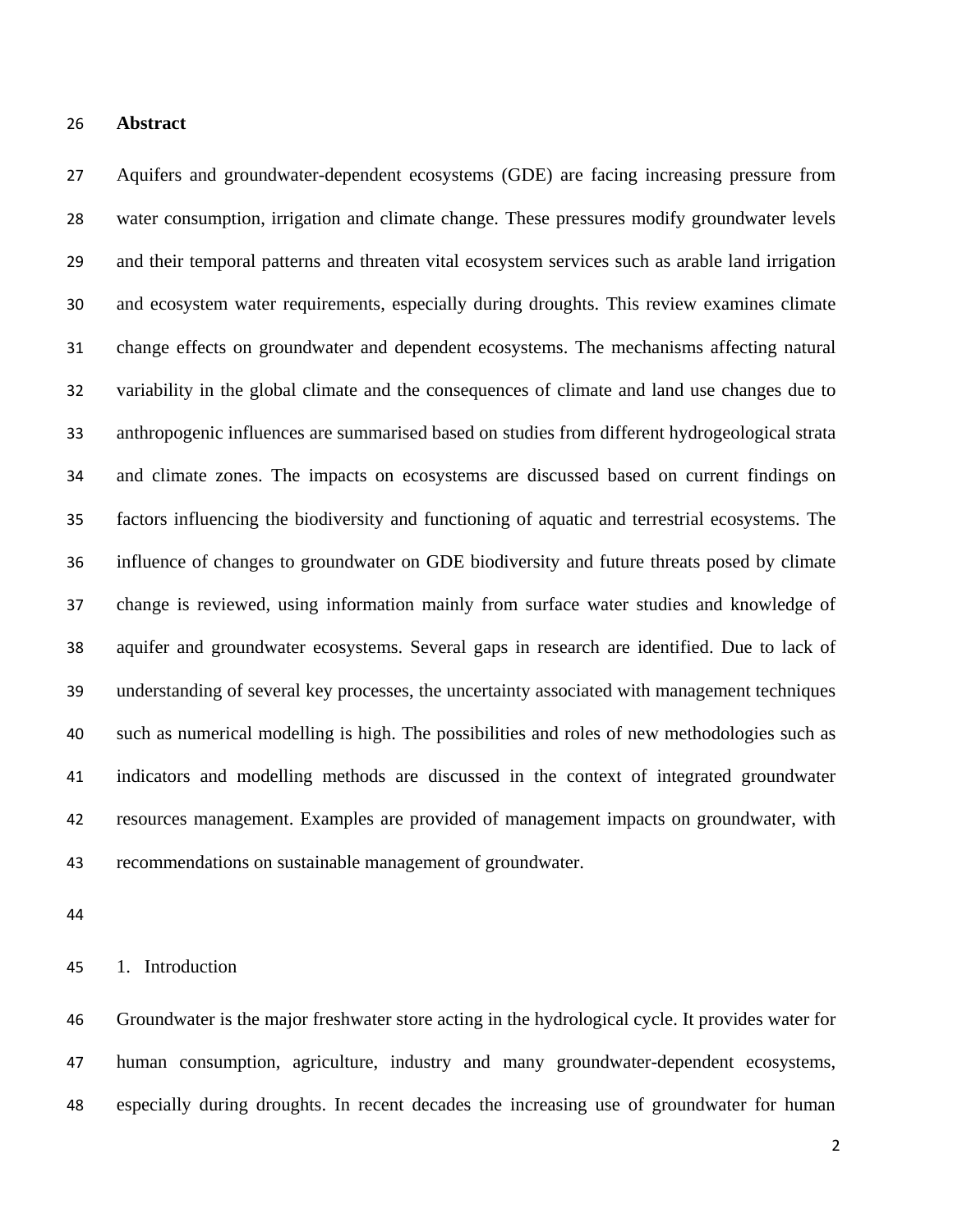consumption and irrigation has resulted in groundwater lowering in large parts of the world (Wada et al., 2010; Treidel et al., 2012). It is well recognised that regional depletion of groundwater resources is a global-scale problem (Konikow and Kendy, 2005). Many groundwater resources are non-renewable on meaningful time scales for both human society and ecosystems. The predicted climate change will exacerbate these concerns in many parts of the world by reducing precipitation and increasing evapotranspiration, both of which will reduce recharge and possibly increase groundwater withdrawal rates (Treidel et al., 2012). Thus, increasing awareness of the importance of wetlands and other groundwater-dependent ecosystems (GDE) has led to emphasis being placed on a better understanding of groundwater-ecosystem interactions in a changing climate (Kløve et al., 2011a, 2011b).

 While the impacts of groundwater withdrawal and land use on groundwater have been investigated in numerous studies, climate change impacts on groundwater and dependent ecosystems have received less attention (Taylor et al., in review). Hydrological studies of climate change often address surface water, but fewer studies focus on groundwater (Kundzewicz and Döll, 2009; Green et al., 2011). The predicted impacts of climate warming on groundwater include changes in the magnitude and timing of recharge (e.g. Hiscock et al., 2012), typically with a shift in seasonal mean and annual groundwater levels depending on changes in the distribution of rainfall (Liu, 2011) and snow melt (Jyrkama and Sykes, 2007; Okkonen and Kløve, 2010). The predicted changes in recharge may be larger than the changes in precipitation (Ng et al., 2010). Land use and urbanisation may suppress or amplify groundwater responses to climate change. For example, afforestation can increase recharge (Chaves et al., 2012) and urbanisation can increase consumption (Taylor and Tindimugaya, 2012). In addition to human impacts, natural long-term fluctuations in groundwater levels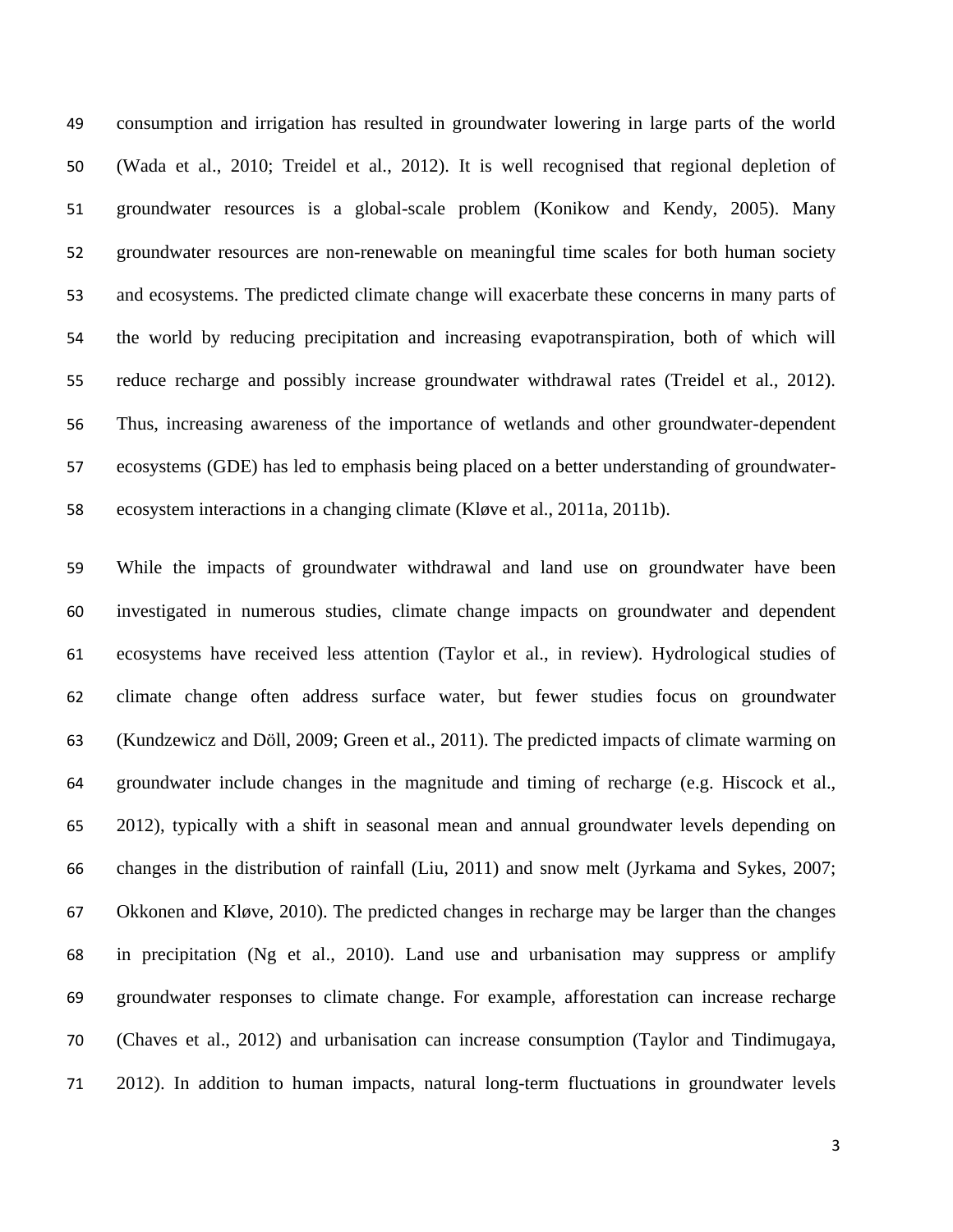caused by climate variability must be considered (Hanson et al., 2004; Gurdak et al., 2007; Anderson and Emanuel, 2008).

 Sustainable groundwater management in the future requires groundwater to be used in a manner that can be maintained for an indefinite time without having unacceptable environmental, economic or social consequences (Alley et al., 1999). Groundwater sustainability is a value- driven process of intra- and inter-generational equity that balances the environment, society and the economy (Gleeson et al., 2010, 2012). This requires groundwater management to be approached in a holistic way, where all water uses are seen in the context of socio-economic development and protection of ecosystems and ecosystem services (Constanza et al., 1997). The current lack of knowledge on groundwater-ecosystem interactions can be seen as reflecting a neglect of groundwater in integrated watershed management plans (UNEP/CBD, 2010). The European Commission (EC) Groundwater Directive and Water Framework Directive raise concerns about how groundwater use may affect ecosystems. Re-balancing of water allocation between various human uses, as well as to biodiversity and ecosystem functioning, is clearly needed (Showstack, 2004).

 This paper focuses on groundwater and associated dependent aquatic and terrestrial ecosystems; climate change effects on groundwater hydrology and geochemistry; and the processes affecting global climate, which in turn influence hydrology, groundwater ecosystem interactions and adaptation policies for groundwater and GDE management. The objective of the paper was to synthesise current knowledge on the complex interactions between climate, groundwater and ecosystems, and to examine integrated groundwater management strategies that account for human and ecosystems needs. Although there are other recent reviews on climate change and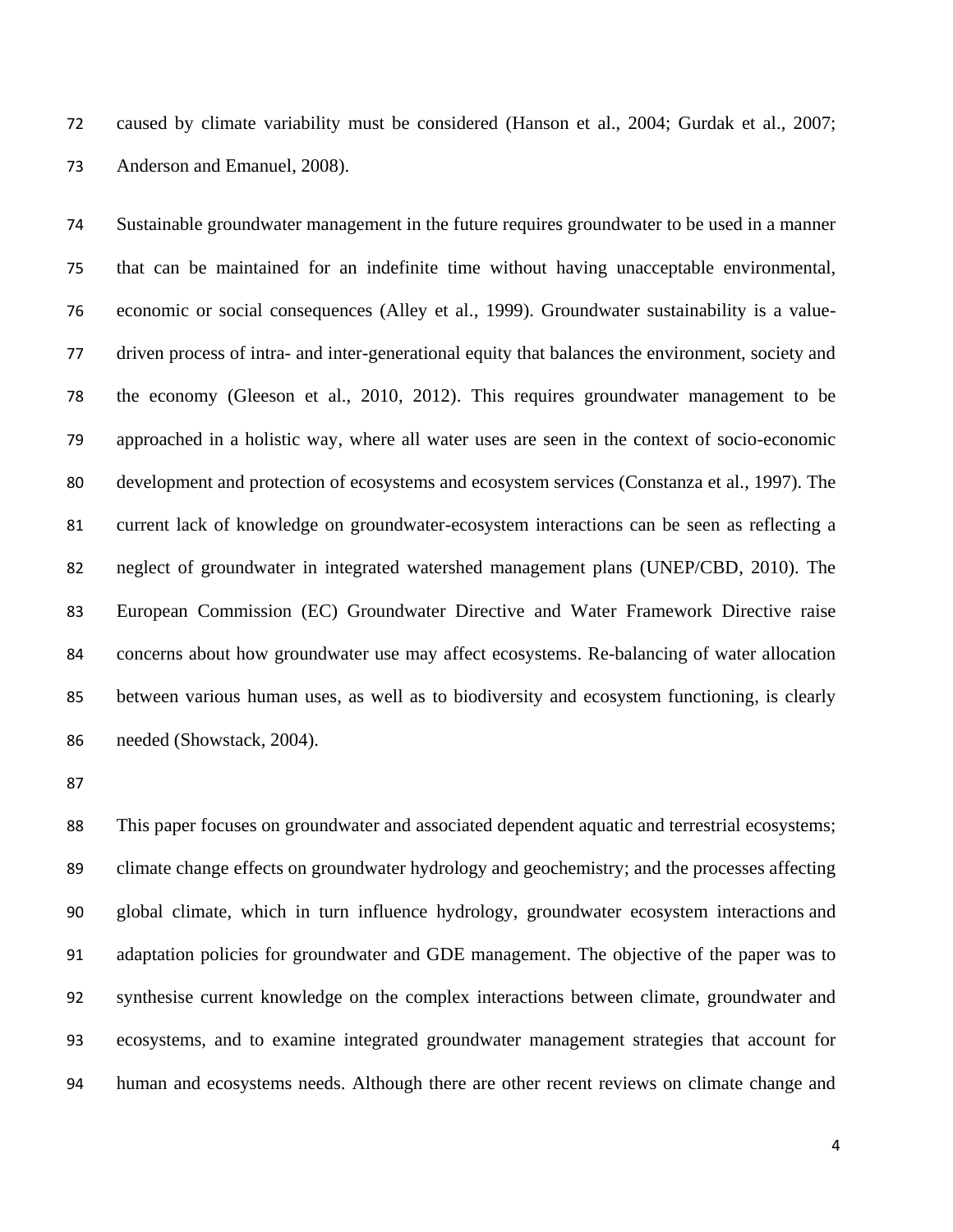| groundwater (Earman and Dettinger, 2011; Green et al., 2011; Treidel et al., 2012; Taylor et al., |  |
|---------------------------------------------------------------------------------------------------|--|
| in review), this is the first to synthesise the effects of climate change on GDE.                 |  |
|                                                                                                   |  |
|                                                                                                   |  |

2. Review of climate change impacts on GDE

2.1 Climate change and climate variability

 Climate change may be perceived as alterations in the local or global climate on different time scales. Cyclical climate changes in a relative short time perspective are called climate variability. For groundwater, this variability can be illustrated as oscillating changes in recharge (P-ET), where the annual recharge varies in a regular or irregular manner that can resemble oscillations (Fig. 1). Several natural phenomena related to atmospheric and (or) oceanic circulation can affect the climate locally or globally, causing changes and (or) variability. Many of these phenomena are related to the circulation of the oceans and (or) of the atmosphere. The Gulf Stream, the North Atlantic Oscillation (NAO) and the El Niño-Southern Oscillation (ENSO) are among the best known, but other phenomena such as the Pacific Decadal Oscillation (PDO) and Atlantic Multidecadal Oscillation (AMO) have been described more recently (e.g. Huss et al., 2010).

 ENSO is the result of an interaction between the Pacific Ocean and the atmosphere whereby anomalies in sea surface temperature (SST) co-vary with the intensity of the Southern Oscillation (Rasmusson and Carpenter, 1982; McPhaden et al., 2006), while NAO is an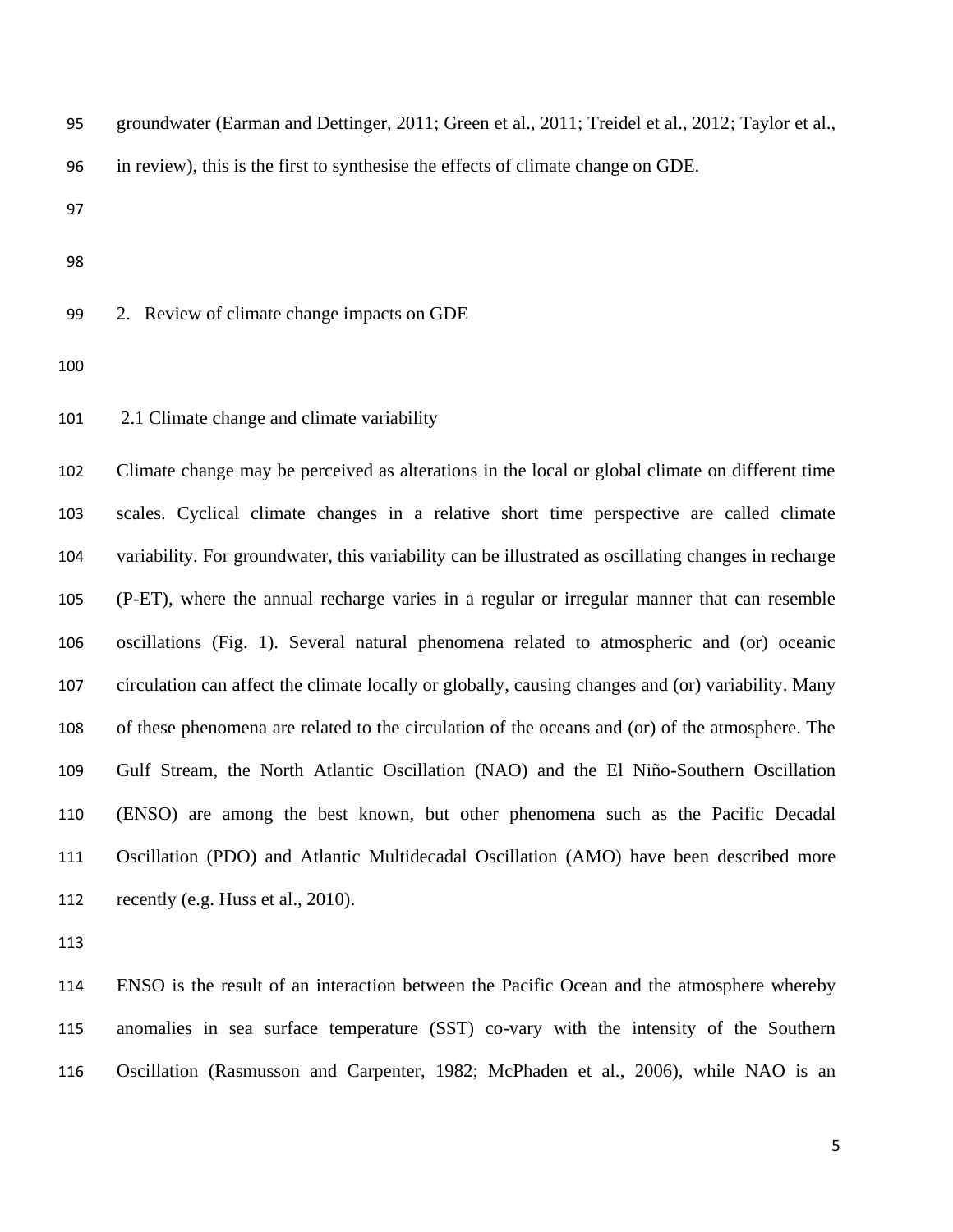atmospheric phenomenon centred over the North Atlantic (Hurrell et al., 2003). ENSO has a typical quasi-periodic oscillation of 2-7 years, while NAO displays a yearly variability and a decadal quasi-periodic oscillation. PDO has a 10-25 year quasi-periodic cycle that is associated with decadal variability in atmospheric circulation prominent in the North Pacific, where variations in the strength of the wintertime Aleutian Low pressure system co-vary with SST from 20ºN polewards (Mantua et al., 1997). AMO is an oceanic-atmospheric phenomenon with a periodicity of 50-70 years that arises from variations in SST in the Atlantic Ocean (Kerr, 2000; Enfield et al., 2001). All these phenomena change the yearly climate regionally and seasonally, so that some regions of the world become seasonally warmer or colder, or drier or wetter, than normal. Associated with the effects of climate variability, oscillations in river runoff have been extensively described in rivers worldwide (e.g. Cullen et al., 2002; Ionita et al., 2012).

 The effects of climate variability on groundwater have been less well explored than those on surface water (Green et al., 2011). However, climate variability on interannual to multidecadal time scales, including ENSO, NAO, PDO, and AMO, has also been shown to affect groundwater levels and recharge (Hanson et al., 2004; Pool, 2005; Fleming and Quilty, 2007; Gurdak et al., 2007, 2009; Anderson and Emanuel, 2008; Holman et al., 2009, 2011; Trembley et al., 2011; Venencio and Garcia, 2011). It is likely that the signals seen in recharge are also seen in groundwater levels, but as aquifers differ in size, the response to the input signal variability will be more evident in smaller aquifers (Fig. 1).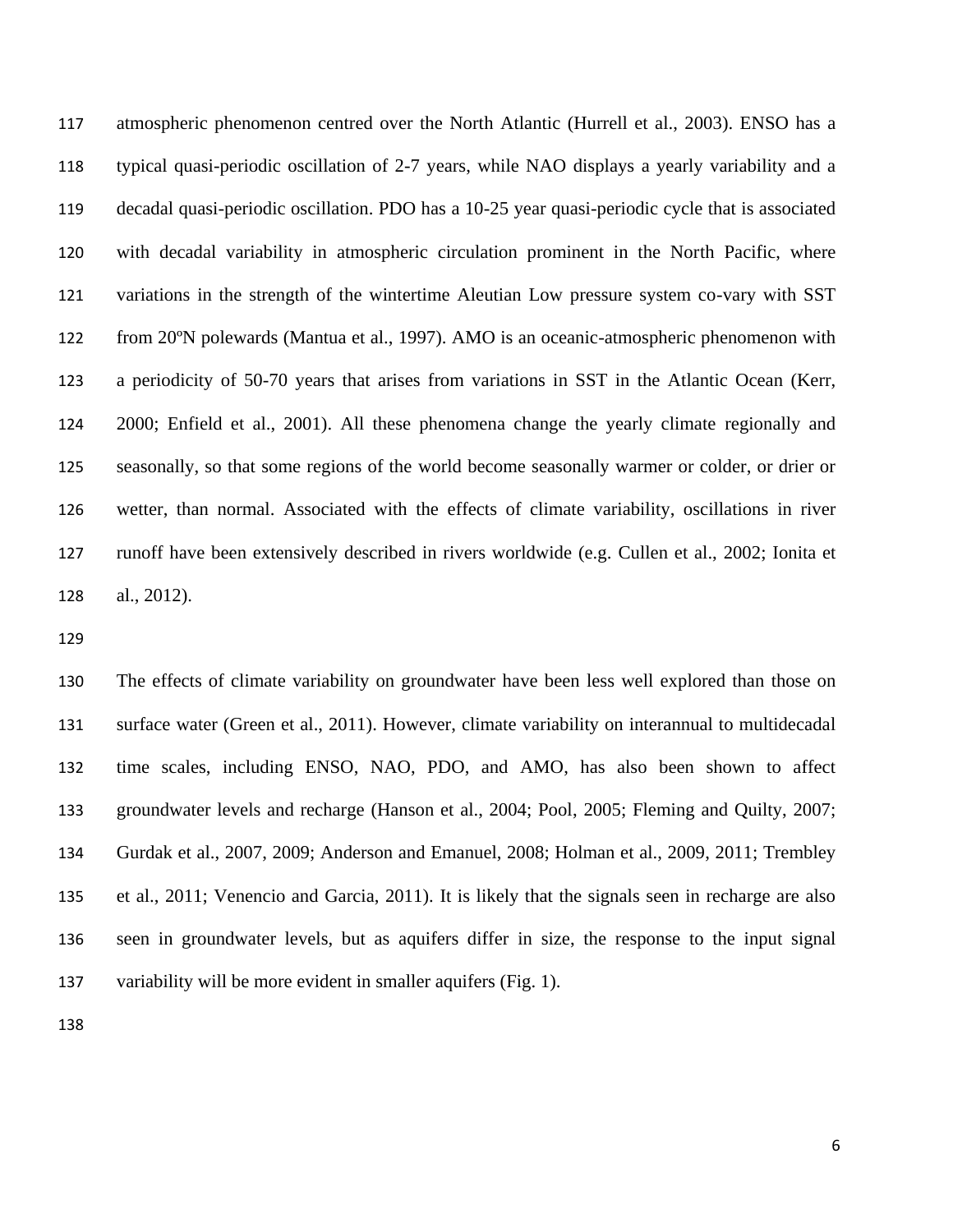The increase in greenhouse gas emissions since the industrial revolution has also affected the climate of the Earth. For example, a small but constant increase in mean atmospheric temperature has been observed since then (IPCC, 2007). Human activities can also cause climate change locally by changing land use, water use and vegetation, with consequent impacts on hydrology (e.g. Collischon et al., 2001). These causes of climate change and variability are continuously acting and interacting with each other. The result of such a complex system is that in some periods their impacts are additive and enhance each other, while in other periods they counteract each other and their impacts decline regionally (see Fig. 1).

 Coupled global climate models (GCMs), which describe the circulation of the atmosphere and the oceans, are frequently used to develop scenarios of future climate (rainfall, temperature, radiation, etc.) taking into consideration different scenarios for increases in greenhouse gases. Such scenarios include a constant increase in greenhouse gases for the next 100 years (scenario A2 of IPCC) or a reduction in emissions (scenario B1 of IPCC), or anything in between. In any case, future climate scenarios projected by GCMs in terms of precipitation and temperature may be used to force hydrological models and numerical groundwater flow models in a sequential (e.g. Okkonen and Kløve, 2011) or fully coupled manner (Therrien et al., 2007), in order to predict the impacts of future climate on recharge, groundwater flow and interactions with associated ecosystems.

2.2 Impact of climate change on the variability of groundwater quantity and quality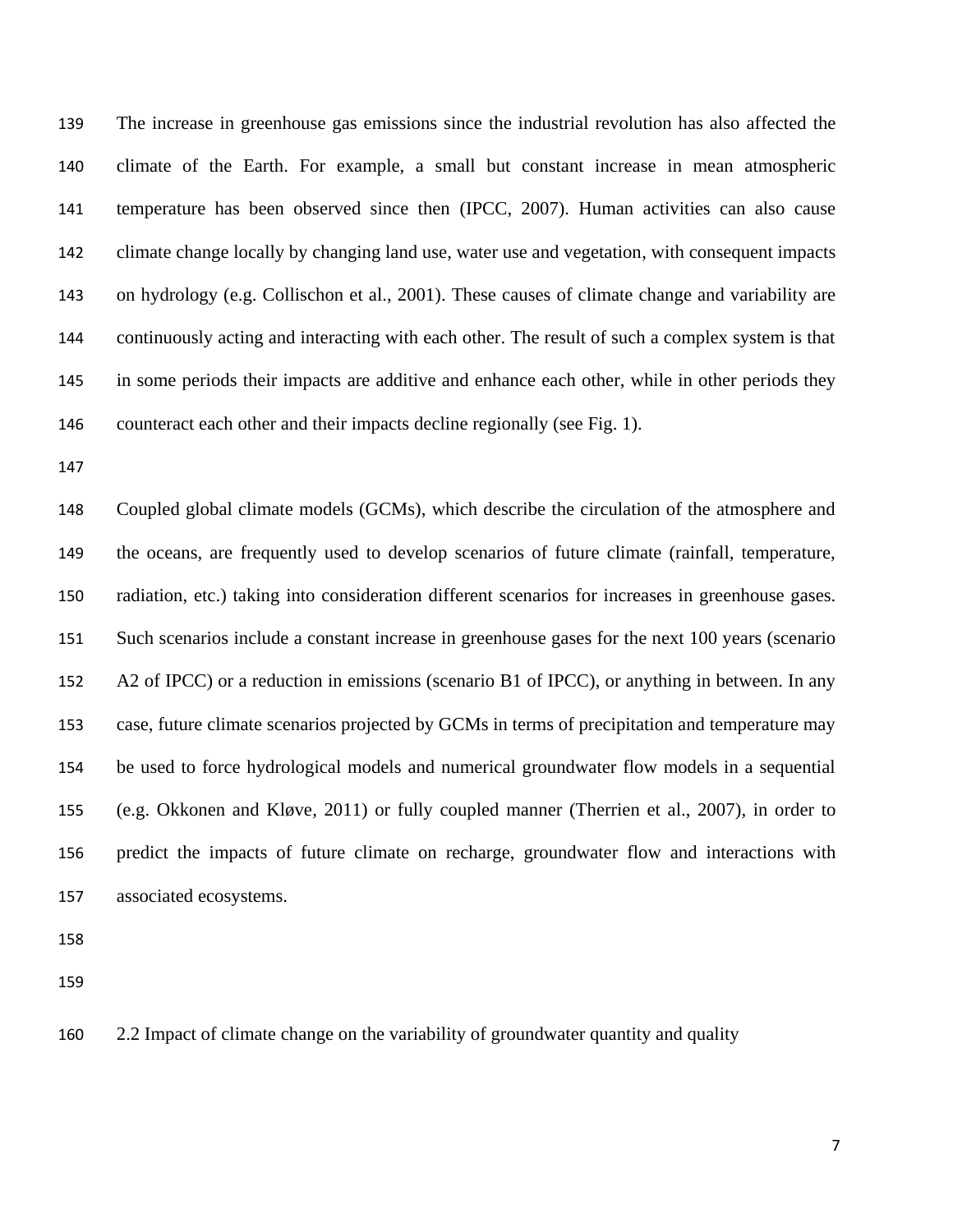Climate change and variability have directly and indirectly affected, and will continue to affect, groundwater quantity and quality in many complex and unprecedented ways (Holman, 2006; Dettinger and Earman, 2007; Earman and Dettinger, 2011; Treidel et al., 2012; Taylor et al., in review). Future climate change will affect recharge rates and, in turn, the depth of groundwater levels and the amount of available groundwater (Ludwig and Moench, 2009). Much of the research to date has focused on climate change effects on the magnitude and timing of recharge (Döll, 2009; Green et al., 2011; Treidel et al., 2012), with less emphasis on whether recharge mechanisms may change, possibly from more diffuse to focused recharge mechanisms in some regions (Gurdak et al., 2007). Moreover, few papers have addressed how groundwater will be indirectly affected by the changing patterns of groundwater abstraction and (or) land use (Treidel et al., 2012). Increasing abstraction with reduced recharge can reduce groundwater levels significantly, as demonstrated conceptually in Fig. 1. More studies have addressed the potential effects of climate variability and change on recharge than natural or human-induced changes in groundwater discharge. Furthermore, groundwater quality has received far less attention than groundwater quantity (Treidel et al., 2012).

 Groundwater recharge depends on the distribution, amount and timing of precipitation, evapotranspiration losses, snow cover thickness and snow melt characteristics, and land use/land cover. Warmer winter temperatures can reduced the amount of ground frost and allow more water to infiltrate into the ground, resulting in increased groundwater recharge. The potential recharge rate can increase by approximately 100 mm/year over a period of 40 years in Canada (Jyrkama and Sykes 2007). Warmer winter shift the river peak flow earlier in a year resulting in a similar shift in aquifer water levels (Scibek et al. 2007). Earlier snow melt can reduce summer low flows (Okkonen and Kløve 2011). Summer low flows will also change due to melting and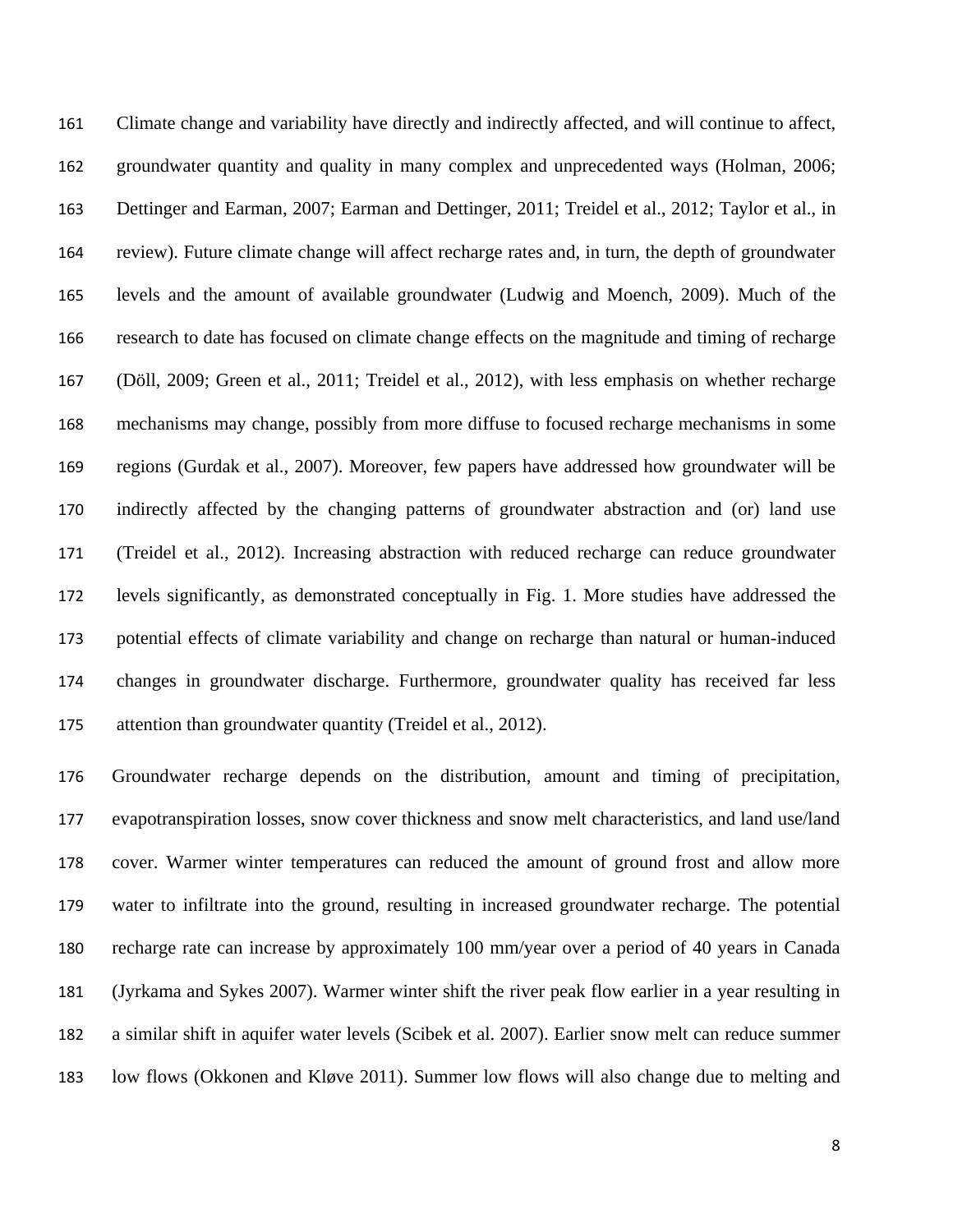retreating glaciers; leading to first an increased summer flow as more ice is melted (Kumar and Singh 1997), but eventually resulting in lower summer flow as glaciers retreat (Huss 2011). This will influence glacier fed rivers such as Po that is linked to large confined aquifers and Glomma which is linked to unconfined floodplain aquifers. Reduced river flow in dry periods will influence the groundwater exchange directly and can also lead to more groundwater abstraction as river water is less available. Lower groundwater tables can promote surface water recharge in loosing streams as hydraulic gradients increase.

 Recharge to an aquifer depends on the groundwater level, with lower positions normally increasing the capture zone and recharge. The properties of the aquifer are also essential; small, shallow unconfined aquifers respond more rapidly to climate change, whereas larger and confined systems show a slower response. Unconfined aquifers, especially surficial and shallow aquifers, are more likely to have renewable groundwater on meaningful time scales and will be particularly sensitive to changes in variability and climatic conditions (Winter, 1999; Healy and Cook, 2002; Sophocleous, 2002; Lee et al., 2006). Confined and deeper aquifers are more likely to have non-renewable groundwater and will be less sensitive to the direct effects of climate variability and change. Non-renewable groundwater is vulnerable to the indirect effects of increased human abstraction to meet current water requirements (Wada et al., 2012) and future water demand under a changing climate (Treidel et al., 2012).

 Predicting spatiotemporal changes in the magnitude, timing and mechanism of recharge is complex in most climate regions. For example, in semi-arid regions, only heavy rainfall events result in groundwater recharge, whereas in humid regions an increase in heavy rainfall events can reduce recharge rates because most water may be lost through runoff (Bates et al., 2008).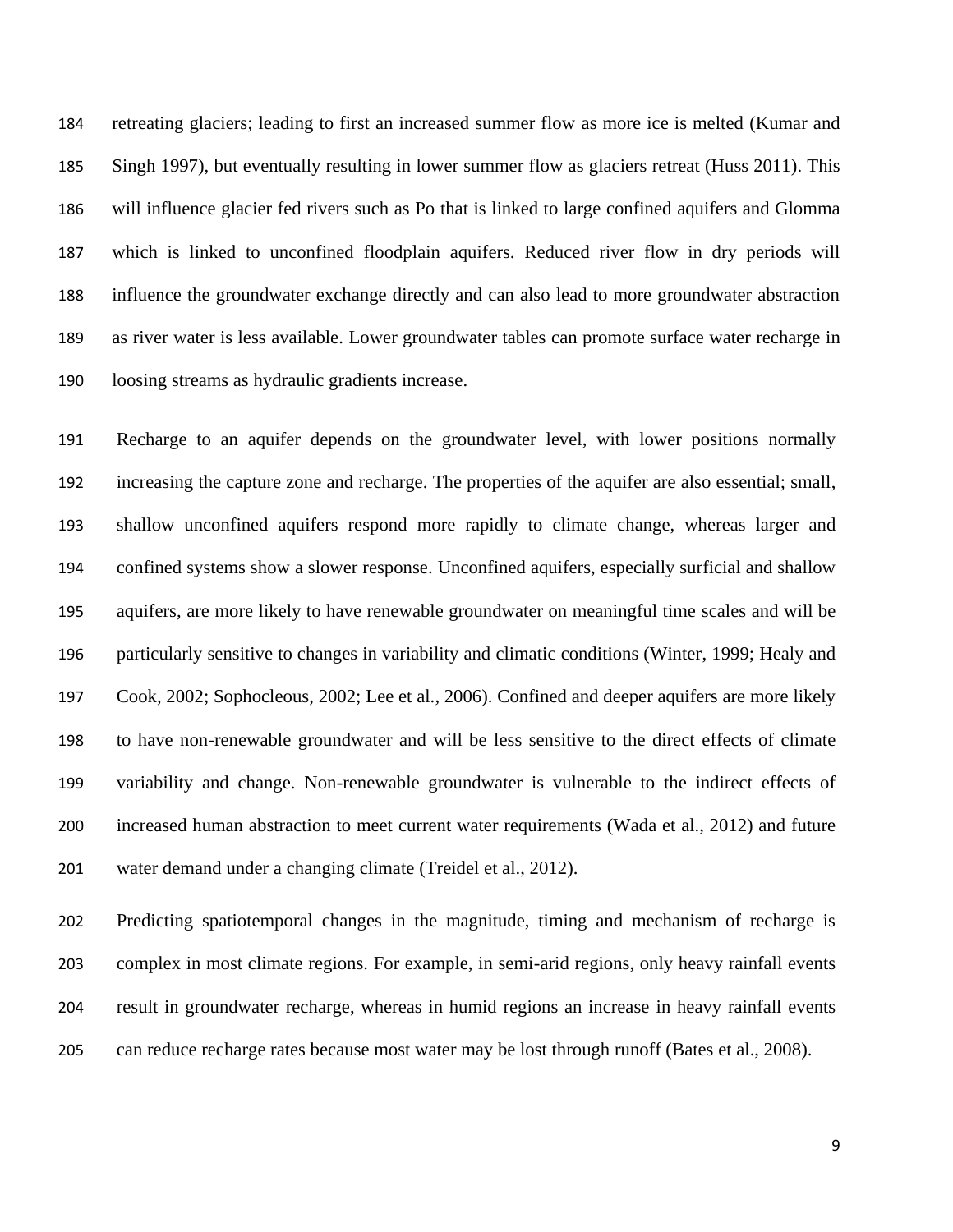In cold climates, seasonal variations in water level are common where a permanent snow cover hinders groundwater recharge in winter, while snow melt water replenishes aquifers in spring (Kuusisto, 1984; Rutulis, 1989; Van der Kamp and Maathuis, 1991). It is expected that in snow- dominated regions, warmer winters will cause snow melt and groundwater recharge (e.g. Jyrkama and Sykes, 2007; Sutinen et al., 2007) and runoff to occur over longer periods and earlier in the year (e.g. Veijalainen et al., 2010). Increased aquifer recharge will increase wintertime groundwater levels (see Mäkinen et al., 2008; Okkonen and Kløve, 2010), whereas in spring and summer the groundwater levels may decrease with a warmer climate (Okkonen and Kløve, 2010).

 Some studies, for example that by Hiscock et al. (2012), have used GCMs to simulate future precipitation and temperature trends based on a 'high' (SRES A1F1) gas emissions scenario by 217 the end of the  $21<sup>st</sup>$  century, and report that northern Europe will receive more winter rainfall, leading to increased groundwater recharge but during a shorter time period, and that summers will be drier, with longer periods of limited or no groundwater recharge. Dams et al. (2011) showed for a catchment in Belgium that future climate change can reduce groundwater levels, particularly in late summer-early autumn, and reduce groundwater discharge in regions with little discharge. Southern Europe will have less recharge overall and the region may become more water stressed than at present, with any increase in winter recharge unable to compensate for the reduced autumn recharge (Hiscock et al., 2012). Southern Spain is predicted to be among the worst affected regions in Europe, with almost total disappearance of recharge (Hiscock et al., 2012).

 Groundwater quality changes will be a consequence of changed recharge patterns and land-use. Reduced soil frost result in more recharge and less overland flow (Okkonen and Kløve 2011).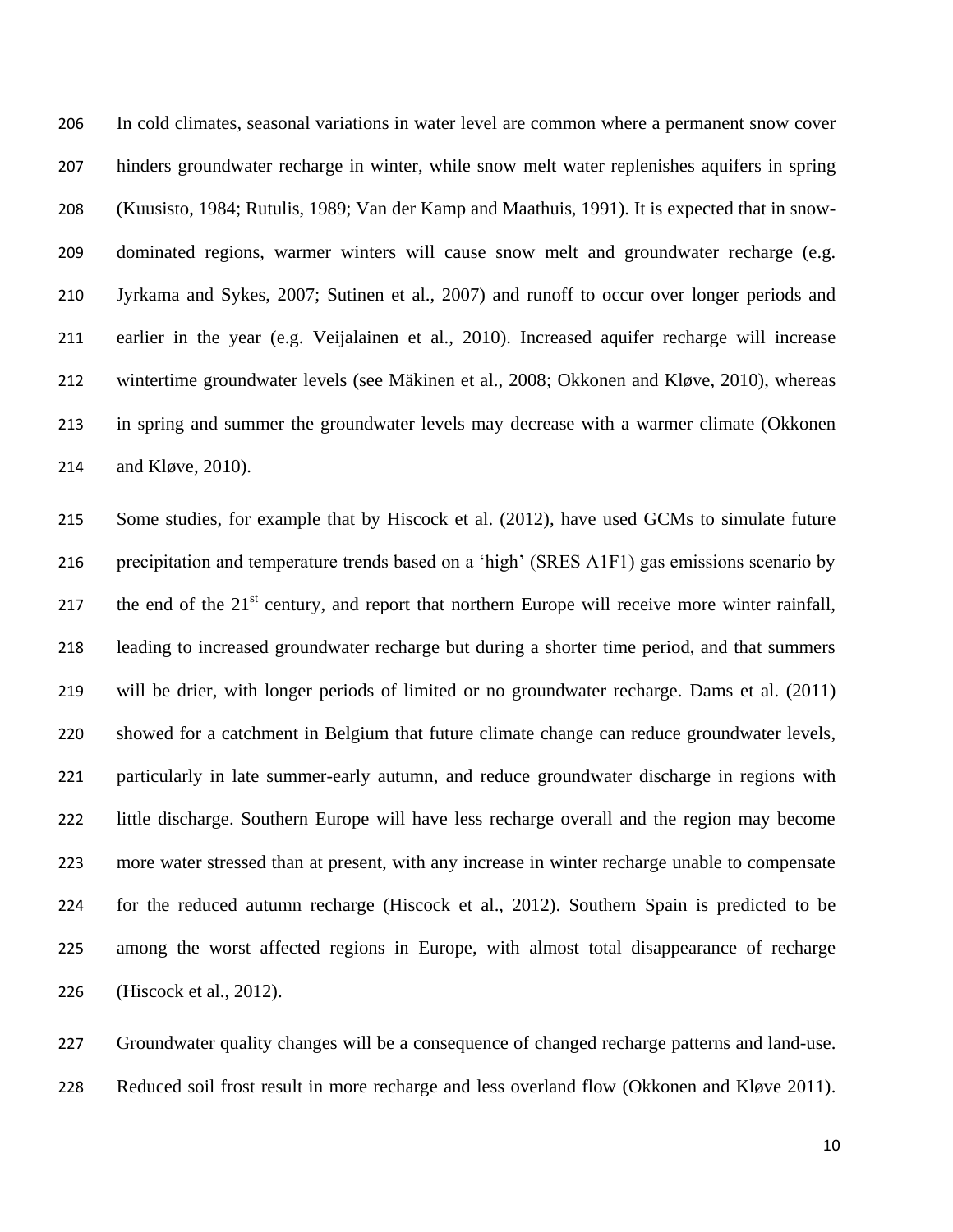This can increases groundwater availability (Jyrkama and Sykes 2007) but also increase risk of leaching of contaminants during winter (Okkonen et al. 2010). Warmer climate increase might influence pesticide leaching to groundwater, but the processes are complex and mainly related to land use changes driven by changes in climate (Bloomfield et al. 2007) and increased pest pressures e.g. due to lower winter mortality (Noyes et al. 2006). In cold regions, a milder climate with temperatures around freezing melting point increase the use of salt application for slippery control (Balderacchi et al. 2013). In warmer climate, less recharge can lead to further decline of groundwater levels. Reduced groundwater level increase the risk of contamination mainly from sea water intrusion in coastal aquifers (Werner et al. 2013). Increased flood can lead to river water being more polluted (e.g. Hrdinka et al. 2012) and reduced minimum flow can lead to increase riverine concentration in wastewater effluents as waters are less diluted posing a risk to groundwater in loosing streams with a direct contact to aquifers.

 Changes to both groundwater and surface water levels may ultimately alter the interaction between groundwater and surface water, as well as the interaction between natural and societal water supply and demand (Hanson et al., 2012). Groundwater storage acts as a moderator of surface water response and climate feedback (Maxwell and Kollet, 2008). For example, Hanson et al. (2004) identified temporal changes in response to the low frequency variability of the Pacific Decadal Oscillation (PDO) in groundwater-surface water interactions from a small watershed in the south-western USA. Temporal changes in the PDO range of streamflow (resulting from changes in precipitation and temperature due to PDO) at a downstream location lagged behind those at an upstream location by about three-quarters of a year, which may represent a delay in sustained downstream flows owing to streamflow infiltration to the floodplain aquifer (Hanson et al., 2004). Changes in stream base flow and groundwater levels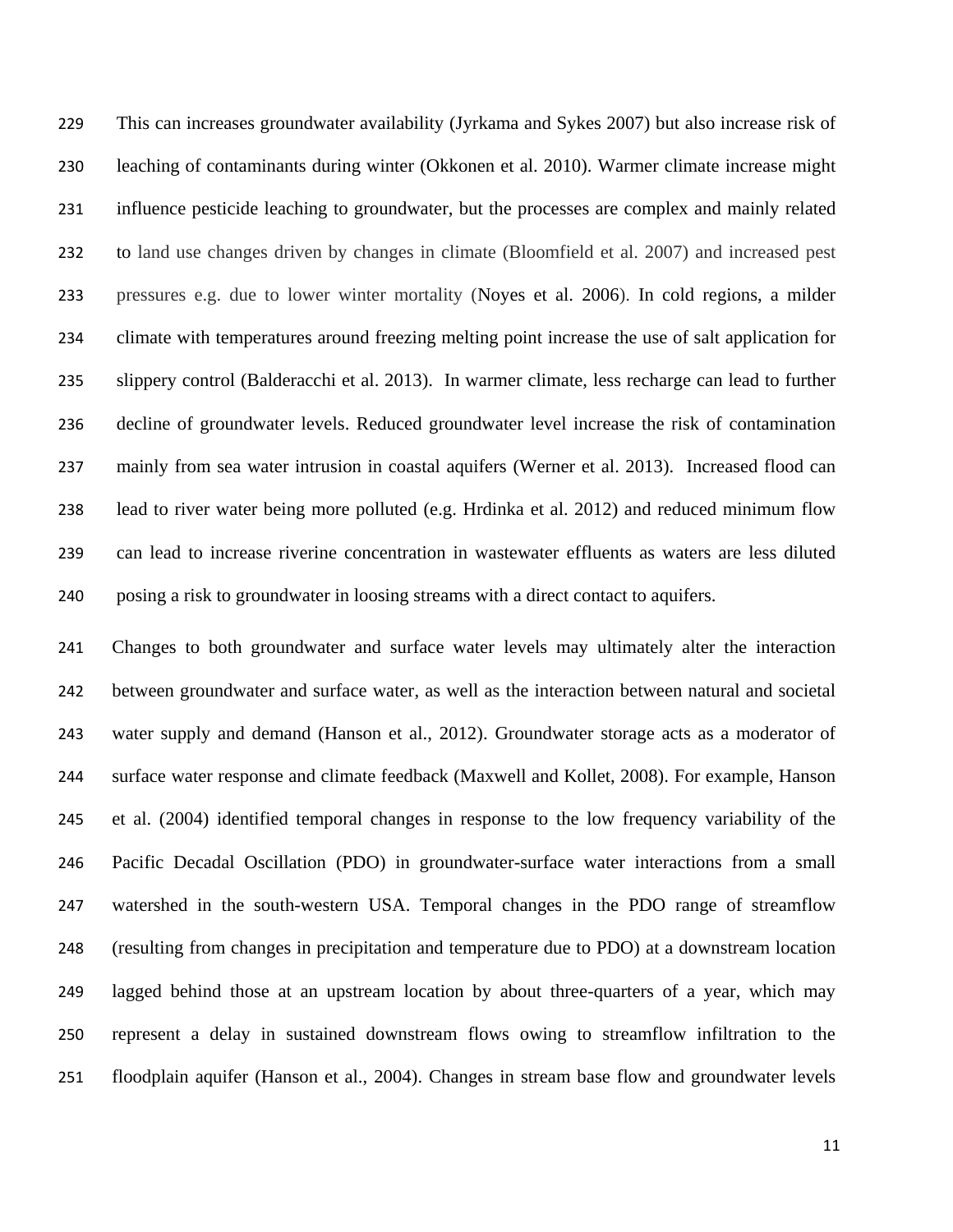tended to precede changes in streamflow at some locations by about 1 or 2 years, which may suggest that streamflow infiltration dominates prior to sustained streamflow during wet periods (Hanson et al., 2004).

 Climate-induced changes in groundwater/surface water interactions will directly affect wetlands and other GDE (Earman and Dettinger, 2011; Kløve et al., 2012; Candela et al., 2012; Tujchneider et al., 2012). It is likely that impacts on GDE will depend on changes in groundwater and surface water levels and that they will vary depending on location in the landscape and land use changes, as shown in Fig. 2. For local and intermediate scale systems (Fig. 2), it likely that the spatial extension of GDE will diminish with decreasing groundwater levels and surface water levels at increasing temperatures. Simulation results show that short- flow-path groundwater systems, such as those providing baseflow to many headwater streams, will likely have substantial changes in the timing of discharge in response changes in seasonality of recharge; whereas regional-scale aquifer systems with flow paths on the order of many tens of kilometers, in contrast, are much less affected by changes in seasonality of recharge (Waibel et al. 2013). These effects are uncertain, however, and depend on local hydrogeology. More studies should focus on changes in both groundwater and surface water, as well as their interactions with climate change.

 For terrestrial and riparian vegetation, a shift in location, as well as in species composition, can occur. Changes in groundwater can change the wetland water balance, leading to lowered water level and reduced groundwater inflow. For example, Candela et al. (2012) use downscaled climate and groundwater model simulations to project a 17% reduction in recharge for the first 273 quarter of the  $21<sup>st</sup>$  century, most likely reducing groundwater discharge into wetlands of Majorca, Spain. Ecosystems in coastal regions can be severely negatively affected by salt water intrusion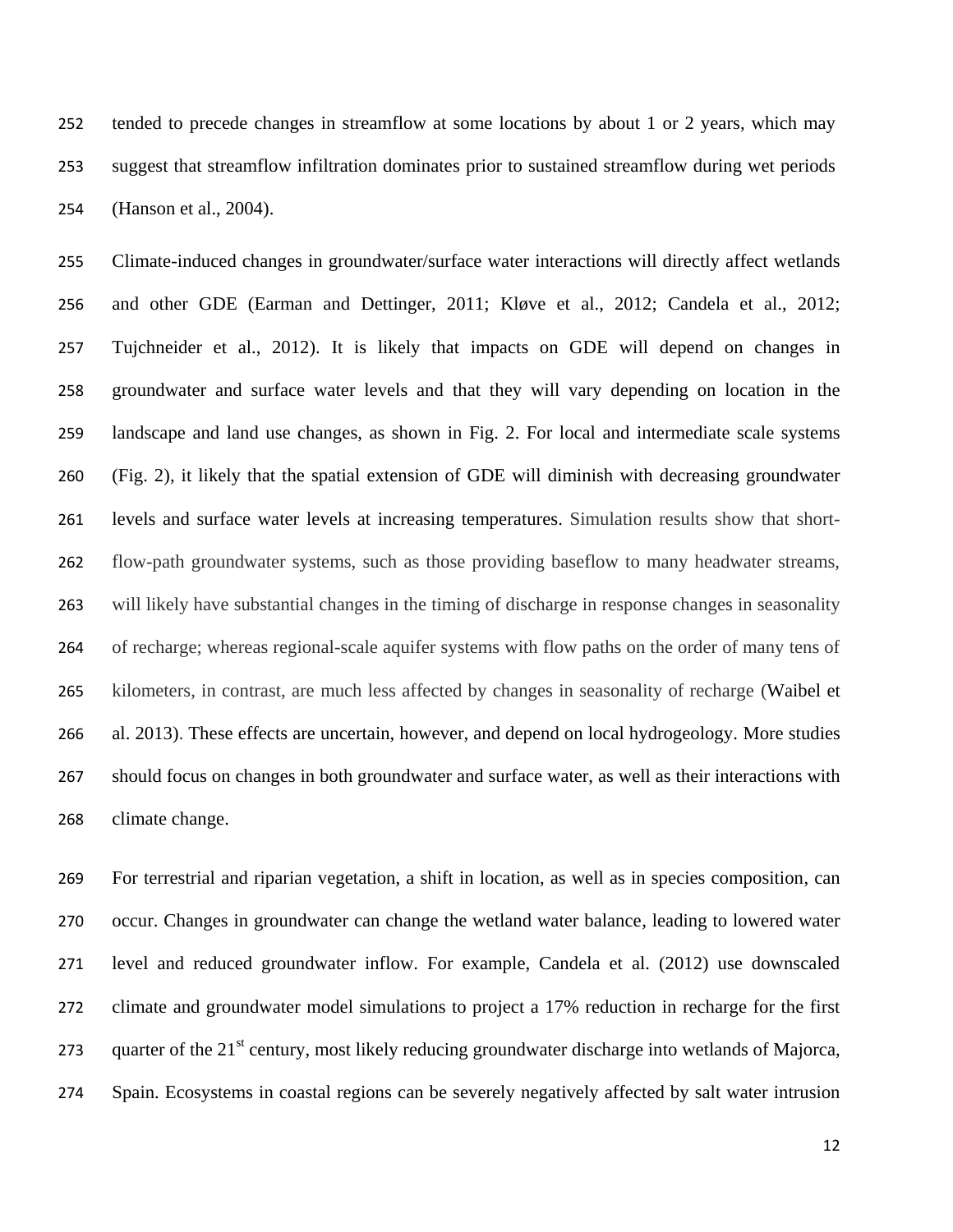at future higher sea water levels and reduced groundwater inflow (Fig. 2). Drexler et al. (2013) observed a decrease of fen area of 10% to 16% from areal photos in Sierra Nevada due to changes in groundwater inflow in 50-80 years. Losses of biodiversity in GDEs of Santa Fe (Argentina) is related to decreasing discharge caused by increasing demand for groundwater and decreasing recharge rates (Tujchneider et al., 2012). Treidel et al. (2012) suggest that the future preservation of many wetlands and other GDE requires adaptive management actions that decrease groundwater abstraction for irrigated agriculture and that re-locate wells with detrimental effects on groundwater discharge to dependent ecosystems.

# 2.3 Climate change in GDE

 To understand the impacts of climate change on ecosystems, we must understand all pressures and their potential impacts in the ecosystem and their potential feedbacks. All external pressures can change the ecosystem status, with changes typically becoming more severe with increasing pressure (Fig. 3). The response will be scale-dependent, which is a source of uncertainty as these responses are not well understood on smaller scales. Large-scale changes in hydrology are not always seen at the aquifer scale, where the local hydrogeology is dominant (Fig. 4). For groundwater systems, the natural variability in groundwater quantity and quality will depend on the size of the capture zone and the scale of the groundwater system (Toth, 1963; Fig. 5A). From an ecological point of view, ecosystems fed by local groundwater systems will show a more contrasted variation in temperature and nutrient concentrations than regional capture zones (Bertrand et al., 2012; Fig. 5B). As a consequence, it is likely that larger systems will be more resilient to climate change (Fig. 5C). In GDE, land use changes can alter abiotic conditions, with potentially rapid responses in biological communities and processes. Land use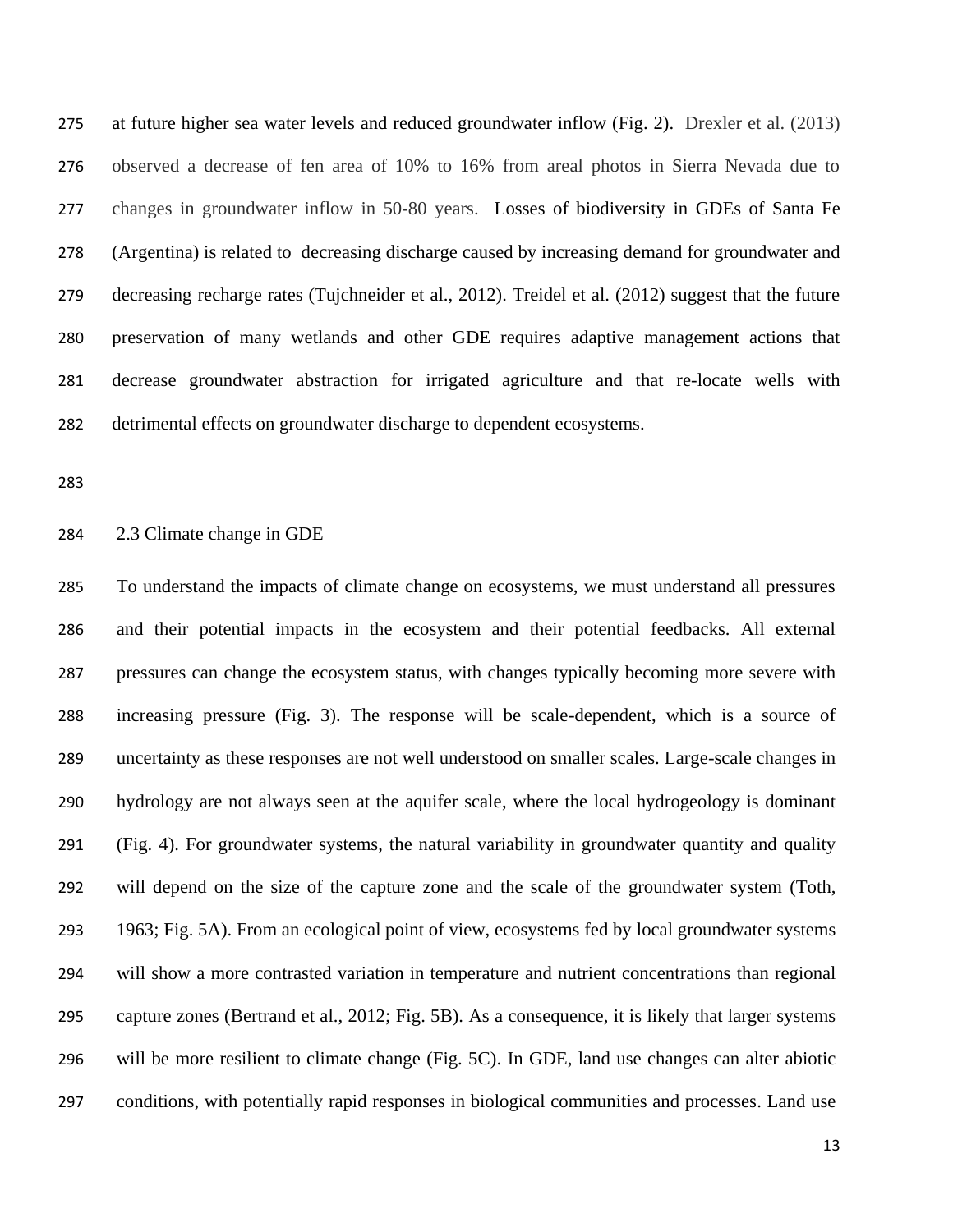changes may even override changes caused by large-scale changes in climate, as reflected in regional hydrology (Fig. 4).

2.3.1 Climate change impacts in terrestrial ecosystems: Tree growth and distribution

 Studies using GCMs indicate a warmer climate, with an increase in precipitation with increased  $CO<sub>2</sub>$ , for the 21<sup>st</sup> century (Kundzewicz et al., 2007). Previous studies on the impacts of climate change on terrestrial ecosystems focus on changes caused by predicted future changes in 305 precipitation, temperature and  $CO<sub>2</sub>$  on evapotranspiration, growth (assimilation) and distribution of vegetation, particularly young trees (Brolsma et al., 2010). The few modelling studies done so far with fully coupled vegetation-hydrology models show complex interactions 308 and feedbacks from the combined effects of increased temperature, precipitation and  $CO<sub>2</sub>$ . Increased CO<sup>2</sup> reduces stomatal conductance, which reduces transpiration and counteracts a 310 potential increase in evapotranspiration caused by warming; Increased  $CO<sub>2</sub>$  also increases assimilation and plant growth, which results in higher biomass and transpiration. Increased temperature could also lengthen the growing season, although the impact of daylight is important (Saxe, 2001).

 The main responses of GDE plants to modifications in groundwater resources and hydrology can be summarised in a conceptual scheme (Fig. 6). At larger scales, a shift in zonation is expected, with vegetation moving towards the poles and higher altitude. At the landscape scale, drought- and wet-tolerant species will shift uphill and downslope (Brolsma and Birkens, 2007). In the case of a general piezometric decrease, the effects on trees may be negligible or, conversely, it may provoke a total extinction of the original ecosystem (Naumburg et al., 2005). These effects depend on the interactions between biological (e.g. development or vegetative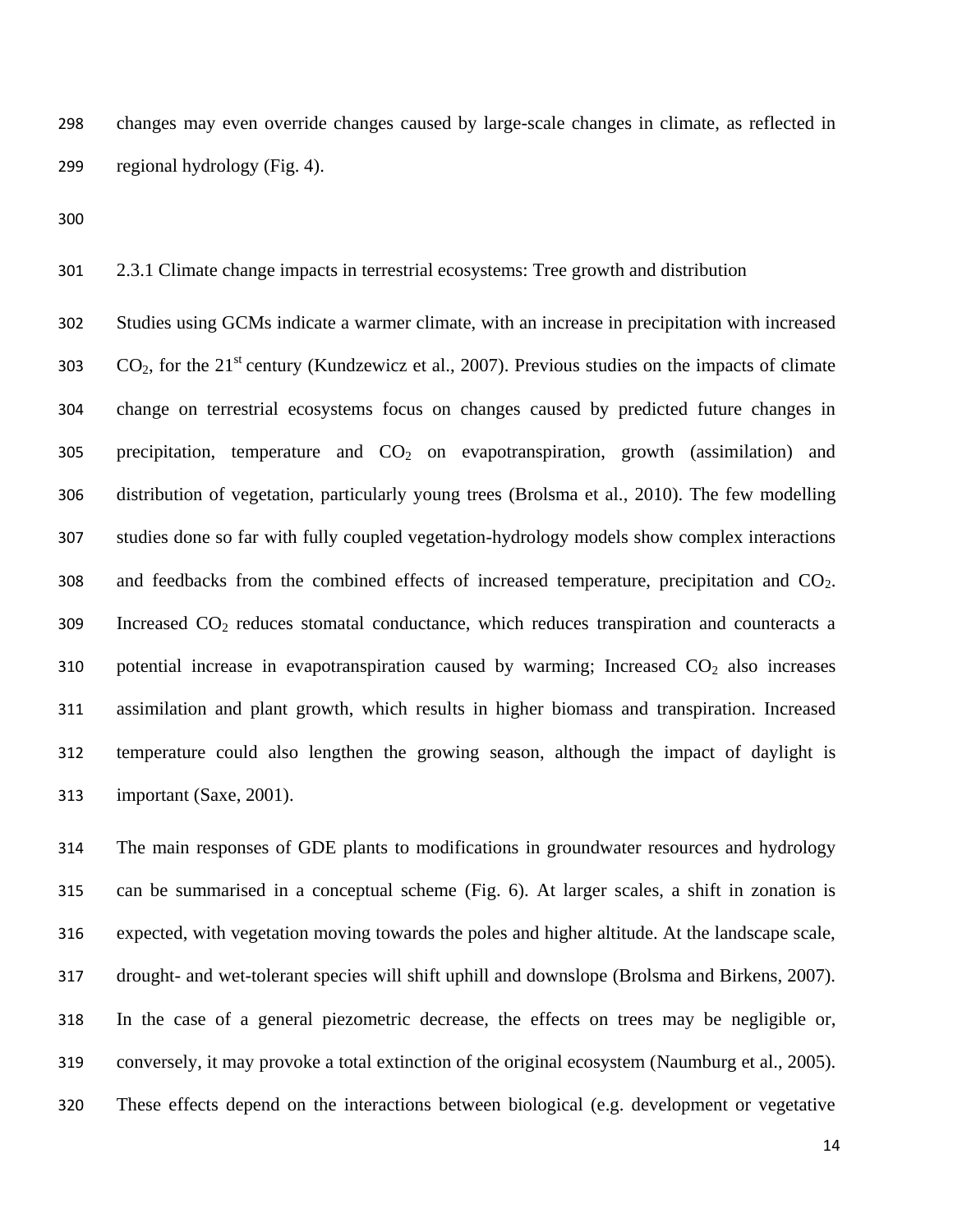pause of the root system) and physical processes (soil water circulation, hydric potential differences between roots and leaves) and tree adaptation abilities (root development rate). If the tree cannot develop a deeper root system to keep in contact with the groundwater (rapid lowering), this can be temporarily compensated for by soil moisture (e.g. Meinzer et al., 1999). The resilience of ecosystems to resource abstraction is thus dependent on very local meteorological conditions (meteorological water supply) and the yield capacity of the soil layers (soil texture influencing soil water flow paths and accessibility to roots). In dry conditions, rainfall frequency may decrease but average rainfall depth may increase, resulting in increased recharge, which along with more deep-rooted vegetation can partly counterbalance the impacts of climate change (Liu, 2011). Simulations for a temperate (wet climate) hillslope, with reduced yearly rainfall and increased winter rainfall, show increased upslope recharge due to decreased upslope biomass and increased winter rainfall, resulting in increased groundwater levels and wetter conditions downslope and enlargement of wet-adapted vegetation cover (Brolsma et al., 2010). However, the impacts of other growth-limiting factors such as nutrients, pH, light and air humidity are not well known, rendering modelling results uncertain. For example, vegetation disease is probably the most obvious consequence of groundwater lowering (Scott et al., 1999). Water stress leads to reduced photosynthesis and transpiration, stomata closure (Leffler et al., 2000; Sperry et al., 2002; Cooper et al., 2003) and sometimes to xylem cavitation, especially in phreatophytes (Groeneveld et al., 1994). Xylem cavitation may lead in turn to the death and disappearance of some branches, initially the most distal ones. In snow and glacier-fed systems featuring high latitude and high altitude areas, a general piezometric level increase may occur due to climate change (e.g. Beniston, 2006). In such conditions, tree resiliency mostly depends on the capacity of the species to adapt to anoxic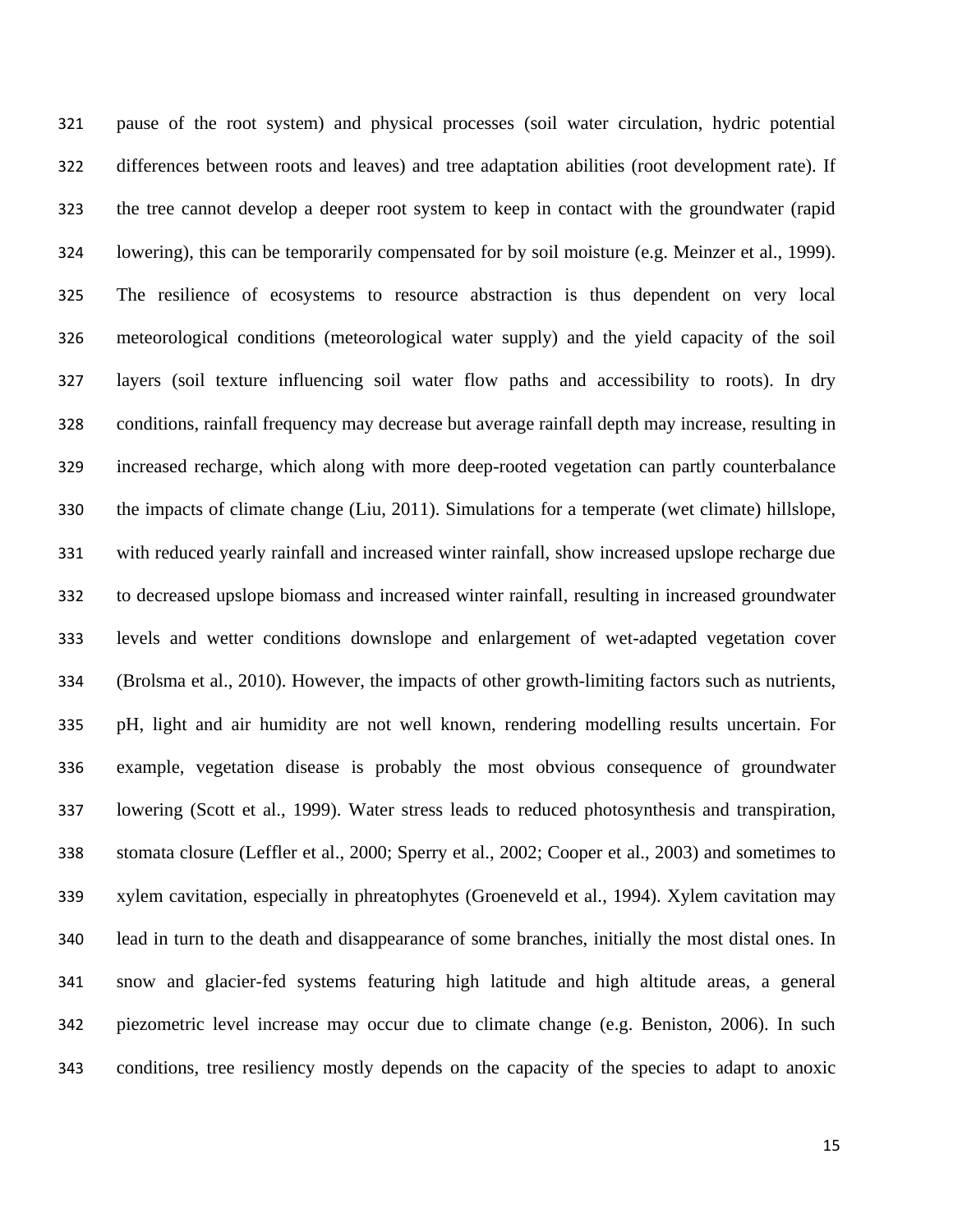conditions. Even among phreatophytes, this capacity varies and is still difficult to evaluate (Ganskopp, 1986; Groeneveld, 1990). In the case of prolonged anoxia, some trees may lose their deepest roots and produce either shallower roots or roots adapted to anoxia (Groeneveld and Crowley, 1988).

### 2.3.2 Aquatic ecosystems: Lessons from surface waters

 Climate change is expected to impose environmental regimes that will exceed the resilience capacity of most aquatic organisms (Poff et al., 2002). For example, shifts in the distributional ranges of freshwater taxa will be equally obvious to, or may even exceed, those predicted for most terrestrial organisms (Hickling et al., 2006). Given that inland waters are already among the most heavily human-impacted environments, climate change represents an additional and severe threat to freshwater ecosystems, altering their fundamental ecological processes and species distributions (Poff et al., 2002; Woodward et al., 2010).

 Water temperature is an important environmental variable in freshwater ecosystems that directly influence organisms and ecosystem processes. Thermal regime regulates the growth and development of aquatic organisms and therefore directly affects species distributions and assemblage structure (Daufresne et al., 2004; Bertrand et al., 2012), as well as primary production and organic matter decomposition (e.g. Richardson, 1992). Temperature in lakes shows a correlation with air temperature and using this proxy Trumpickas et al. (2009) predicted a considerable increase for lake temperature of the great lakes of USA. For rivers, the increase in surface water temperature is mainly caused by reduced low flow and heat capacity for as shown by modelling for the United States, Europe, eastern China, and parts of southern Africa and Australia (Kane et al. 2013). Upto a 26 % increase is expected for seasonal rivers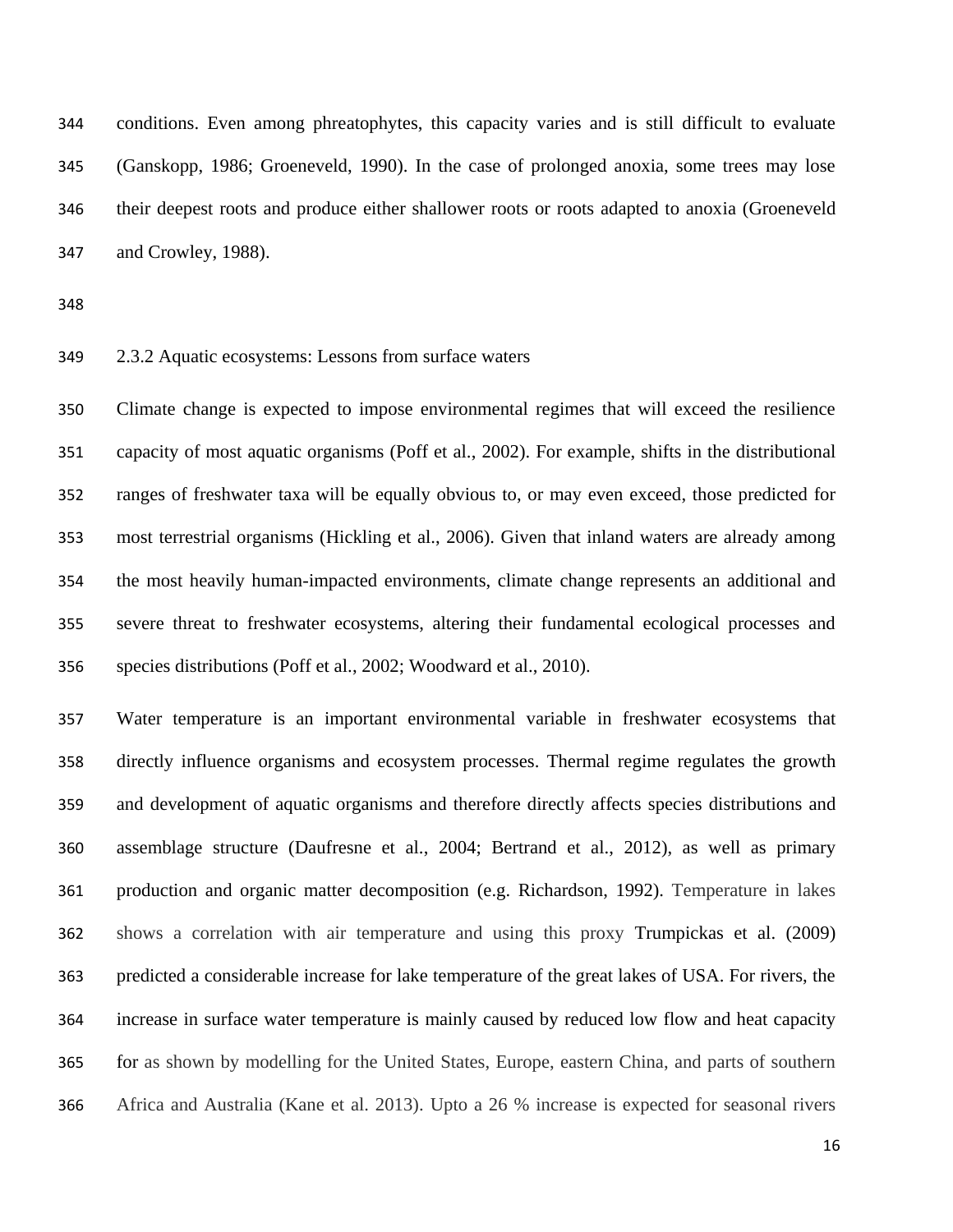due to changes in low flow (Kane et al. 2013). Air temperature fluctuations are seen to a depth of 10-15 meters in groundwater, and a constant increase in soil mean temperature can be seen as 369 an increase in mean groundwater temperature upto  $4^{\circ}$ C in temperate climate in simulations using a considerable warming scenario (Taylor et al. 2009).

 In addition to temperature, climate change also affects precipitation patterns and, consequently, the hydrological regime, and these effects can sometimes be even more detrimental to freshwater organisms than the direct effects of modified temperatures. Biota with low dispersal abilities and long generation times (K-strategists according to Mac Arthur and Wilson, 2001) are expected to be more common in permanently flowing springs, whereas biota with strong dispersal ability (R-strategists) will be favoured in non-permanent discharge habitats (e.g. Erman and Erman, 1995; Smith and Wood, 2002). Floods and droughts act as external disturbances, causing displacement of organisms and their resources, while indirect effects of discharge variation arise from interactions with the fluvial geomorphology and local stream habitat structure (Poff et al., 1997). Site-specific conditions such as current velocity and stability of sediments are likely to be modified by climatic-induced processes, which may alter the species distribution (Bertrand et al., 2012). Furthermore, the effects of temperature and discharge variability must be distinguished from land use-related environmental stressors such as eutrophication, acidification and sedimentation (e.g. Evans, 2005). Thus far, only a few attempts have been made to assess how changes in broad-scale climate factors will alter hydrological regimes and how these interactions will affect biological communities (Daufresne and Boët, 2007; Durance and Ormerod, 2007).

 Freshwater springs are dependent on continuous discharge of groundwater and form subsurface-surface water and aquatic-terrestrial ecotones, which are important components of riverine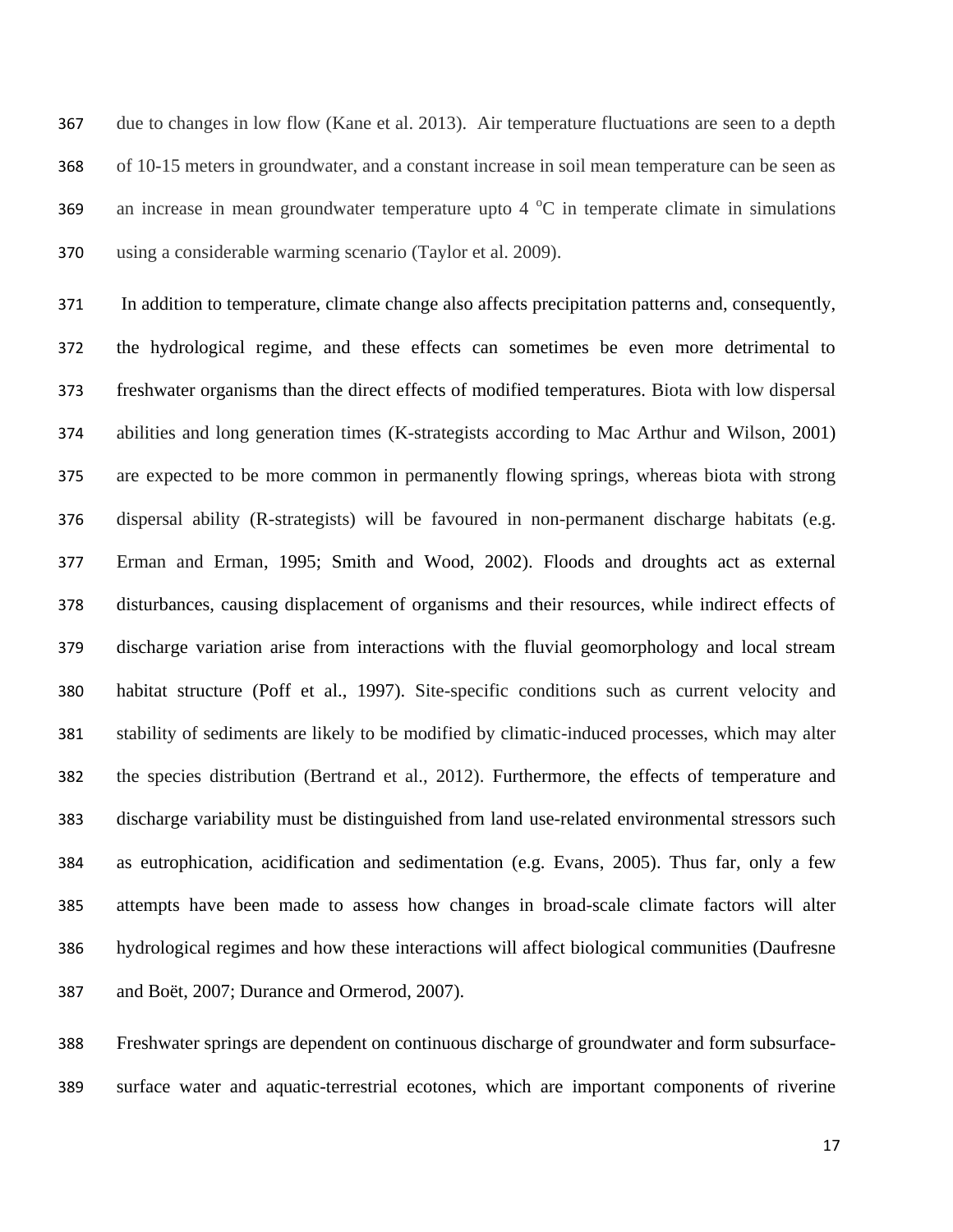landscape biodiversity (Ward and Tockner, 2001). Springs and spring-fed streams are considered physically stable environments that support stable biological communities (Barquin and Death, 2006). Given that the thermal regime of groundwater systems is less dependent on air temperature patterns than that of surface waters, the effects of altered air temperatures are likely to be less pronounced in springs and other GDE. However, climate change-induced modifications of recharge may have a profound impact on spring communities. Such changes may by reflected in decreased groundwater level in summer, but increased winter level and associated flooding can affect biological communities even more through changes in water chemistry caused by intensified links between aquatic and terrestrial environments (Green et al., 2011). In addition to intensity, the timing of disturbance events may be critical for biological communities. Freshwater organisms in boreal areas are evolutionarily adapted to a highly predictable seasonal flow regime, and alteration of the hydrological regime to more unpredictably occurring extreme flow events may result in serious problems for freshwater biota. Spring organisms, however, are reported to have remarkable resilience to human-induced disturbances. For example, Ilmonen et al. (2012) showed that invertebrate communities in springs affected by forestry approximately 30 years prior to sampling did not differ appreciably from those in non-modified reference springs.

3. Identification of research and data gaps

3.1 Impact of climate change on the variability of groundwater quantity and quality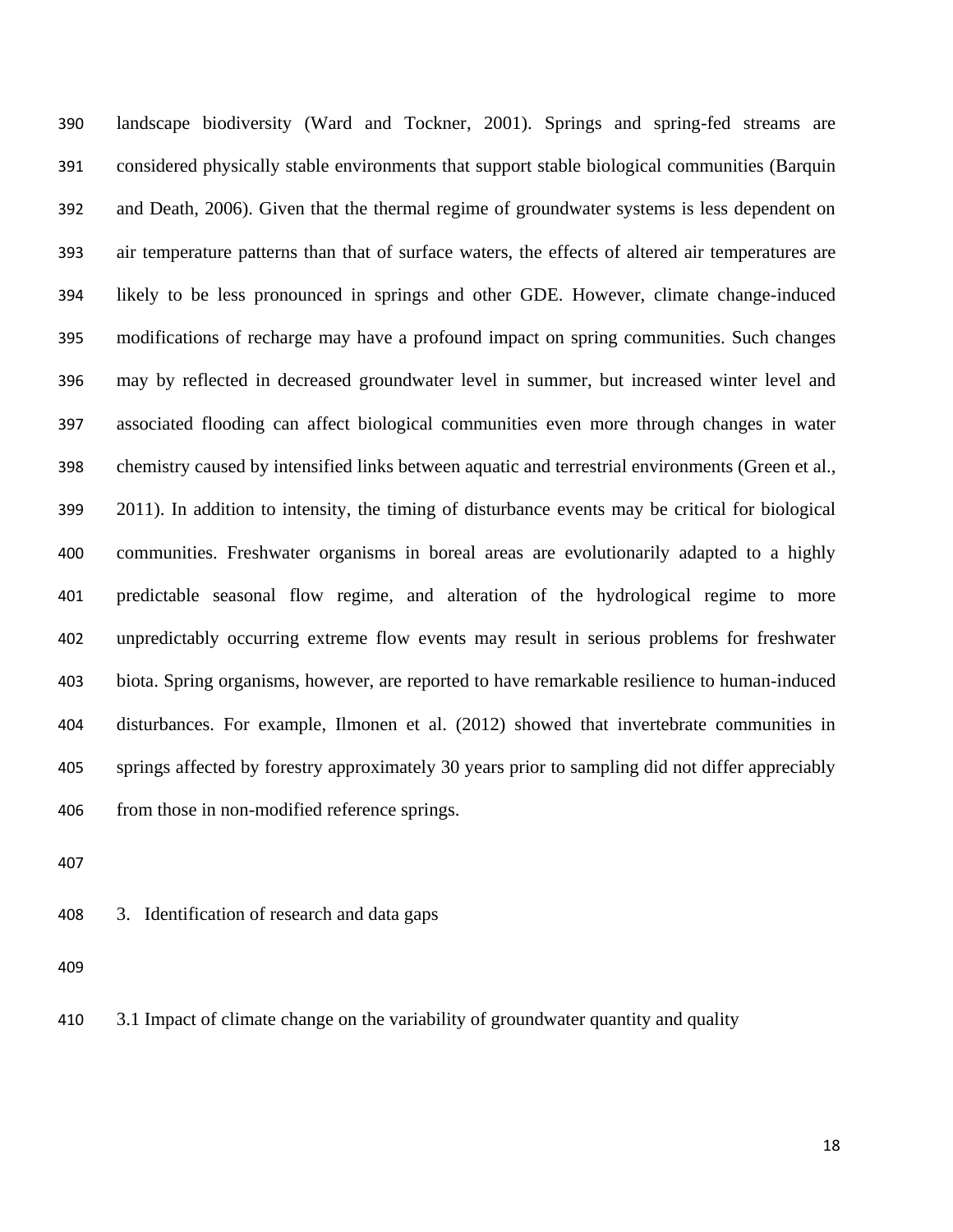For groundwater quantity, the fundamental issue is how recharge will be altered with climate 412 change. The response of plant transpiration to increased  $CO<sub>2</sub>$ , climate warming and changes in soil moisture and groundwater elevation must be understood and included in recharge models. More information is needed on groundwater recharge mechanisms, storage capacity and residence times in cold and alpine conditions (Singleton and Moran, 2010; Treidel et al., 2012). Most studies of climate change effects on surface hydrology in alpine, mountainous and snow- dominated regions do not explore subsurface hydrological responses (Green et al., 2011). The impacts of frost on soil hydraulic conductivity and recharge are large, but not fully understood (Okkonen and Kløve, 2010). These mechanisms need to be included in numerical models. The interactions between climate, groundwater and surface water must also be understood in order to predict changes in groundwater recharge (Okkonen et al., 2010).

 Only few studies have addressed the potential effects of climate change on groundwater quality (Treidel et al., 2012). Even if climate change has no direct effect on local groundwater quality, changes in the volume of groundwater entering GDE may change the quality of the receiving waters (Earman and Dettinger, 2011). The limited number of studies conducted to date on groundwater quality have primarily addressed seawater intrusion into coastal aquifers, and some studies indicate that groundwater pumping is expected to have more of an effect than climate change and sea level rise on seawater intrusion in some coastal aquifers (Treidel et al., 429 2012; Ferguson and Gleeson, 2012). However, the effect of climate change on air temperature may influence groundwater temperatures and dissolved oxygen concentrations (Kløve et al., 2012; Haldorsen et al., 2012). This would have important implications for reaction rates and reduction-oxidation (redox) reactions that directly affect the nitrogen and carbon cycle in soil and groundwater, non-point source and point source contamination, and the fate of many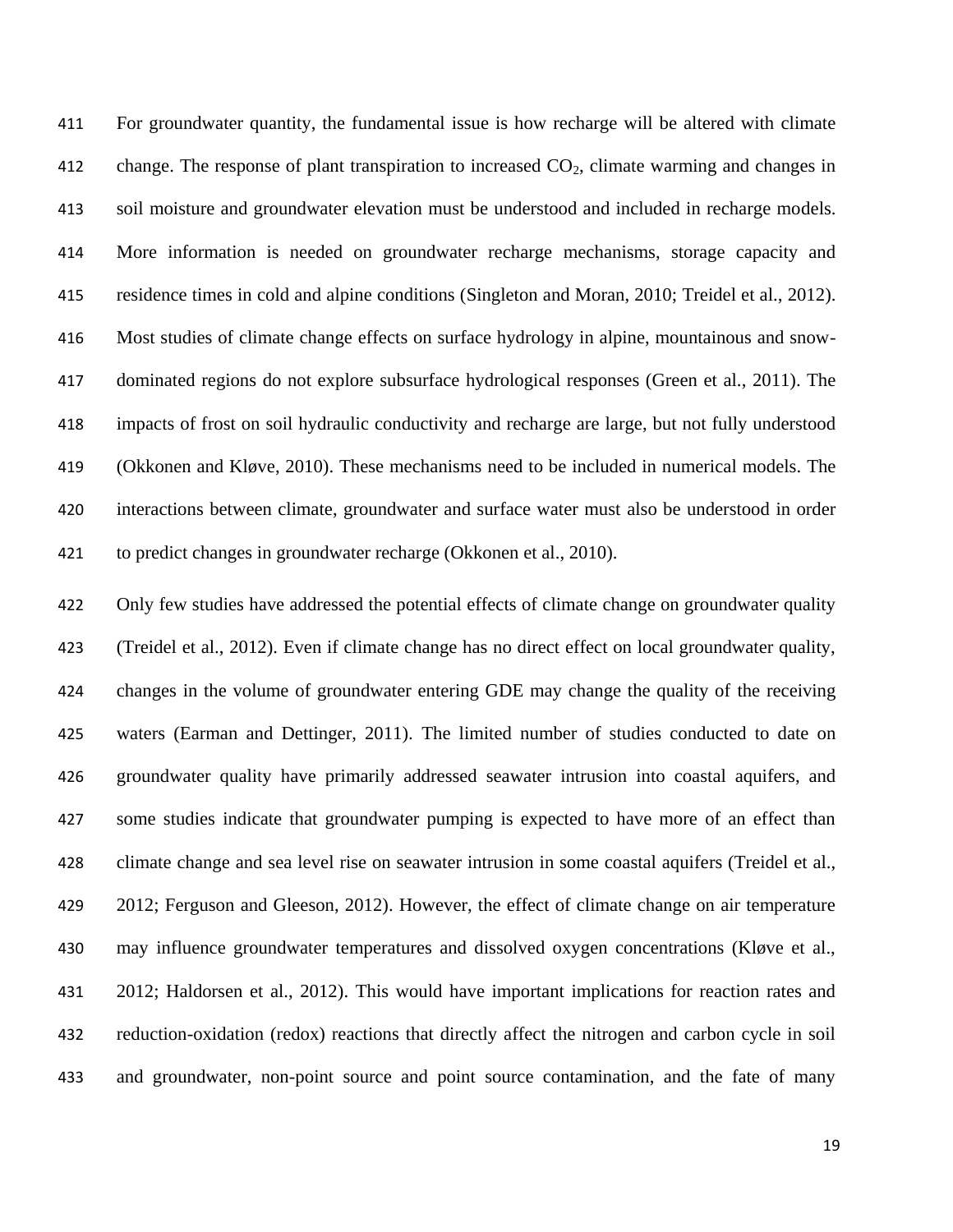groundwater contaminants. Climate-induced changes that alter biogeochemical processes may make groundwater less suitable for drinking (Figura et al., 2011). The quality of groundwater may be a limiting factor for some intended uses, such as drinking or irrigation, and for the long- term sustainability of groundwater resources worldwide (Gurdak et al., 2012), and therefore additional research is needed on regulation of groundwater quality. Changes in recharge rates and mechanisms may also increase the mobilisation of pesticides and other pollutants in the unsaturated zone and reduce groundwater quality (e.g. Gooddy et al., 2001; Johnson et al., 2001; Bloomfield et al., 2006; Sugita and Nakane, 2007). In some semiarid and arid regions, climate change may mobilise naturally occurring salts, such as nitrate and chloride porewater reserves, or enhance denitrification and removal of nitrate from the unsaturated zone prior to recharge (Gurdak et al., 2007). Stuart et al. (2011) noted that nitrate leaching to groundwater as a result of climate change is not sufficiently well understood to make useful predictions without additional monitoring data. Studies on natural soil and agricultural processes in the United Kingdom report a range of nitrate leaching rates from a slight increase to possibly high nitrate concentrations in groundwater by 2100 because of climate change (Stuart et al., 2011). In addition, a possible increase in surface water intrusion and flooding poses a risk to groundwater quality because of contamination by bacteria and organic matter from wetlands (Silander et al., 2006).

3.2 Impacts of climate change and groundwater change on ecosystems

 Groundwater ecology as a scientific discipline is in its infancy (Larned 2012), and little is known about how climate change will affect GDE and their biota. Considering the importance of the ecosystem services provided by GDE to humankind, this lack of knowledge is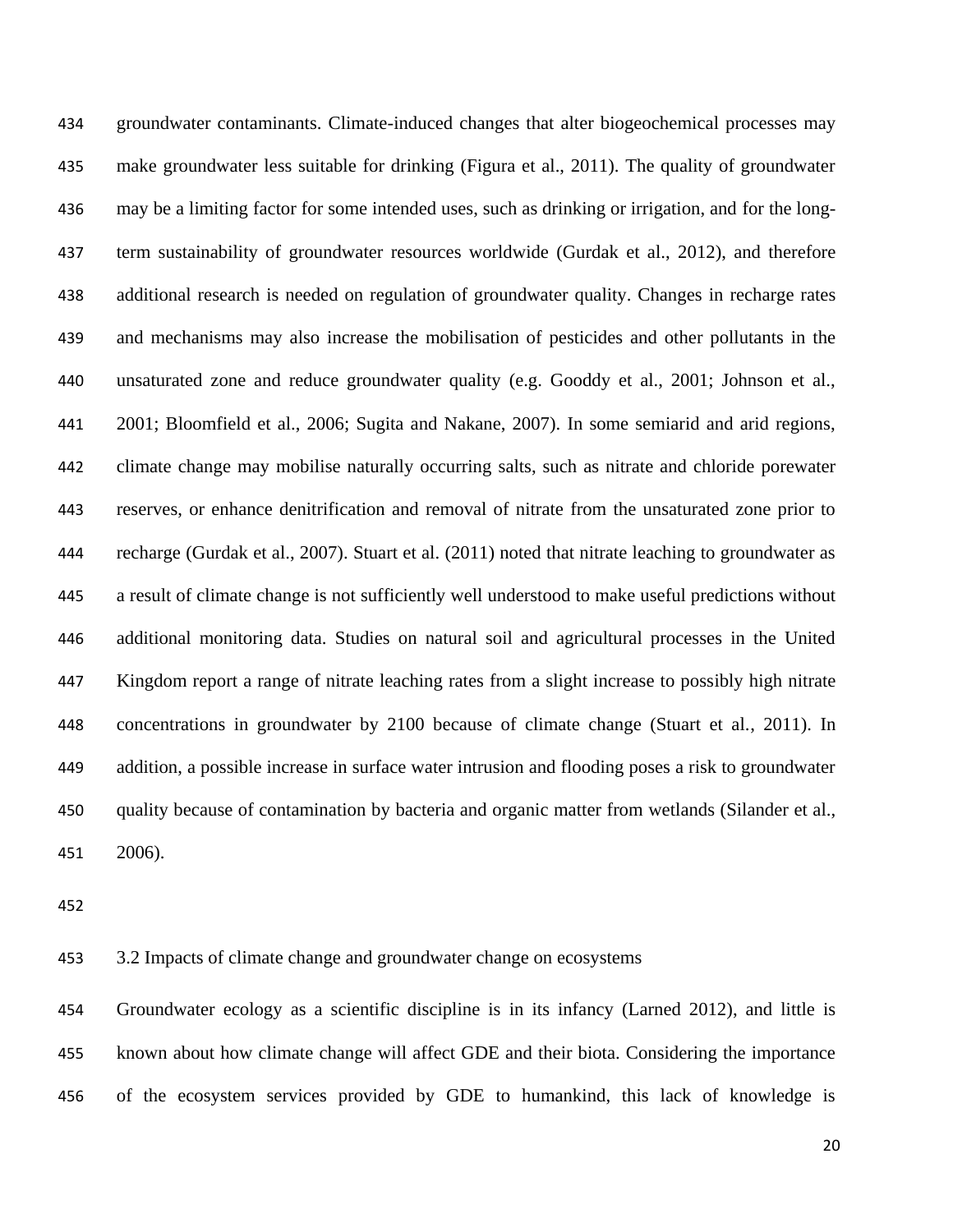unfortunate, as it hinders the adaptive management of GDE in the face of global environmental change. Any management decisions need to deal with potential conflicts between human resource use and GDE biodiversity. Many GDE support surprisingly high biodiversity and levels of endemism (Boulton et al., 2008), thus being of considerable conservation value. However, as they have suffered from human disturbance around the world, their unique biota is rapidly becoming threatened (Heino et al., 2006; Barquín and Scarsbrook, 2008; Boulton, 2009).

 Changes in groundwater input can influence water quality in ecosystems in several, partly unknown, ways. A reduction in the average groundwater level tends to enhance soil aeration and thus organic matter oxidation. This can lead to nutritive enrichment, mostly through 467 production of NO<sub>3</sub><sup>-</sup> and PO<sub>4</sub><sup>3-</sup>, which are generally the limiting nutrients in GDE (Wassen et al., 468 2005). In aerobic conditions,  $PO<sub>4</sub><sup>3</sup>$  may become toxic due to its fixation with the oxidised form 469 of iron  $(Fe^{3+})$  in the root zone (Boomer and Bedford, 2008). An increase in groundwater flux may result in waterlogged conditions, anoxic processes and associated fluxes of contaminants (Werner and Zedler, 2002; Olde Venterink et al., 2006). This may unbalance the nutritive 472 equilibrium through the production of reduced species such as  $Fe<sup>2</sup>$  (which might also release 473 PO<sub>4</sub><sup>3-</sup> bound to Fe<sup>3+</sup>), Mn<sup>2+</sup> (important nutrient but often at toxic concentrations in acid soils; 474 El-Jaloual and Cox, 1998), or  $N_2$  (which can only be taken up by roots in symbiosis with particular nitrogen-fixing bacteria).

 If rainfall increases, acidification of the superficial zones of ecosystems may occur (Wassen et al., 1996; Grootjans et al., 2006; Bertrand et al., 2008). This process should be perceptible after several years of hydrological modifications (van Diggelen et al., 1996; van der Hoek and Sýkora, 2006; van Belle et al., 2006). Furthermore, acidification rate depends on organic acid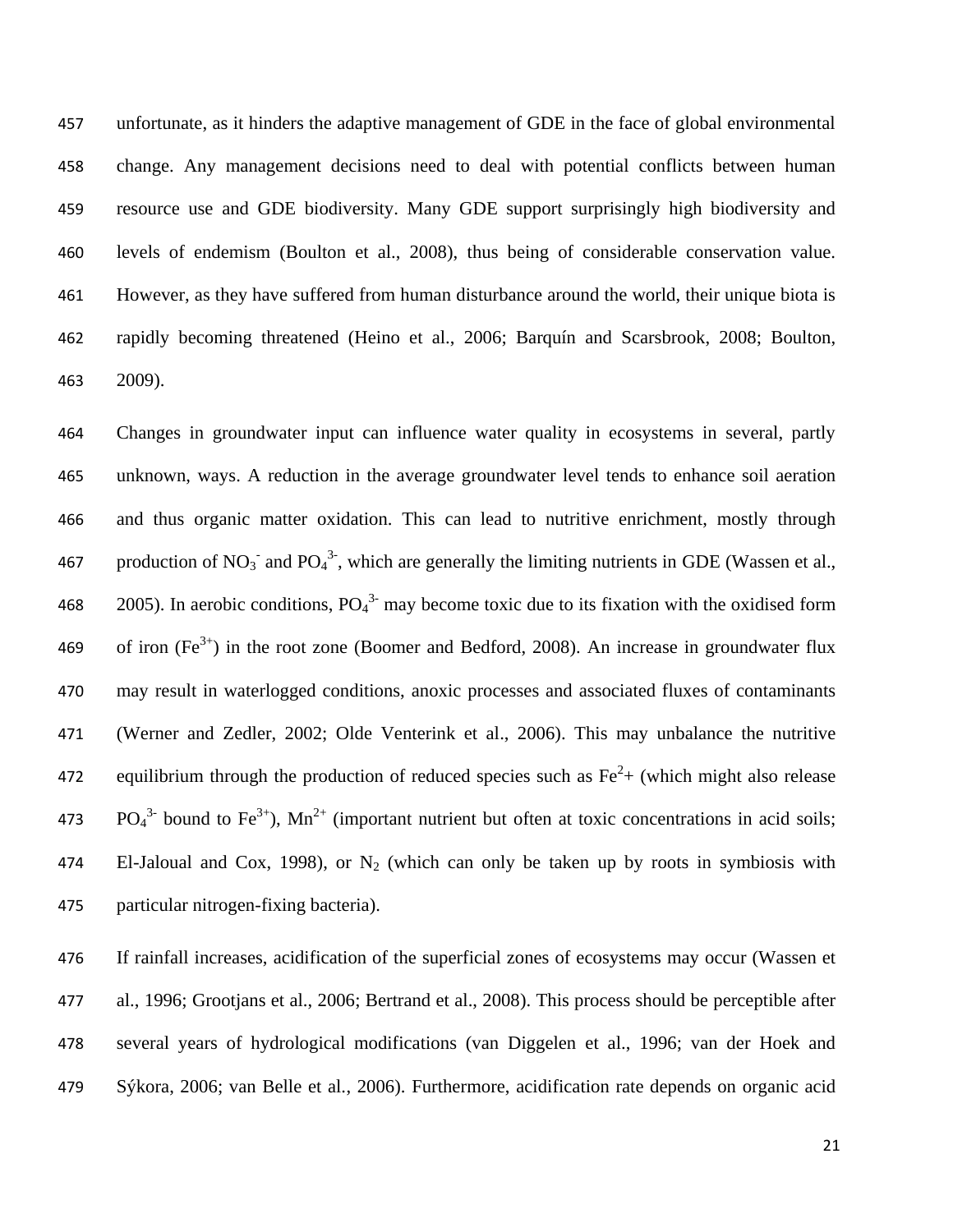production in situ (Kooijman and Paulissen, 2006), sulphur dynamics (Devito and Hill, 1997), and the acid-buffering ability of soils (van Bremen and Buurman, 2002).

 Secondary hydrological changes in GDE due to altered water balance and groundwater levels have so far received little attention in climate change studies. The generation and maintenance of peat soils over time depend on hydrological conditions, and in recent studies of peatlands exposed to groundwater lowering, soil cracking, peat subsidence and secondary changes in water flow and storage patterns have been observed (Kværner and Snilsberg, 2008, 2011).

## 3.3 Impact of land use and water management

 Groundwater is necessary for many human and natural systems and is a substantial economic resource in most developed and developing countries (Hiscock et al., 2012). The management of groundwater resources has many policy implications outside the immediate water sector (Ludwig and Moench, 2009). These include implications for agriculture and food security, energy, human health and safety (White and Falkland, 2012), and the conservation of groundwater-dependent ecosystems (Chaves et al., 2012; Kløve et al., 2012). Many policy and management decisions directly affect groundwater and (or) climate, which in turn further modifies groundwater resources. Examples of such policies are self-sufficency policy leading which in arid regions leads to cultivation of crops with high water requirement instead of crops with less water needs (Khalid 2013). In cold climate, agriculture is supported with European Union subsidence despite surface and groundwater being vulnerable due to high runoff and pristine water quality of that are easily contaminated. Also bioenergy crops expansion to marginal agricultural soils leads more pollution. Thus, policy decisions must carefully assess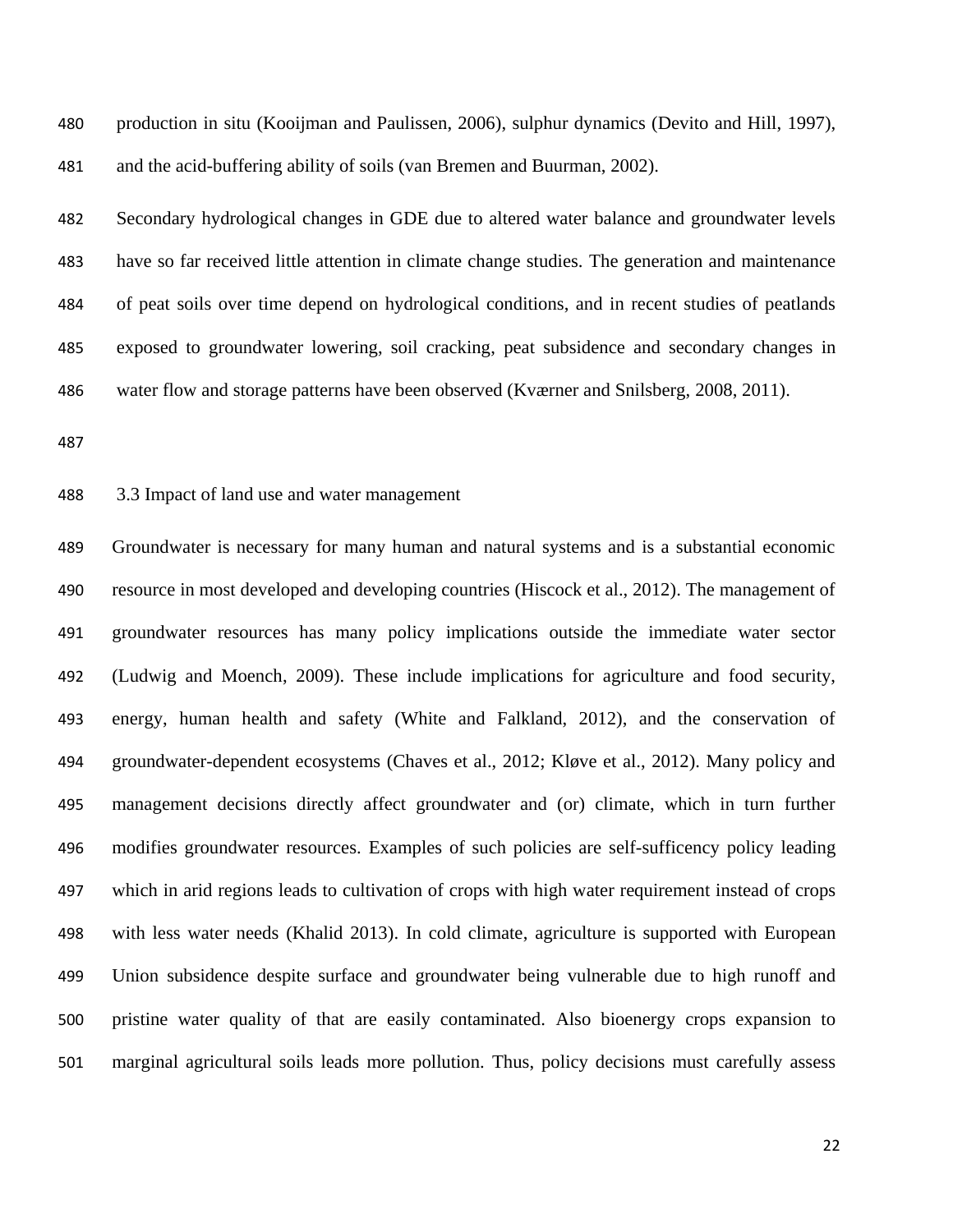implications to the climate-water-society complex and the sustainability of groundwater resources (Treidel et al., 2012).

 While most studies have addressed the response of recharge and groundwater/surface water interactions to climate change, quantifying groundwater withdrawals and use remains a difficult but necessary challenge (Treidel et al., 2012). Groundwater withdrawals for drinking water, agriculture and industry have a major effect on most groundwater resources and are a component of the groundwater budget that can be controlled directly by adaptive management practices and policy decisions. Treidel et al. (2012) conclude that additional scientific studies are needed in most aquifers of the world to quantify spatial and temporal patterns of groundwater discharge, withdrawals and uses in response to present and future climate.

# 3.4 Modelling gaps

 The quantification of climate change impacts on groundwater systems and GDE can be explored by running groundwater models with future meteorological boundary conditions, which may be derived from future climate scenarios computed with climate models. However, there is a vast range of different GCMs with differing assumptions on ocean-atmosphere interaction, initial conditions and emission scenarios. Some of the GCMs are dynamically refined to regional climate models (RCMs). For various regions in particular, the predictions on changes in precipitation differ between different climate models. Furthermore, a statistical bias correction is sometimes performed based on station data (Themeßl et al., 2011), which draws on the idea that a good fit on historical data proves the adequacy of the climate model for prediction of future climate changes. However, this involves the assumption of stationarity and, in addition, it is questionable whether available data records are long enough to reliably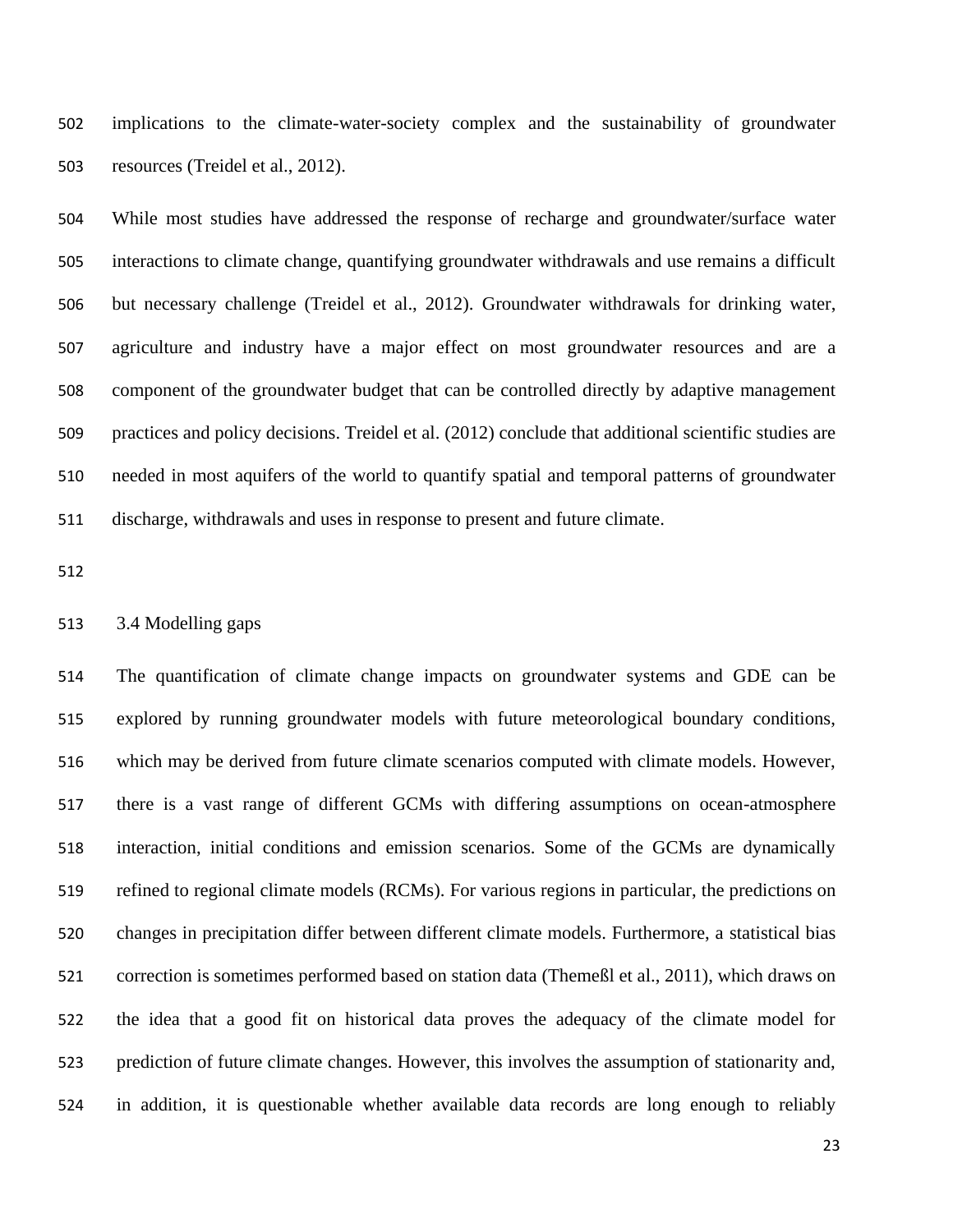represent natural climate variability and anthropogenically induced climate change (Kiem and Verdon-Kidd, 2011).

 Typically, the spatial discretisation of climate models is in the order of tens of square kilometres. Thus, climate model results cannot reflect processes on a smaller spatial scale, which is particularly problematic in regions with strongly varying topography. Moreover, an aquifer or even more a GDE and its catchment might be of substantially smaller proportions. As input for hydrological models, time series of temperature and precipitation measurements are needed at the very least. While the resulting temperature data might be in line with observed data, this is rarely the case for precipitation. Seasonal patterns or shorter wet or dry periods are often poorly predicted in climate model outputs. This reduces the applicability of predicted precipitation time series for hydrological impact studies.

 One way to get around this is the Delta approach, where a factor is added to observed meteorological variables to mimic the future time series affected by change (Taylor and Tindimugaya, 2012). This change factor can be derived from climate model outputs or can include stochastic or soft paleoclimatic components to account for climate variability components not included in observations. Goderniaux et al. (2011) describe an approach where they combine the change factor with a transient stochastic weather generator to address the uncertainty from different model structures and parameterisations in driving GCMs and RCMs.

 Hydrological models run for climate change impact studies should be integrated with simultaneous consideration of processes in the unsaturated and saturated zones, overland and channel flow, soil-atmosphere interactions and, when relevant, the effects of snow and frozen soil. In general, climate change impacts on groundwater systems and GDEs are indirect consequences of changes in precipitation, evapotranspiration and surface runoff. Groundwater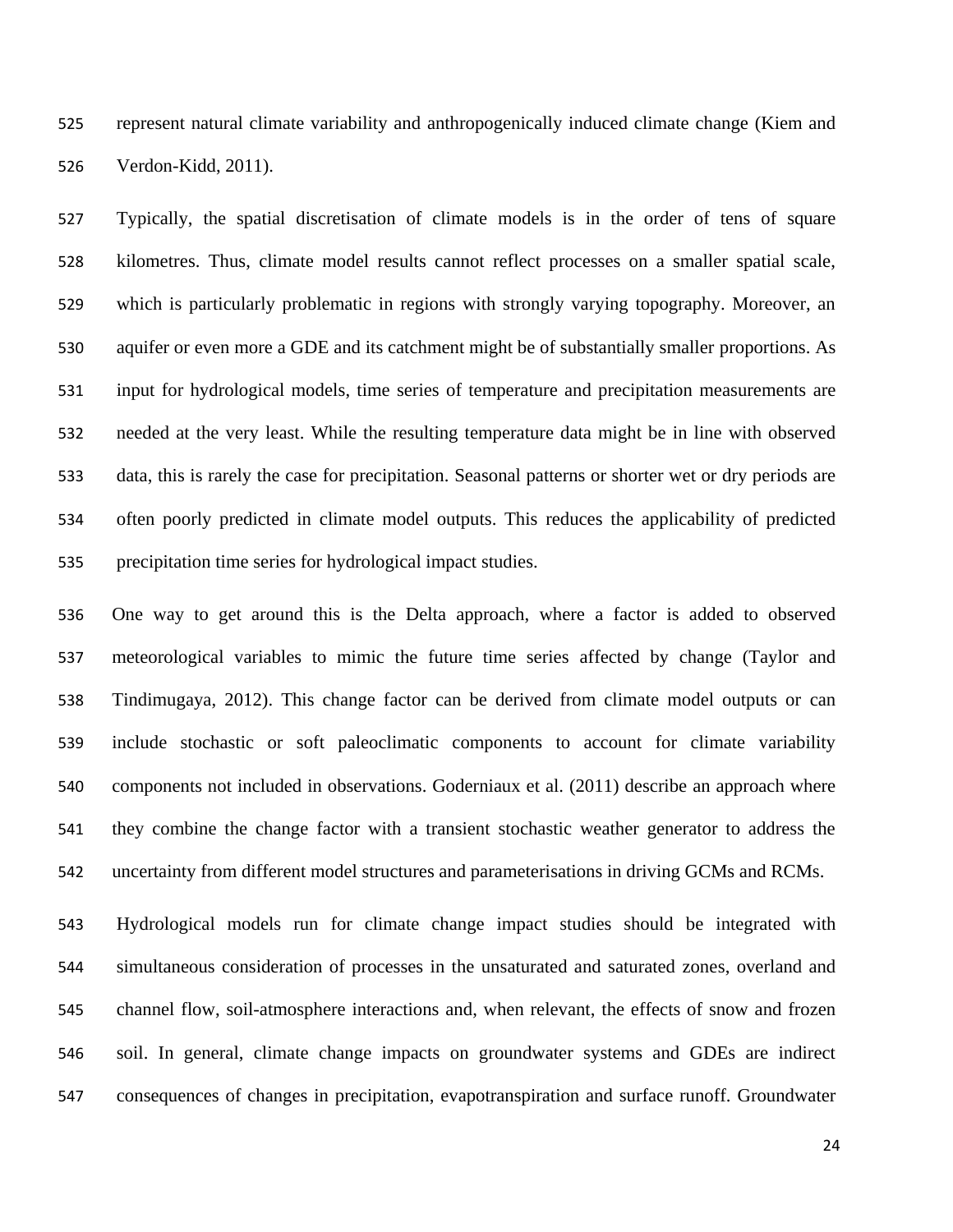systems then face altered patterns and magnitudes of recharge from water that has moved through the unsaturated zone and/or surface water levels that lead to different exchange conditions. Depending on the focus of a study, emphasis can be placed on modelling sub- processes and treating the other water balance components as boundary conditions with or without feedback. Thus, a decision has to be made on the level of hydrological model complexity justified given the existing hydrological data for model calibration.

 To model climate change impacts on GDE, hydraulic aspects (e.g. extent of capture zone or critical groundwater level conditions) need to be complemented by data on biological and geochemical processes. For example, groundwater temperature is an important driver of all biological activities, which in turn might influence water quality in multiple ways. Thus, modelling processes within GDEs may become highly nonlinear. Finally, future scenarios also need to include transient assumptions about land use change, socioeconomic developments and, in particular, water abstraction, as these affect groundwater systems and thus GDE.

 Overall, a consistent strategy has to be developed to link relevant GDE processes to the surrounding groundwater system, considering strongly diverging temporal and spatial application scales. One crucial component is to disentangle the sequence of nonlinear feedbacks between hydraulic and biological processes. Moreover, the prospects for numerical modelling of the most relevant GDE problems need to be clearly identified and further described. If numerical models are to be used as a tool to provide the link between climate change impacts on GDE, a number of challenges must be met in a consistent manner. In this context, the propagation of uncertainty from the climate model outputs through hydrological models must be taken into account.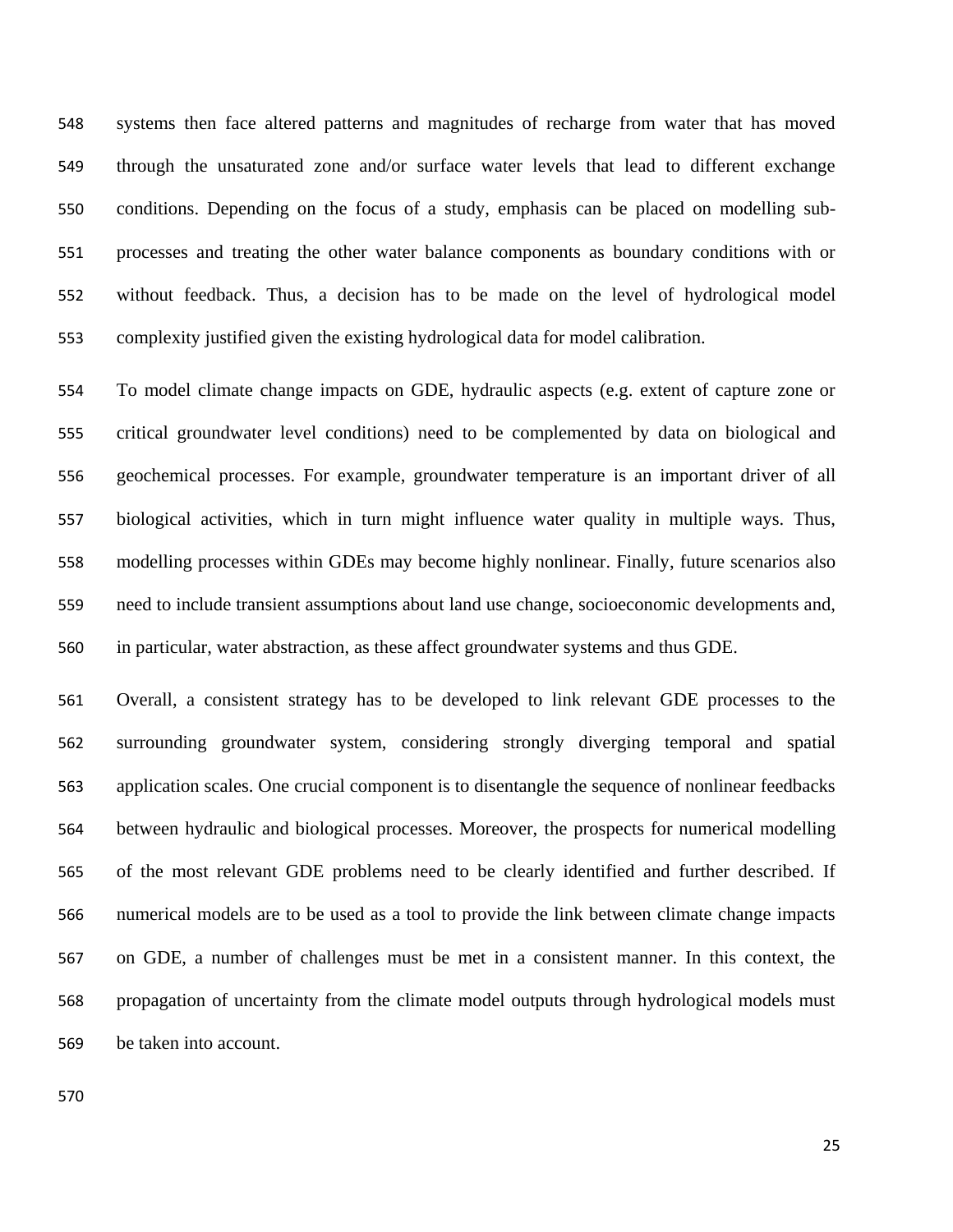4. New approaches

 4.1 Integrated multidisciplinary monitoring of groundwater and GDE and new methods in the field of ecohydrology

 In the future, groundwater systems and use of these resources need to be studied in a multidisciplinary way in order to better understand the interaction between processes on the soil surface related to hydrology and land use, and the relationship between groundwater and ecosystems. Modelling is needed to link the complex natural processes to groundwater extraction, land use and management effects. For such integrated studies, data are required on land use changes and water extraction, groundwater-dependent ecosystems, and groundwater- surface water interactions. We also need to understand how ecosystems depend on hydrological drivers and how they respond to predicted changes in hydrology (Fig. 4, 6). Monitoring data should include information on geomorphology, ecology and hydrology. Such data are usually unavailable in national monitoring efforts, which generally focus on groundwater levels or river discharges. Smaller-scale monitoring is needed for systems relevant for future ecosystem protection and legislation (e.g. NATURA 2000 ecosystems).

 Several new methods could be introduced in GDE research. Plant responses to water stress could be followed on short and longer time scales (Table 1) to verify the predicted changes in plants. As ecosystem responses will vary spatially, the monitoring networks need to be spatially distributed within a catchment. In many cases groundwater flowpaths are not well known, and tracer methodologies could be used to obtain this information. New tracers such as Nobel gases are also available for assessing changes in climate. It will be important to carry out climate change assessments that consider all reasons for climate change, including climate variability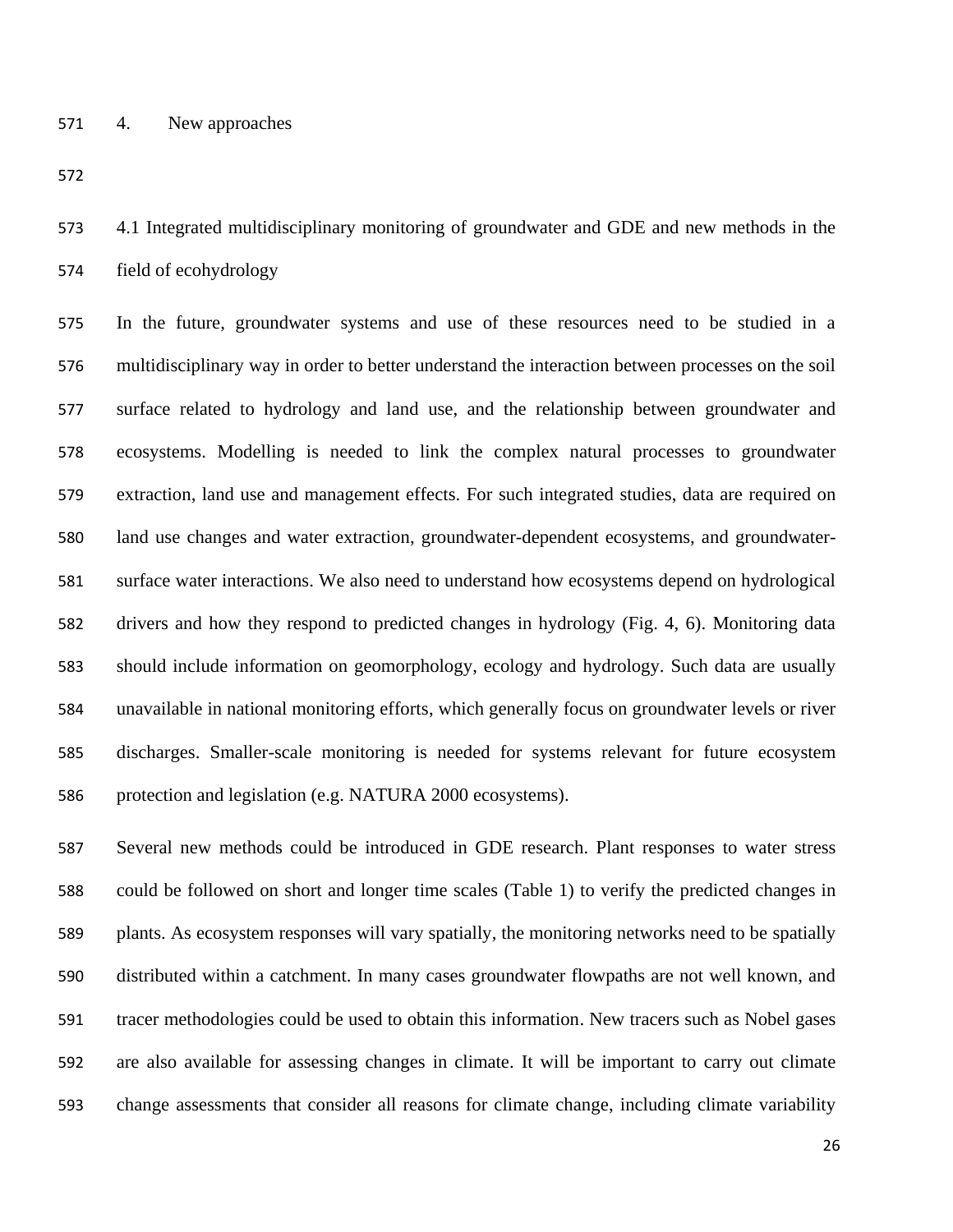and the impact of urbanisation on climate. For this, long series of records are crucial, as climate (and recharge) can oscillate with wavelengths of more than 50 years. However, many long-term weather monitoring stations are affected by the urban heat island effect (Hamdi, 2010) and temperature data must be used with care.

#### 4.2 Modelling as a future management tool

 Given the numerous challenges in combining climate model results and groundwater and GDE model applications, and the varying importance of different processes in different and complex GW-GDE systems, a promising approach is to use elaborated conceptual models to pinpoint the most important steps and drivers and set up a problem-specific model chain. Alternatively, the fully integrated hydrological modelling approach can be pursued (e.g. Goderniaux et al., 2011), but this requires either powerful computers (due to long CPU response times) or modelling compromises within the spatial model resolution.

 The conceptual model/model chain procedure may involve establishment of a list of indicators that describe GDE vulnerability, followed by identification of the linkages between these indicators and climate change-related impacts. The latter aspects should also include different levels of model proficiency, e.g. numerical modelling of water temperature is understood quite well, whereas other (in particular GDE-related) processes and their temporal and spatial variations are currently less well described.

 Furthermore, the role of the unsaturated zone in transferring climate change signals to groundwater systems and GDE needs to be better clarified (Treidel et al., 2012). Goderniaux et al. (2011) state that the unsaturated zone smooths groundwater recharge flux variations so that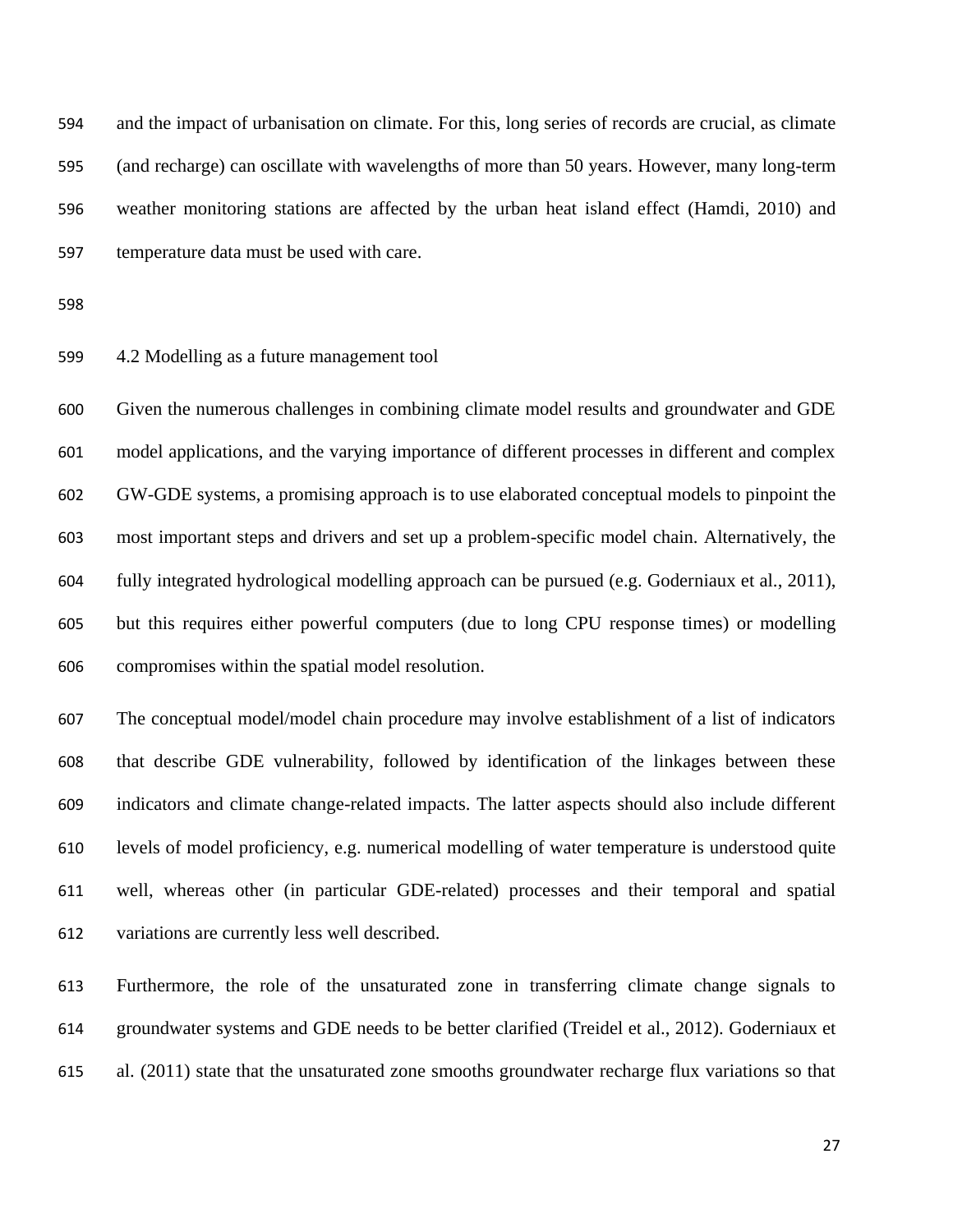groundwater levels become insensitive to seasonal fluctuations in the weather, but rather reflect multiannual fluctuations. However, Ng et al. (2010) found that changes in average precipitation are amplified by changes in average recharge, leading to nonlinearities due to the temporal distribution of precipitation change.

 Uncertainty in hydrological modelling should not be overlooked, although it has been shown to be smaller than that in climate modelling. It is dependent on the kind of hydrological system investigated and the specific hydrological models used. Along that line, Ng et al. (2010) present a combined probabilistic approach that explicitly accounts for uncertainties in meteorological forcing by applying a stochastic weather generator and soil and vegetation properties by generating realisations that are conditioned on soil moisture and soil water chloride observations.

# 4.3 Groundwater indicators in future status and risk assessment

 Indicators are widely seen as a means of bridging the gap between scientific research and political needs. Political organisations often recommend the development of indicators and teams of experts and academics carry out this task (Hinkel, 2011). Indicators represent a tool for ecological assessment, while indices (e.g. multimetric indices, composite indices) are highly integrative, allowing broad-scale questions to be addressed using a few carefully selected parameters (Innis et al., 2000). The use of indicators requires a comprehensive understanding of the structural components of an ecosystem and the interactions between, and responses to, various stresses of these components, as well as their spatial and temporal variability. Rigorous testing and validation are necessary to establish such an understanding (Innis et al., 2000). Although the messages of different indicators are complex, careful assessment may allow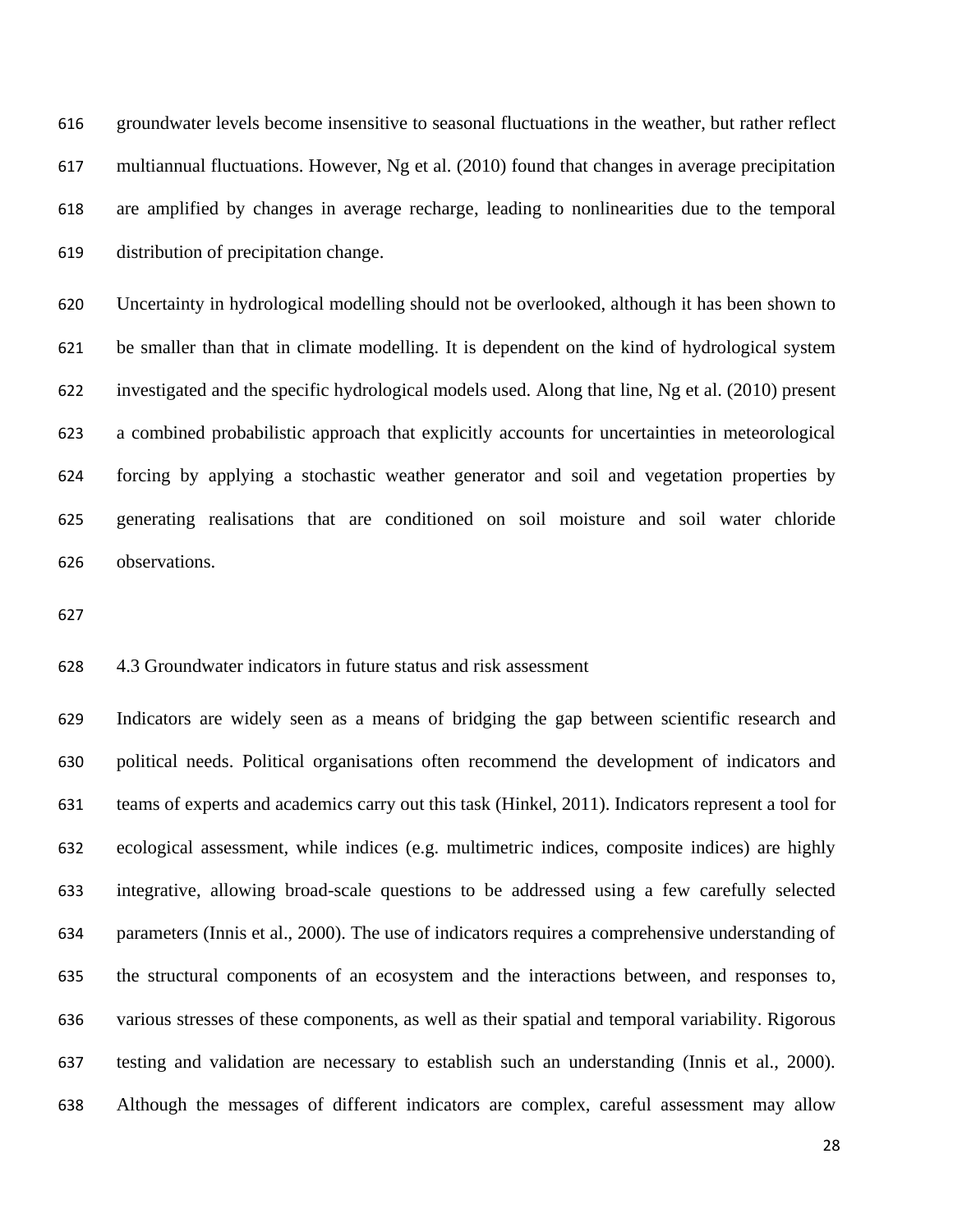policy makers to identify aspects and stressors of ecosystems requiring improvements of existing policies.

 Despite financial and operational constraints, there is a need for monitoring and evaluation of groundwater status. To this end, chemical and sometimes microbial indicators have been analysed in many GDE. For example, groundwater pollution due to agricultural activities is 644 shown by  $NO_3$ -N and  $PO_4$ -P content, which may result in failure to comply with national and EU water quality regulations. Heavy metals and metalloids, as well as hydrocarbons and pesticides, must meet the standard values, being generally under the detection limits (Cruz et al., 2009).

 Groundwater has been selected as one of the terrestrial Essential Climatic Variables (ECVs) by GTOS (Global Terrestrial Observation System). Several critical variables have been considered under the heading "groundwater": groundwater level, groundwater recharge and discharge, and water quality. Of these, groundwater level is a direct indicator of groundwater supply and withdrawal rates, while the GTOS Panel on Climate recognises that groundwater discharge and recharge are critical indicators of climate change. Despite the priority given to chemical status, biological, physical and radiological factors are also considered when assessing groundwater quality.

 Current indicator systems (e.g. groundwater indicators or water quality indicators according to the EC Water Framework Directive, WFD) need to be strengthened and applied more consistently and universally. However, much more remains to be done to produce or to aggregate indicators relevant to assessing the vulnerability of GDE. All existing indices of vulnerability to climate change show substantial conceptual, methodological and empirical weaknesses, including lack of focus, lack of a sound conceptual framework, methodological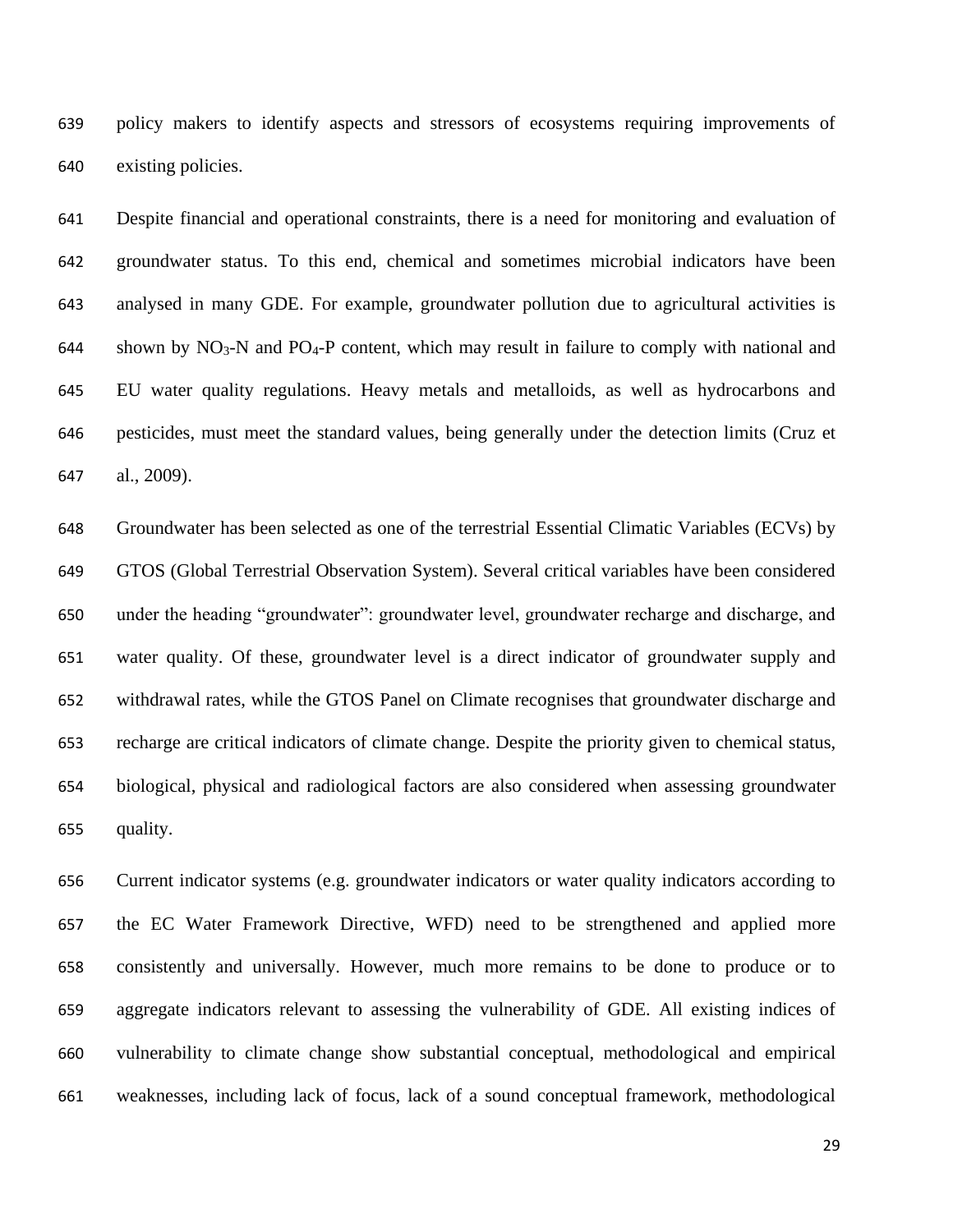flaws, high sensitivity to alternative methods for data aggregation and limited data availability (Füssel, 2009).

 A common approach to GDE assessment requires scientific consensus. Improvements in data availability can be realised through better organisation and interoperability of databases. Many indicators have been developed under national and EU programmes (in projects providing scientific support for WFD or GWD implementation in different EU countries), but have not reached their potential.

 The selection of elements in an indicator set is critical. An appropriate indicator must incorporate several spatial and temporal scales and multiple environmental factors (physical, chemical and biotic) to provide robust results. The use of carefully selected indicators maximises the amount and quality of information about the ecological integrity of a system, while minimising the time and expense involved.

 Whether, and which, indicators are useful for vulnerability assessment or climate change adaptation policy remains an open question. Before this question can be addressed, goals and targets of specific indicators in climate-relevant policy fields need to be evaluated and refined frequently (Hinkel, 2011).

## 4.4 Integrated management of groundwater and GDE

 The accelerating trend for withdrawal and use of groundwater over recent decades has been essential in the development of many regions of the world, producing large social and economic benefits through the provision of low-cost, drought-reliable and high-quality water supplies. Many regions have large groundwater-dependent economies. This fast expansion has been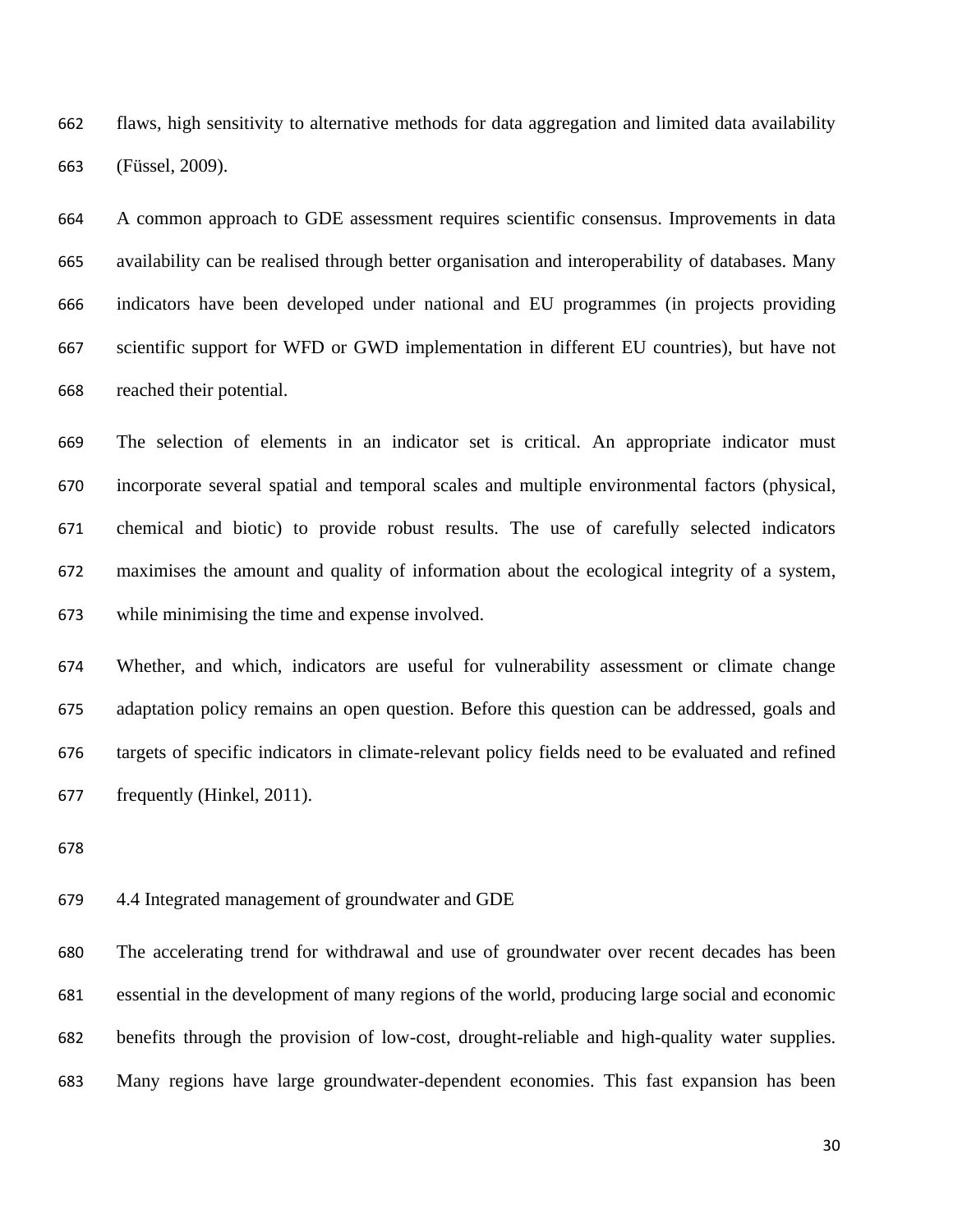referred to as the "silent revolution", in the sense that in many regions it has followed a bottom- up approach, driven by the personal initiative of millions of individual farmers in pursuit of the significant short-term benefits usually provided by groundwater (Llamas and Martinez-Santos, 2005). Such developments are often uncontrolled and not incorporated into a comprehensive land and water management plan at the basin scale, resulting in overexploitation and groundwater degradation and drainage impacts on GDE.

 Sustainable development of groundwater is a major challenge that is expected to be exacerbated by the potential impact of climate change. The expected increase in the frequency and intensity of dry periods might lead to increased and unsustainable abstraction of groundwater resources (Green et al., 2011). Groundwater is bound to play a decisive role in adapting water resource management to climate change. Forward planning for adaptation of groundwater management to global (climate and land-use) change is essential in order to develop sustainable practices to cope with the impacts of future climate change. This adaptation should consider the local context, the dominant drivers and their projected impact on groundwater resources in the future (World Bank, 2009).

 Integrated Water Resources Management (IWRM) requires the coordinated development of water, land and related resources in order to maximise the resultant economic and social welfare in an equitable manner, without compromising the sustainability of vital ecosystems (GWP, 2000). Groundwater management within the general IWRM framework requires integration of an appropriate policy and regulatory framework, institutional arrangements, social participation and economic instruments to be fully effective (Foster and Ait-Kadi, 2012). In future IWRM, GDE have to be seen as an integral part of groundwater resources.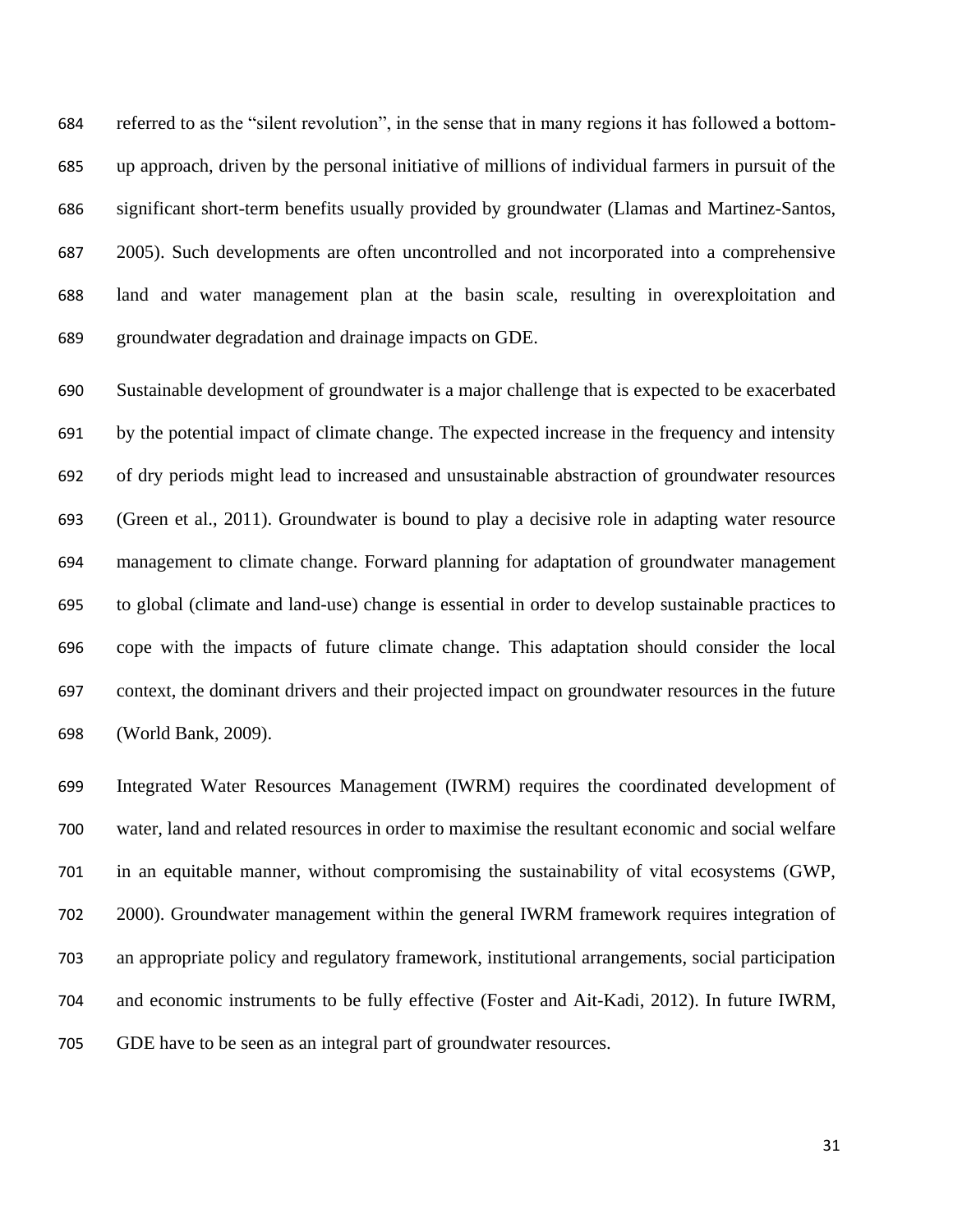Some of the challenges for the adaptation of integrated groundwater management to climate change are:

 Appropriate institutional/regulatory framework for groundwater appropriation and use. Groundwater management is best carried out through the collaborative efforts of a regulatory agency and aquifer management organisation involving representatives of local associations of water users and other stakeholder groups (Garduno and Foster 2010). The decisive role of collective action in groundwater governance is being increasingly recognised (Lopez-Gunn, 2003; Lopez-Gunn and Martinez-Cortina, 2006).

 Economic management instruments. Groundwater and GDE services are often undervalued (economic externalities and groundwater economic value are scarcely recognised), which has often led to inefficient patterns of groundwater use, resulting in overexploitation and pollution problems. With increasing water scarcity, the economic value of groundwater is rising. It is essential to study the total economic value of the resource in order to assess the net benefits of management actions (NRC, 1997). There is an array of economic instruments that can provide the appropriate incentives for efficient groundwater extraction and management. Although the economic instruments to manage surface water and groundwater are similar, they are not identical due to certain special characteristics associated with groundwater, including the relatively high cost and complexity of assessing groundwater, the highly decentralised nature of resource use and the high monitoring costs, and the long time-lags and near irreversibility of most aquifer contamination. The selection and use of a particular economic instrument will depend on hydrological, economic, social and political considerations. Abstraction charges provide direct incentives for water saving. There are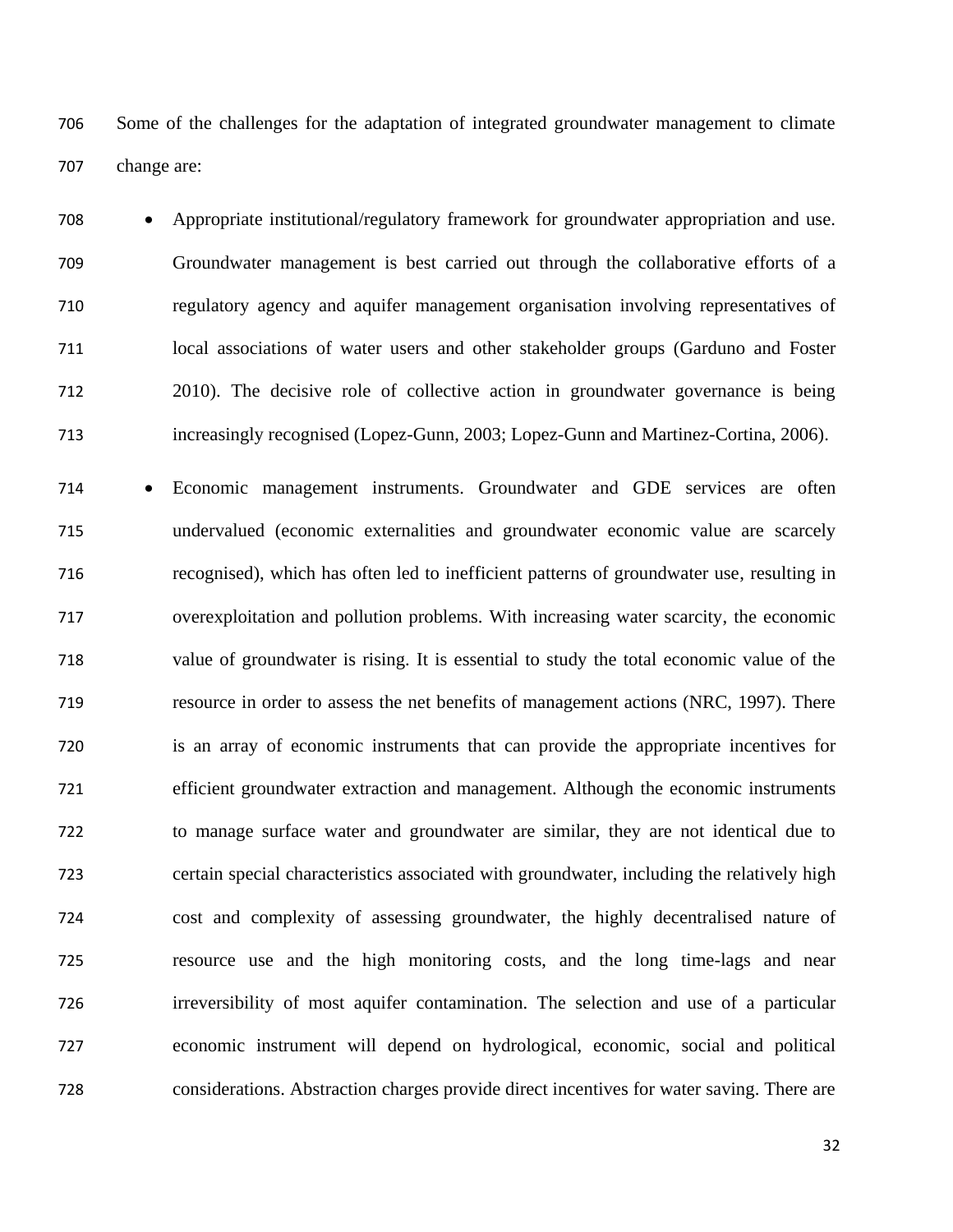two alternatives: pricing through resource abstraction fees or indirect pricing through increasing energy tariffs. Water markets have been advocated to improve resource management, especially with regard to more efficient water use and allocation within and between sectors. Groundwater banks also offer new perspectives for water management in drought conditions (Howitt, 2004; Pulido-Velazquez et al., 2004).

734 • Integrated conjunctive management of surface and groundwater and GDE. Conjunctive use (CU) is the coordinated management of surface and groundwater resources, taking advantage of their complementary properties. Jointly operating all manageable water resources in a river basin or region can increase the yield, efficiency, supply reliability and cost-effectiveness of a system. CU not only refers to artificial recharge practices, but to a broad range of options (including alternating use of surface water and groundwater, managed stream/aquifer interaction, etc.) which can occur in different temporal patterns and within active or passive management, according to the region's development status and planning objectives (Pulido-Velazquez et al., 2003; Sahuquillo and Lluria, 2003). Tanaka et al. (2006) used a state-wide hydroeconomic optimisation model to analyse water supply in California under climate change scenarios for the year 2100. They found that the system can adapt to significant changes in climate and land use through major changes in the operation of the large groundwater storage capacity and conjunctive use management, significant transfers of water among users (water markets) and the adoption of new technologies.

 Land use regulations to protect groundwater resources and GDE. Management of groundwater quality requires the protection of aquifers and groundwater from ingress of pollutants and also the remediation/treatment of polluted resources. However, treatment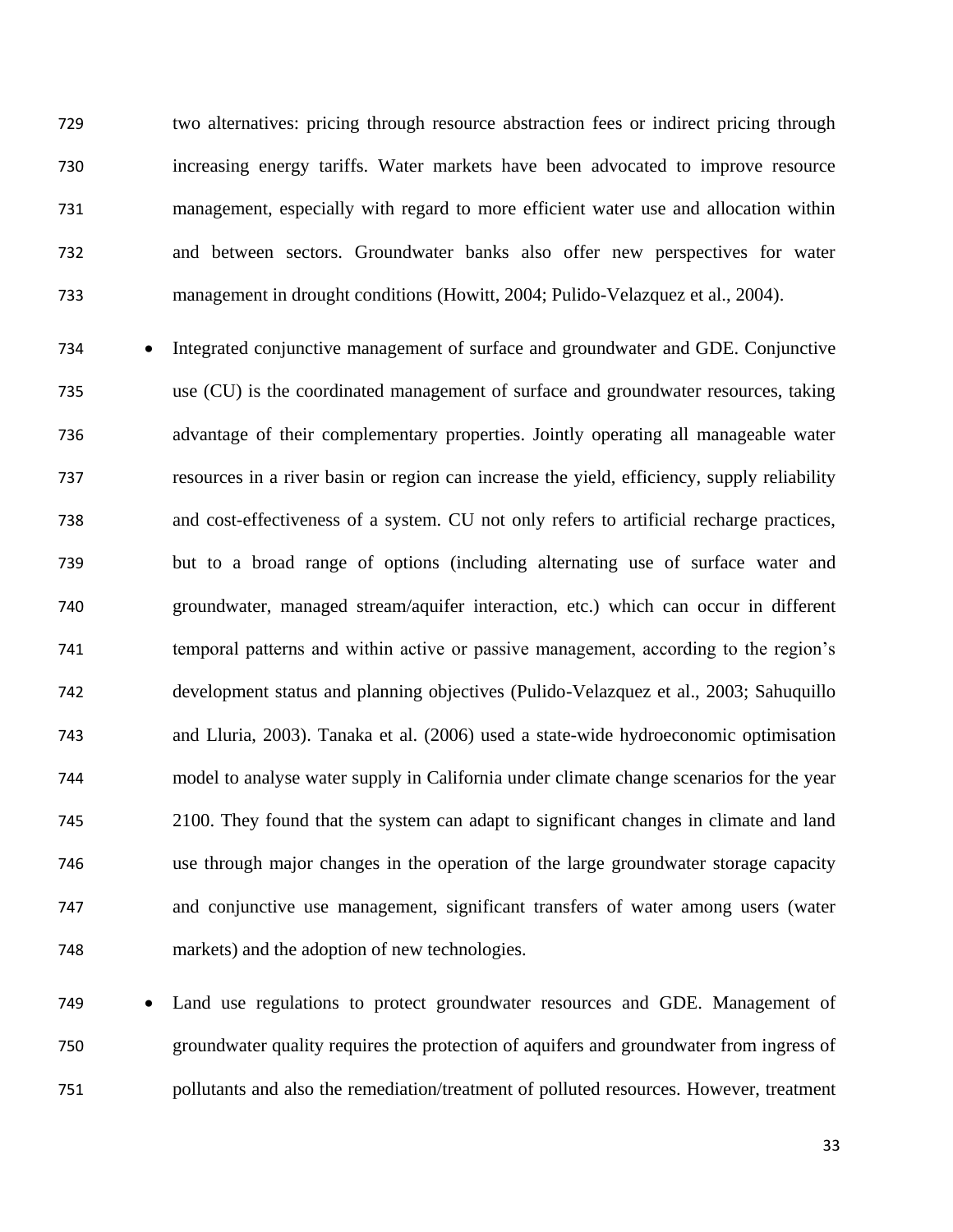of polluted groundwater is complex, expensive and often only partially successful, and it may take many years before groundwater quality is restored. The protection of aquifers against pollution requires constrained land use, effluent discharge and waste disposal practices. One widely used strategy has been the establishment of groundwater protection zones. Improved coordination among the governments and agencies engaged in land-water management is needed.

 Building adaptive capacity for groundwater and GDE management. This requires undertaking research to better understand the risks faced and the system's vulnerability to climate change, and to improve or extend the range of adaptations. Education and communication programmes could be developed to improve stakeholders' and communities' understanding of risks and management responses and empower groups to develop new adaptations or apply existing adaptations more effectively or extensively (World Bank, 2009).

5. Conclusions

 Climate processes influence groundwater patterns in a complex way, with a number of direct and indirect effects. Future recharge can reflect normal climate variability, human-induced warming and local land and water management. These changes may counteract or amplify each other. The influence of past climate must be studied over a long time scale (e.g. 70-100 years) to reveal natural variability.

 Climatic variables influence hydrological processes, so any change in precipitation, evapotranspiration, snow accumulation and snow melt will influence recharge and groundwater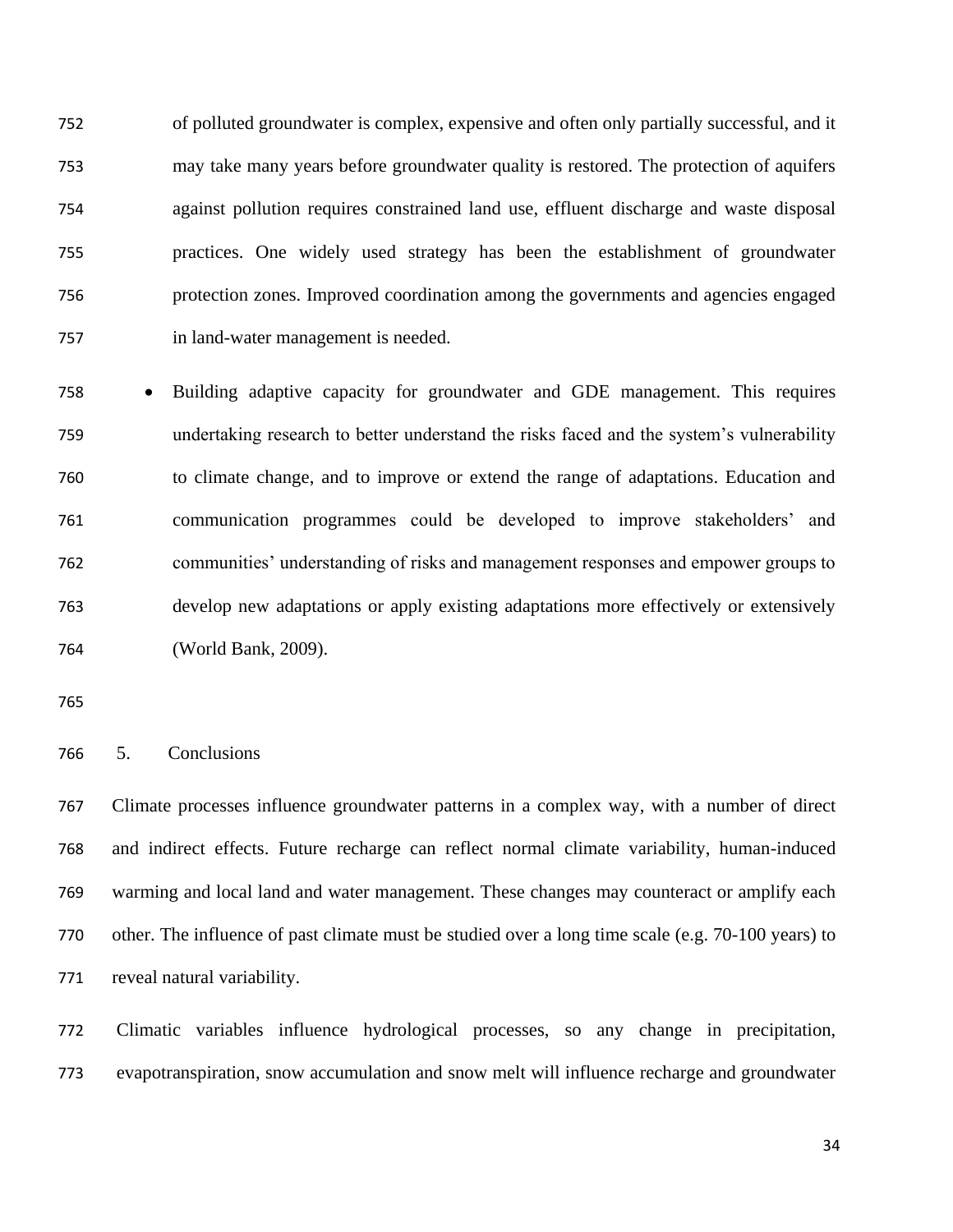formation. It is not fully understood how evapotranspiration changes with increased temperature,  $CO<sub>2</sub>$  and alterations in rainfall patterns. In cold climates, the response in terms of snow melt, frost and winter hydrology and recharge needs to be better quantified. Changes in groundwater interaction with surface water are important for groundwater recharge and must be better understood. Studies on groundwater are needed from regions with different socio-economic development, land uses and hydrogeological settings.

 Climate model outputs have been used to assess changes in hydrology. So far these climate models do not estimate changes in climate at a scale useful for studies of changes in small groundwater deposits and in GDE. Future scenarios of precipitation, wind speed and radiation are all highly uncertain compared with the predicted changes in temperature. Changes in land use patterns, irrigation, vegetation cover and water use are not well understood and documented. The present state of climate response modelling must therefore include a proper assessment of uncertainties in input variables and predicted changes in water consumption and land use. As drought is a major threat to GDE, it is important that impact studies include an assessment of drought on the water supply. Typically, drought effects can be seen only after several years of drought, when groundwater levels are lowered.

 The impacts on ecosystems will vary depending on the type of ecosystem, amount of water input and changes in water input. For some groundwater systems, the changes in temperature may be smaller than for surface waters. The expected change will depend on the existing quantitative and qualitative stresses on these ecosystems. Conceptual and numerical models can be useful for predicting future changes in ecosystems, but the effect response in these systems is not well known. Many processes are highly non-linear and should be included in numerical models. In major aquifers used for drinking water production, data on groundwater levels are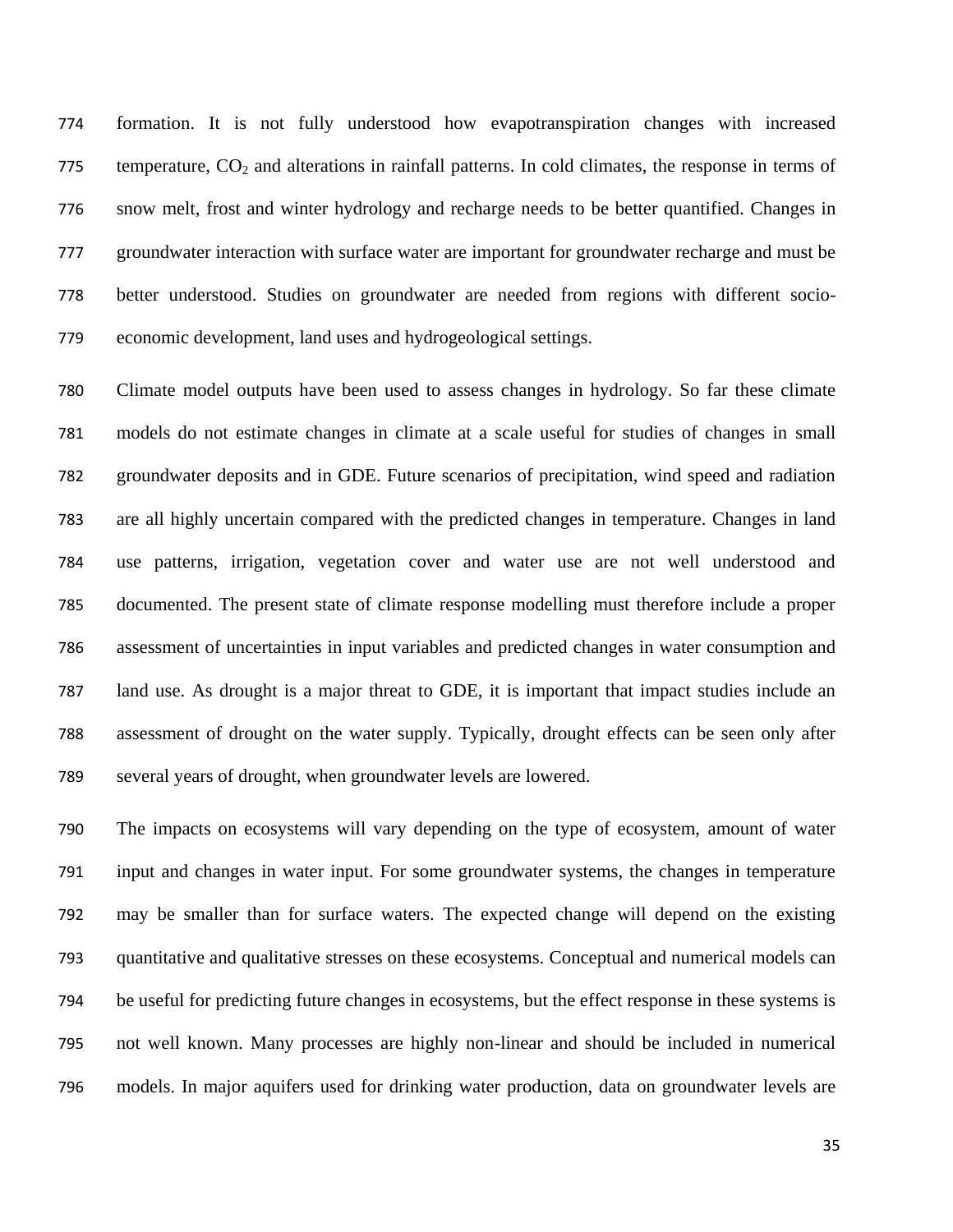available, but for smaller systems information is scarce. In most cases, monitoring on ecosystem scale is lacking in national monitoring programmes. Generalising the effects on groundwater quantity and quality for any particular region is challenging and subject to considerable uncertainty.

 Groundwater is important for both economies and ecosystems. In future, groundwater should be managed in a multidisciplinary way in order to provide efficient solutions. Numerical models will be essential for understanding the complex interactions in GDE, while simple indicators will be helpful for monitoring the results of policy practices in GDE. As the study of GDE is new, more research and development is needed. This should include the development of scientific methodologies and national monitoring activities.

## **Acknowledgements**

809 The preparation of this review was partly funded by EC  $7<sup>th</sup>$  framework project GENESIS (contract number 226536).

# **References**

- Alley, W.M., Reilly, T.E., Franke, O.L. 1999. Sustainability of ground-water resources. US
- GeolSurvCirc 1186, 79 pp
- Anderson Jr., W.P., Emanuel, R.E. 2008. Effect of interannual and interdecadal climate oscillations on groundwater in North Carolina. Geophysical Research Letters, v. 35, 818 L23402, doi:10.1029/2008GL036054.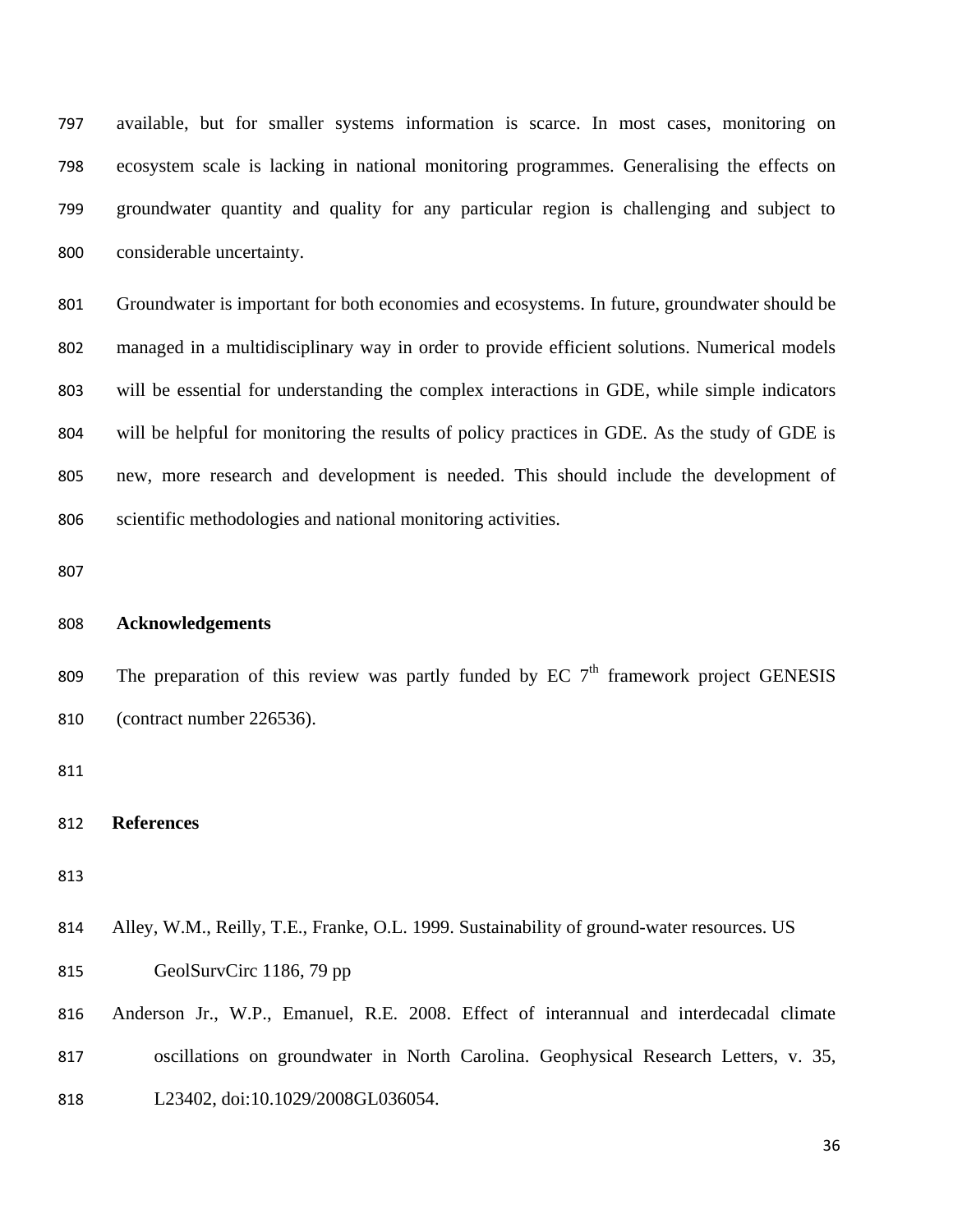| 819 | Balderacchi, M., Benoit, P.; Cambier, P.; Eklo, O.M.; Gargini, A.; Gemitzi, A.; Gurel, M.;     |
|-----|------------------------------------------------------------------------------------------------|
| 820 | Kløve, B.; Nakic, Z.; Preda, E.; Ruzicic, S.; Wachniew, P.; Trevisan, M. 2013.                 |
| 821 | Groundwater pollution and quality monitoring approaches at the European level. Critcal         |
| 822 | Reviews of Environmental Science and Technology 43:323-408.                                    |
| 823 | Barquin, J. and Death, R.G. 2006. Spatial patterns of diversity in New Zealand springs and     |
| 824 | rhithral streams. Journal of the North American Benthological Society 25: 768–786.             |
| 825 | Barquín, J. and Scarsbrook, M. 2008. Management and conservation strategies for coldwater      |
| 826 | springs. Aquatic Conservation: Marine and Freshwater Ecosystems 18: 580-591.                   |
| 827 | Bates, B., Kundzewicz, Z.W., Wu, S., Palutikof, J.P. 2008. Climate change and water. Technical |
| 828 | paper vi of the Intergovernmental Panel on Climate Change. Intergovernmental Panel on          |
| 829 | Climate Change Secretariat, Geneva, 210 pp.                                                    |
| 830 | Beniston, M. 2006. Mountain weather and climate: A general overview and a focus on climatic    |
| 831 | change in the Alps. Hydrobiologia 562, 3–16.                                                   |
| 832 | Bertrand G., Celle-Jeanton H., Laj P., Rangognio J., Chazot G., 2008. Rainfall chemistry: long |
| 833 | range transport versus below cloud scavenging. A two-year study at an inland station           |
| 834 | (Opme, France). Journal of Atmospheric Chemistry 60 (3), 253–271                               |
| 835 | Bertrand, G., Goldscheider, N., Gobat, J.M., Hunkeler, D. 2012. Review: from multi-scale       |
| 836 | conceptualization of groundwater-dependent ecosystems to a classification system for           |
| 837 | management purposes. Hydrogeology Journal 20, 5–25.                                            |
| 838 | Bloomfield, J.P., Williams, R.J., Gooddy, D.C., Cape, J.N., Guha, P. 2006. Impacts of climate  |
| 839 | change on the fate and behaviour of pesticides in surface and groundwater $-$ a UK             |

perspective. Sci Total Environ 369, 163–77.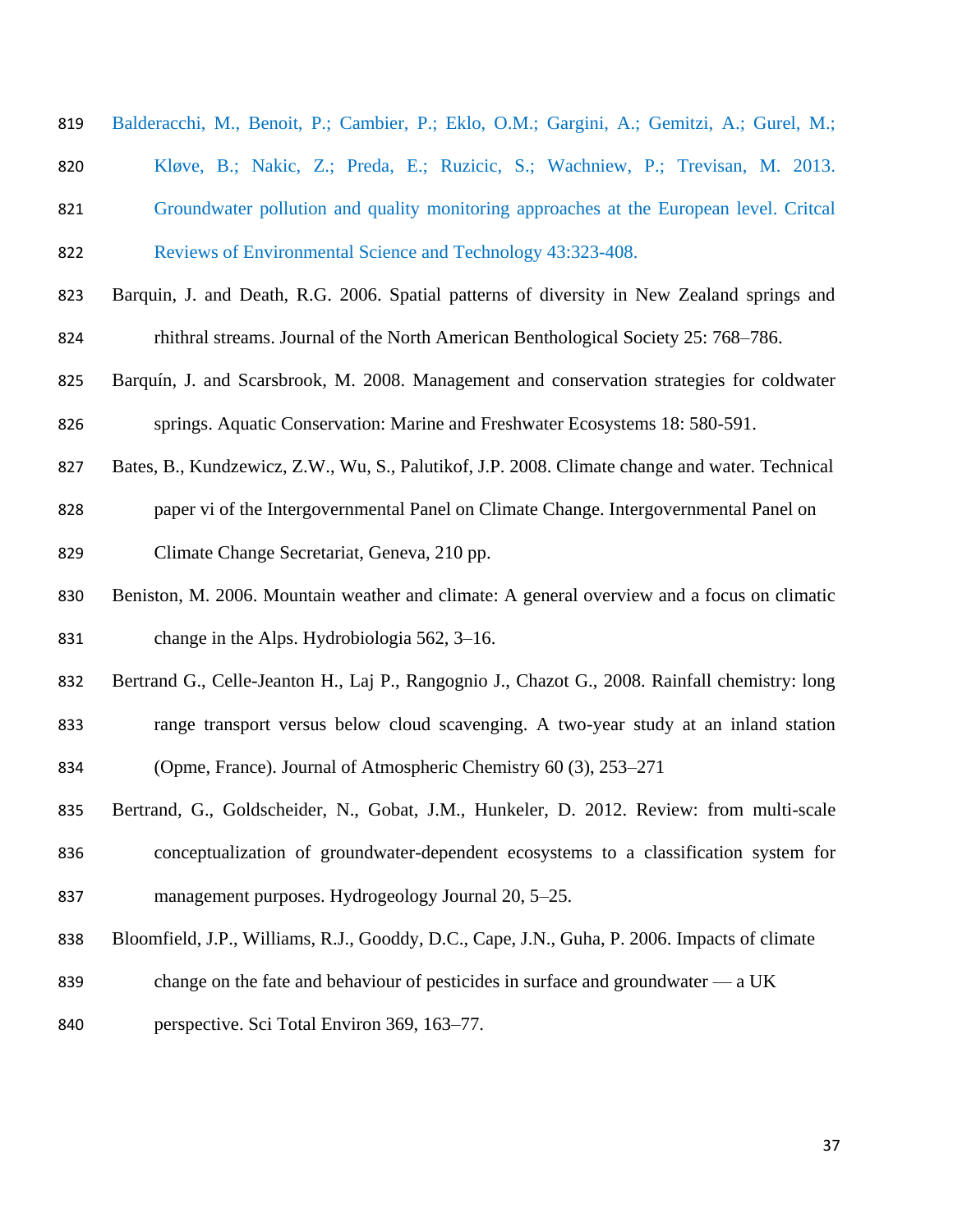| 841 | Boomer, K.M.B., Bedford, B.L. 2008. Groundwater-induced redox-gradients control soil  |
|-----|---------------------------------------------------------------------------------------|
| 842 | properties and phosphorus availability across four headwater wetlands, New York, USA. |
| 843 | Biogeochemistry 90, $259-274$ .                                                       |

Boulton, A.J. 2009. Recent progress in the conservation of groundwaters and their dependent

ecosystems. Aquatic Conservation Marine and Freshwater Ecosystems 19: 731-735.

- Boulton, A.J., Fenwick, G.D., Hancock, P.J., Harvey, M.S. 2008. Biodiversity, functional roles 847 and ecosystem services of groundwater invertebrates. Invertebrate Systematics 22: 103– 116.
- Bradley, D.C., Ormerod, S.J. 2001. Community persistence among stream invertebrates tracks the North Atlantic Oscillation. Journal of Animal Ecology 70: 987-996.
- Brolsma, R.J., van Vliet, M.T.H., Bierkens, M.F.P. 2010, Climate change impact on a groundwater-influenced hillslope ecosystem, Water Resour. Res., 46, W11503, doi:10.1029/2009WR008782.
- Brolsma, R.J., Bierkens, M.F.P. 2007. Groundwater–soil water–vegetation dynamics in a temperate forest ecosystem along a slope, Water Resour. Res., 43, W01414, doi:10.1029/2005WR004696.
- Candela, L., Von Igel, W., Elorza, F.J., Aronica, G., 2009. Impact assessment of combined climate and management scenarios on groundwater resources and associated wetland (Majorca, Spain). J. Hydrol. 376, 510–527.
- Candela, L., von Igel, W., Elorza, F.J., Jimenez-Martinez, J. 2012, Impact assessment of combined climate and management scenarios on groundwater resources, pp. 191-204. *In* Treidel, H., Martin-Bordes, J.J. and Gurdak, J.J. (Eds.). [Climate Change Effects on](http://www.amazon.com/Climate-Change-Effects-Groundwater-Resources/dp/0415689368/ref=sr_1_3?s=books&ie=UTF8&qid=1309978084&sr=1-3)  [Groundwater Resources: A Global Synthesis of Findings and Recommendations](http://www.amazon.com/Climate-Change-Effects-Groundwater-Resources/dp/0415689368/ref=sr_1_3?s=books&ie=UTF8&qid=1309978084&sr=1-3).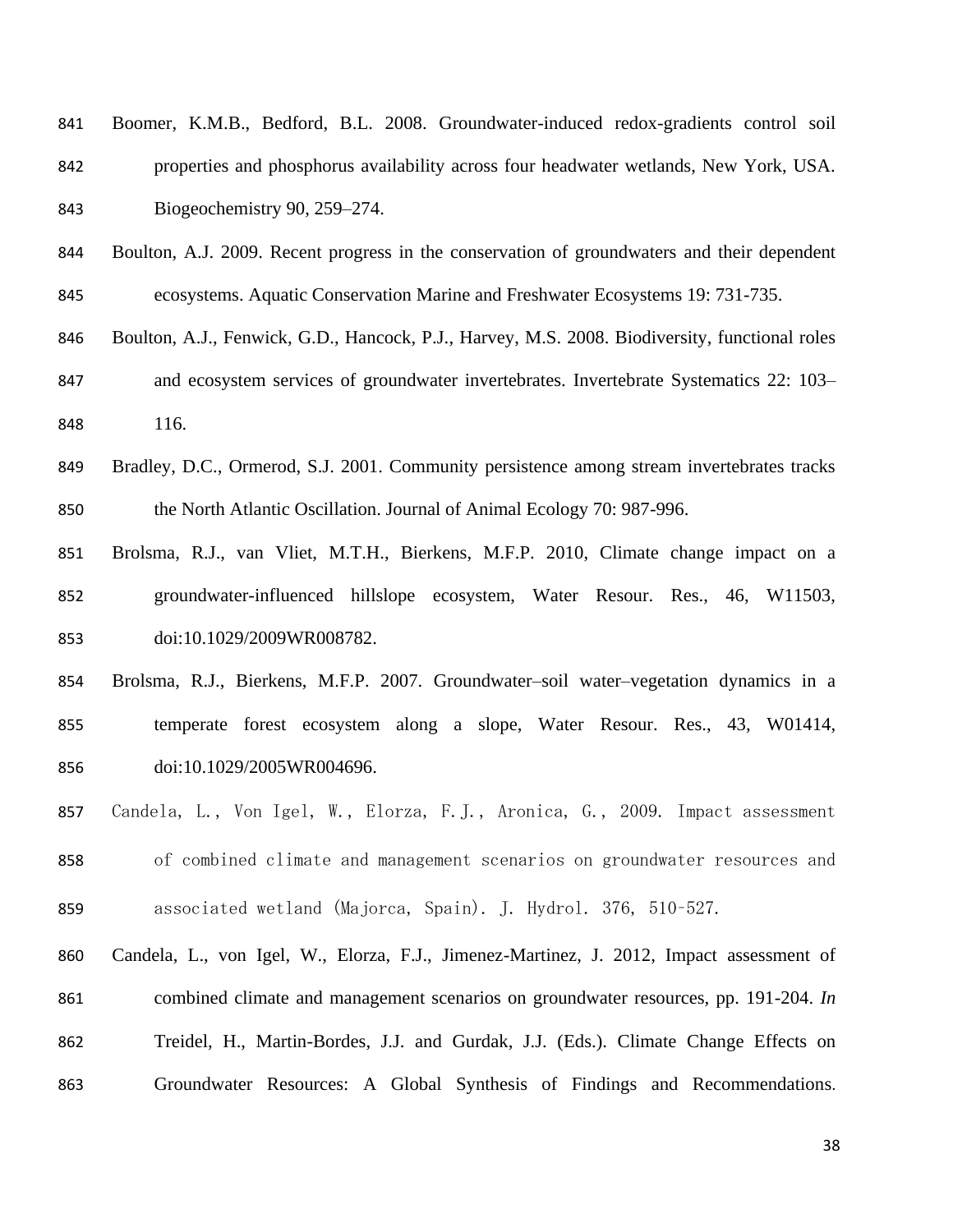- International Association of Hydrogeologists (IAH) International Contributions to Hydrogeology, Taylor & Francis publishing, 414 p.
- Chaves, H.M.L., Camelo, A.P.S., Mendes, R.M. 2012. Groundwater discharge as affected by
- land-use change in small catchments: A hydrologic and economic case study in central
- Brazil, pp. 49-62. *In* Treidel, H., Martin-Bordes, J.J. and Gurdak, J.J. (Eds.). [Climate](http://www.amazon.com/Climate-Change-Effects-Groundwater-Resources/dp/0415689368/ref=sr_1_3?s=books&ie=UTF8&qid=1309978084&sr=1-3)
- [Change Effects on Groundwater Resources: A Global Synthesis of Findings and](http://www.amazon.com/Climate-Change-Effects-Groundwater-Resources/dp/0415689368/ref=sr_1_3?s=books&ie=UTF8&qid=1309978084&sr=1-3)
- [Recommendations](http://www.amazon.com/Climate-Change-Effects-Groundwater-Resources/dp/0415689368/ref=sr_1_3?s=books&ie=UTF8&qid=1309978084&sr=1-3). International Association of Hydrogeologists (IAH) International

Contributions to Hydrogeology, Taylor & Francis publishing, 414 p.

- Collischonn, W., Tucci, C.E.M., Clarke, R.T. 2001 Further evidence of changes in the hydrological regime of the River Paraguay: part of a wider phenomenon of climate change? Journal of Hydrology 245, 218–238.
- Costanza, R., d'Arge, R, de Groot, R.S. et al., 1997. The total value of the world's ecosystem services and natural capital. Nature 387: 253–260.
- Cooper, D.J., D'Amico, D.R., Scott, M.L. 2003. Physiological and morphological response patterns of *Populusdeltoides* to alluvial ground water pumping. Environmental Management31, 215–226
- Cruz, J.V., Pacheco, D., Cymbron, R. 2009. Monitoring of the groundwater chemical status in
- the Azores archipelago (Portugal) in the context of the EU water framework directive,
- Environ Earth Sci. DOI 10.1007/s12665-009-0334-8
- Cullen, H.M., Kaplan, A., Arkin, P.A., Demenocal, P.B. 2002. Impact of the North Atlantic
- Oscillation on Middle Eastern climate and streamflow. Climatic Change 55, 3, 315–338.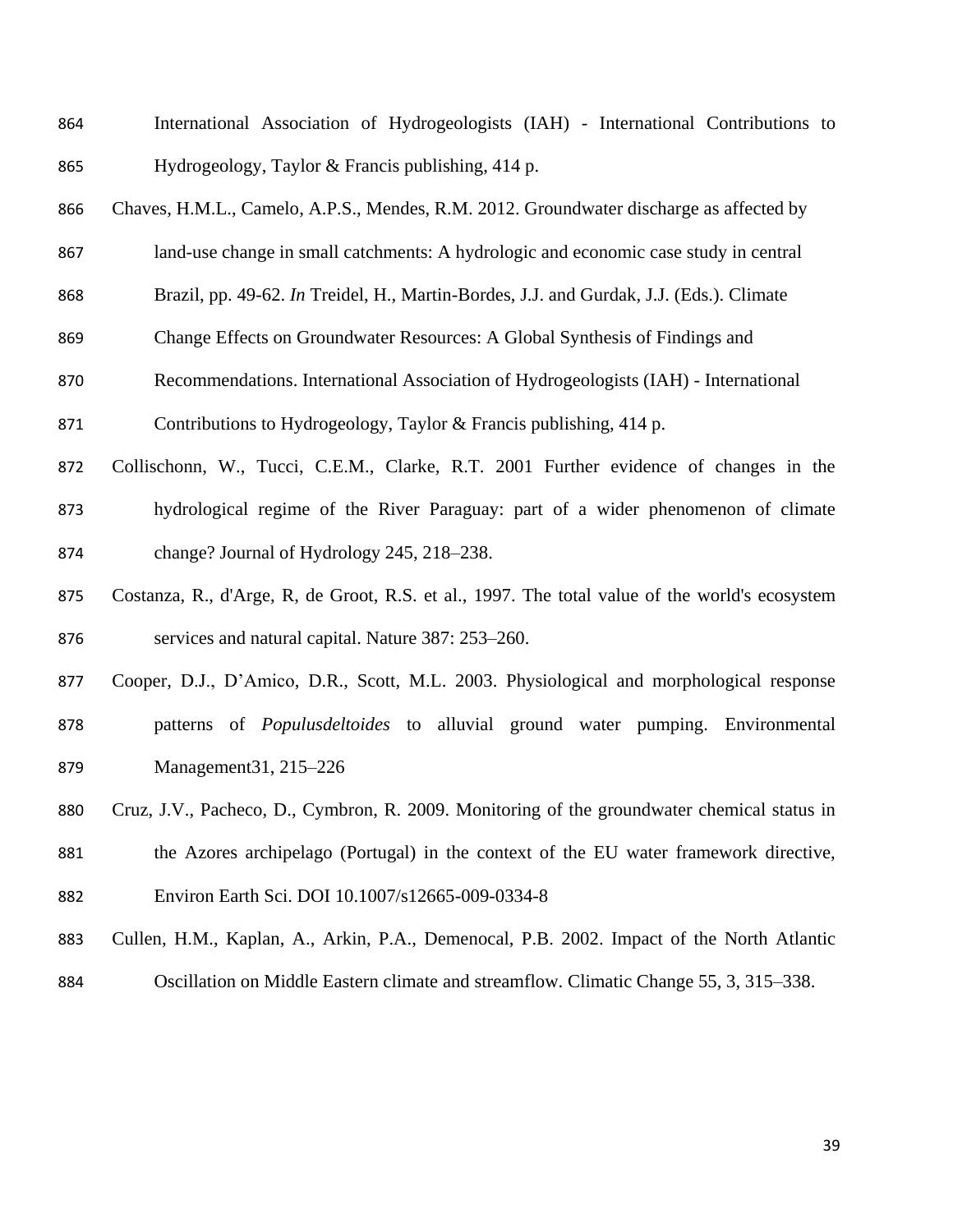- Dams, J., Salvadore, E., Van Daele, T., Ntegeka, V., Willems, P., Batelaan, O. 2011. Spatio- temporal impact of climate change on the groundwater system.Hydrol. Earth Syst. Sci. Discuss., 8, 10195–10223.
- Daufresne, M., Boët, P. 2007. Climate change impacts on structure and diversity of fish communities in rivers. Global Change Biology 13: 1–12.
- Daufresne, M., Roger, M.C., Capra, H. Laramoux, N. 2004. Long-term changes within the invertebrate and fish communities of the Upper Rhône River: effects of climatic factors. Global Change Biology 10: 124-140.
- Dettinger, M.D., Earman, S., 2007. Western ground water and climate change—pivotal to supply sustainability or vulnerable in its own right? Ground Water 4(1), 4–5.
- Devito, K.J., Hill, A.R., 1997. Sulphate dynamics in relation to groundwater–surface water interactions in headwater wetlands of the southern Canadian Shield. Hydrological 897 Processes 11, 485-5000. Drexler, J. Z. Knifong, D. Tuil, J. Flint, L. E. Flint, A. L. 2013. Fens as whole-ecosystem gauges of groundwater recharge under climate change, Journal of Hydrology 481 (25), 22-34.
- 
- Döll, P., 2009. Vulnerability to the impact of climate change on renewable groundwater
- resources: a global-scale assessment. Environ. Res. Lett. 4 (3), 035006.
- Durance, I., Ormerod, S.J. 2007. Climate change effects on upland stream macroinvertebrates over 25-year period. Global Change Biology 13: 942–957.
- Earman, S., Dettinger, M. 2011, Potential impacts of climate change on groundwater
- resources a global review. J. Water Climate Change 2(4), 213–229.
- El-Jaloual T., Cox, D.A., 1998. Manganese toxicity in plants. Journal of Plant Nutrition 21, 353– 386.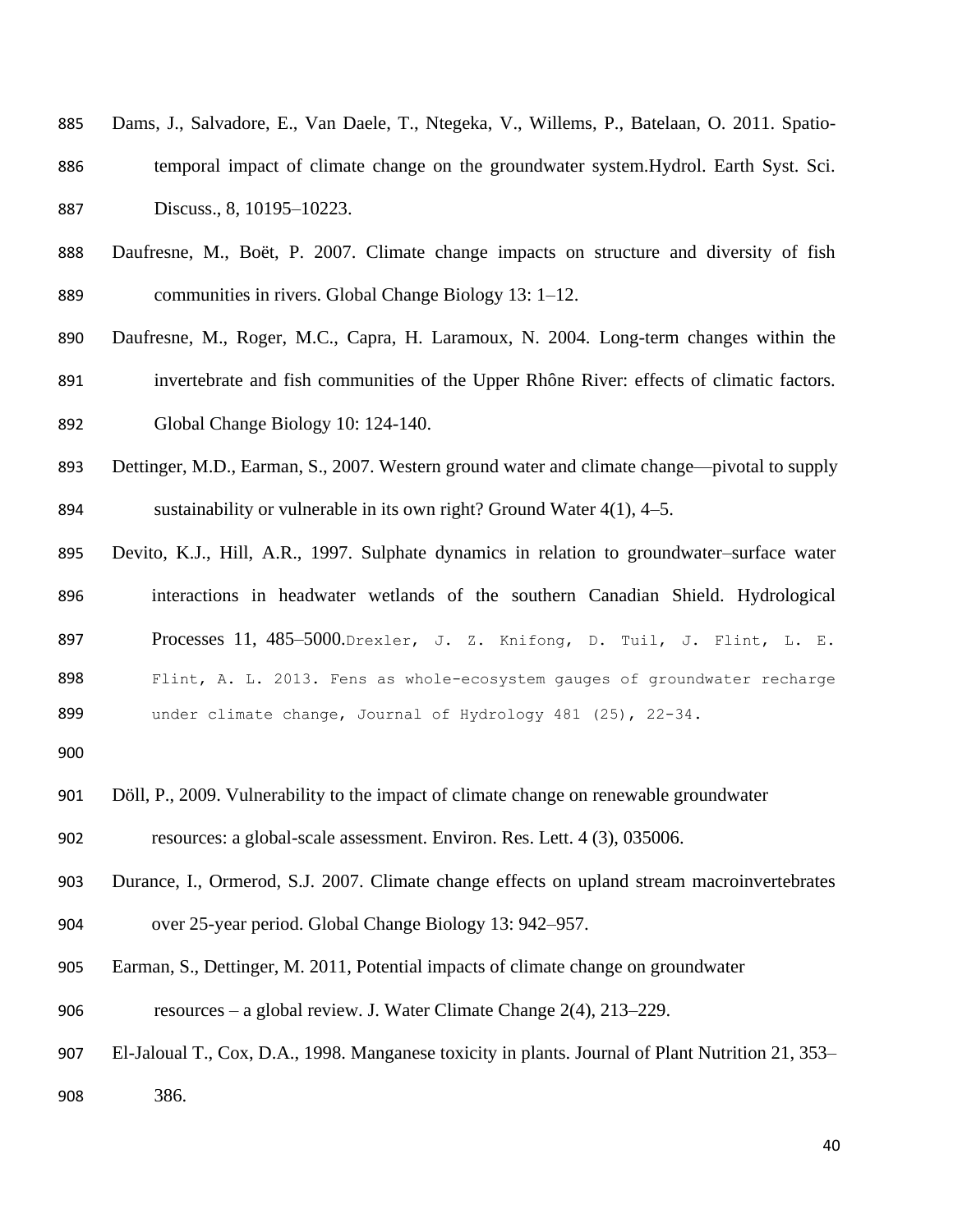- Enfield, D.B., Mestas-Nunez, A.M., Trimble, P.J. 2001. The Atlantic Multidecadal Oscillation and its relationship to rainfall and river flows in the continental U.S., Geophys. Res. Lett., 28, 2077–2080.
- Erman, N.A., Erman, D.C. 1995. Spring permanence, Trichoptera species richness, and the role

of drought. J Kansas Entomol Soc 68(2):50–64

- Evans, C.D. 2005. Modelling the effects of climate change on an acidic upland stream. Biogeochemistry 74: 21-46.
- Ferguson, G., Gleeson, T. 2012. Vulnerability of coastal aquifers to groundwater use and climate change. Nature Climate Change, doi:10.1038/NCLIMATE1413.
- Figura, S., Livingstone, D.M., Hoehn, E., and Kipfer, R. (2011) Regime shift in groundwater
- temperature triggered by the Arctic Oscillation: Geophysical Research Letters 38, L23401, doi:10.1029/2011GL049749, p. 1–5.
- Fleming, S.W., Quilty, E.J. 2007. Aquifer Responses to El Nino-Southern Oscillation, Southwest
- British Columbia. Ground Water 44(4), doi: 10.1111/j.1745-6584.2006.00187.x, 595–599.
- Foster, S., Ait-Kadi, M., 2012. Integrated Water Resources Management (IWRM): How does

groundwater fit in? Hydrogeology Journal 20(3), 415-418.

- Füssel, H.-M. 2009. Review and quantitative analysis of indices of climate change exposure,
- adaptive capacity, sensitivity, and impacts. Background note to the World Development Report 2010
- Garduno, H., Foster, S. 2010. Sustainable groundwater irrigation–approaches to reconciling
- demand with resources. GW-MATE Strategic Overview Series 4, World Bank,
- Washington, DC. www.worldbank.org/gwmate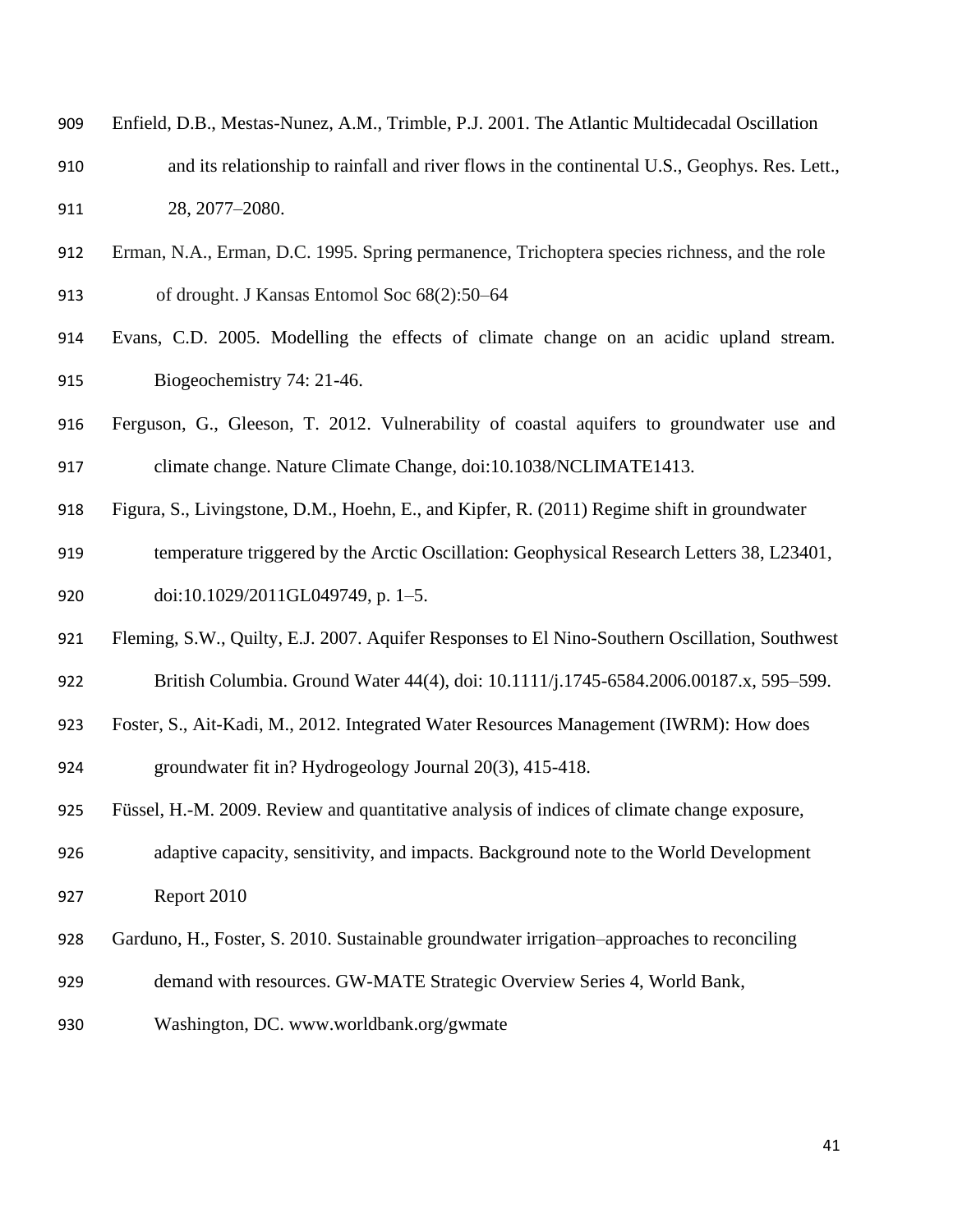- Ganskopp, D.C. 1986. Tolerance of sagebrush, rabbitbrush, and greasewood to elevated water tables. Journal of Range Management 39, 334–337.
- Gleeson, T., VanderSteen, J., Sophocleous, M.A., Taniguchi, M., Alley, W.M., Allen, D.M.,
- Zhou, Y. 2010. Groundwater sustainability strategies. Nature Geosciences 3(6), 378–379.
- Gleeson, T., Alley, W.M., Allen, D.M., Sophocleous, M.A., Zhou, Y., Taniguchi, M.,
- VanderSteen, J. 2012. Towards sustainable groundwater use: Setting long-term goals,
- backcasting, and managing adaptively. Ground Water 50(1), 19–26.
- Goderniaux, P., Brouyere, S., Blenkinsop, S., Burton, A., Fowler, H.J., Orban, P., Dassargues,
- A. 2011. Modeling climate change impacts on groundwater resources using transient
- stochastic climate scenarios. Water Resours. Res., 47, W12516,
- doi:10.1029/2010WRR010082.
- Gonzalez Bernaldez, F., Rey Benayas, J.M., Martinez, A. 1993. Typology of impacts produced by groundwater extraction. Journal of Hydrology 141(1-4), 219–238
- Gooddy, D.C., Bloomfield, J.P., Chilton, P.J., Johnson, A.C., Williams, R.J. 2001. Assessing
- herbicide concentrations in the saturated and the unsaturated zone of a chalk aquifer in southern England. Ground Water 39(2):262–271
- Green, T.R., Taniguchi, M., Kooi, H., Gurdak, J.J., Allen, D.M., Hiscock, K.M., Treidel, H.,
- Aureli, A. 2011. Beneath the surface: impacts of climate change on groundwater. Journal of Hydrology 405: 532–560.
- Groeneveld, D.P. 1990. Shrub rooting and water acquisition on threatened shallow groundwater
- habitats in the Owens Valley, California. *In* McArthur, E. D., E. M. Romney, S. D. Smith,
- and P. T. Tueller (eds.), Proceedings—Symposium on cheatgrass invasion, shrub die-off,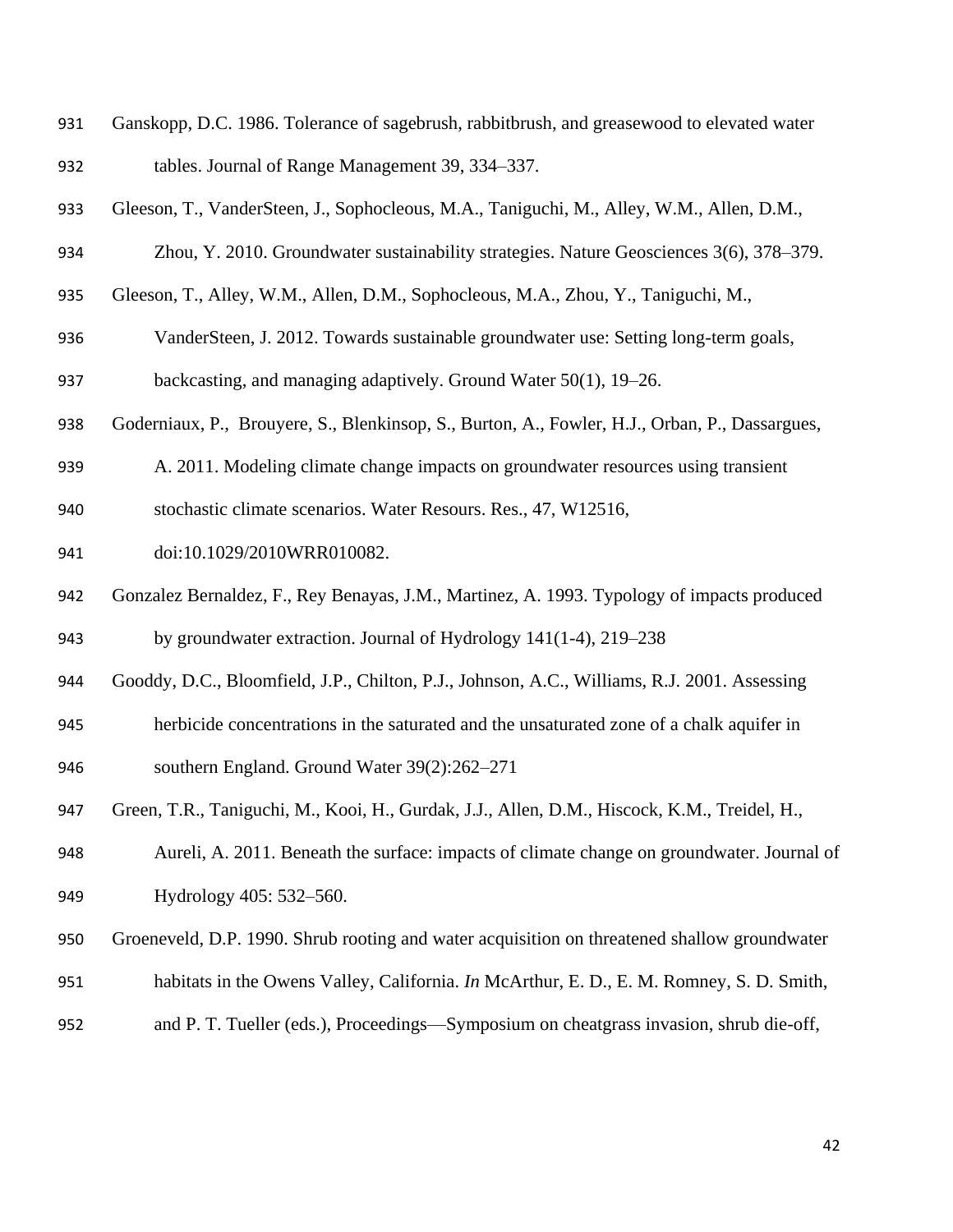- and other aspects of shrub biology and management. USDA Forest Service GTR INT-276, 221–237.
- Groeneveld, D.P., Warren, D.C., Hubbard, P.J. 1994. Responses of five dominant Owens Valley
- scrub phreatophytes to controlled water table drawdown. County of Inyo and City of Los
- Angeles Technical Group, Los Angeles, 72 p.
- Groeneveld, D.P., Crowley, D.E., 1988. Root system response to flooding in three desert shrub species. Functional Ecology 2, 491–497.
- Grootjans, A.P., Adema, E.B., Bleuten, W., Joosten, H., Madaras, M., Janáková, M. 2006.
- Hydrological landscape settings of base-rich fen mires and fen meadows: an overview.
- Appl. Veg. Sci. 9, 175–184.
- Gurdak, J.J., Hanson, R.T., Green, T.R. 2009. Effects of climate variability and change on groundwater resources of the United States, U.S. Geological Survey Fact Sheet 2009- 3074, 4 p., http://pubs.usgs.gov/fs/2009/3074/.
- Gurdak, J.J., Hanson, R.T., McMahon, P.B., Bruce, B.W., McCray, J.E., Thyne, G.D., Reedy,
- R.C. 2007. Climate variability controls on unsaturated water and chemical movement, High Plains aquifer, USA. Vadose Zone J. 6 (3), 533–547.
- Gurdak, J.J., McMahon, P.B., Bruce, B.W. 2012. Vulnerability of groundwater quality to human
- activity and climate change and variability, High Plains aquifer, USA, pp. 145–167. *In*
- Treidel, H., Martin-Bordes, J.J., and Gurdak, J.J., (Eds.). [Climate Change Effects on](http://www.amazon.com/Climate-Change-Effects-Groundwater-Resources/dp/0415689368/ref=sr_1_3?s=books&ie=UTF8&qid=1309978084&sr=1-3)
- [Groundwater Resources: A Global Synthesis of Findings and Recommendations](http://www.amazon.com/Climate-Change-Effects-Groundwater-Resources/dp/0415689368/ref=sr_1_3?s=books&ie=UTF8&qid=1309978084&sr=1-3).
- International Association of Hydrogeologists (IAH) International Contributions to
- Hydrogeology, Taylor & Francis publishing, 414 p.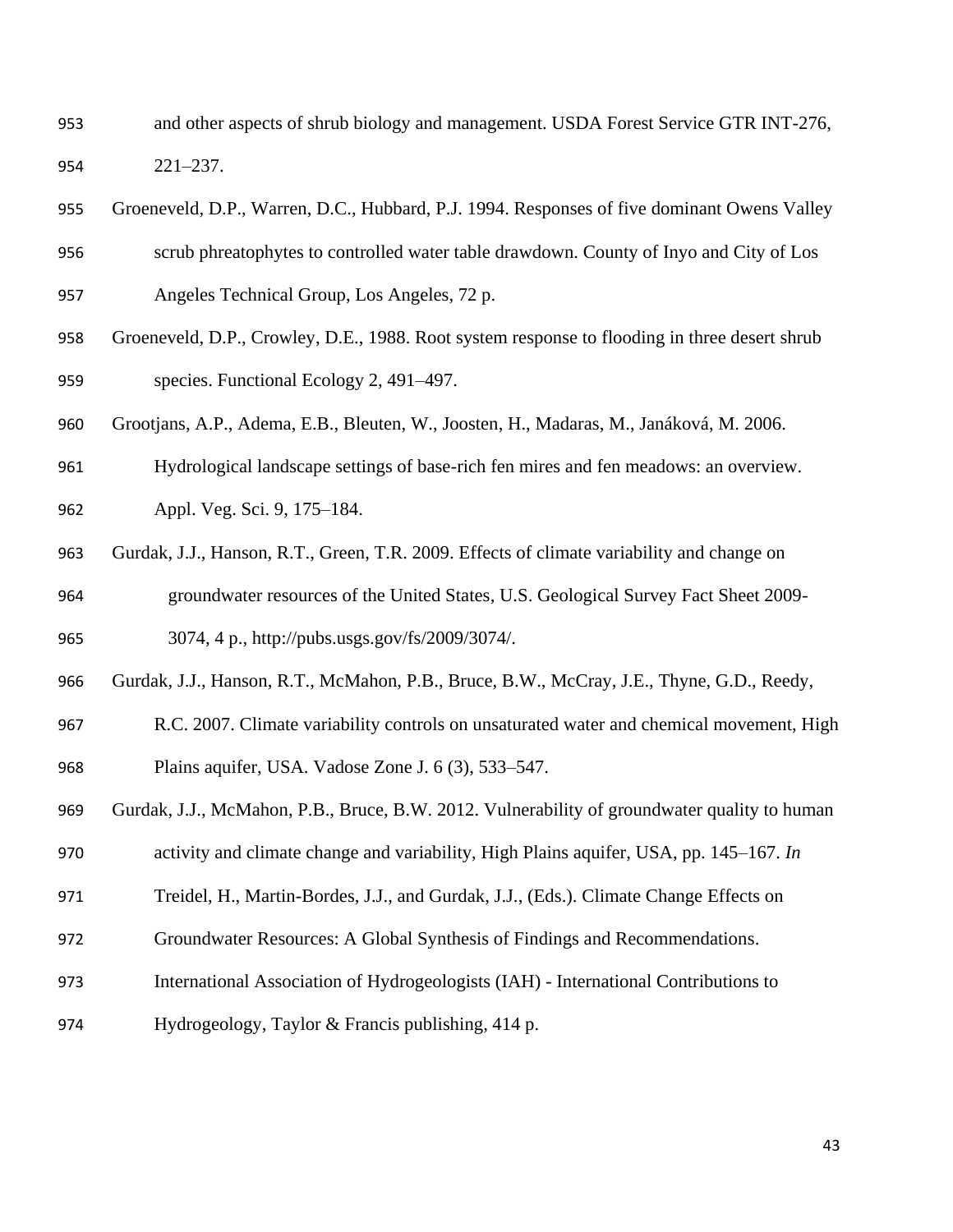GWP. 2000. Integrated Water Resources Management (IWRM). Stockholm: Global Water Partnership.

| 977 | Haldorsen, S., Heim, M., van der Ploeg, M. 2012. Impacts of climate change on groundwater in |
|-----|----------------------------------------------------------------------------------------------|
| 978 | permafrost areas – case study from Svalbard, Norway, pp. 323–340. In Treidel, H., Martin-    |
| 979 | Bordes, J.J., and Gurdak, J.J., (Eds.). Climate Change Effects on Groundwater Resources:     |
| 980 | A Global Synthesis of Findings and Recommendations. International Association of             |
| 981 | Hydrogeologists (IAH) - International Contributions to Hydrogeology, Taylor & Francis        |
| 982 | publishing, 414 p                                                                            |

Hamdi, R. 2010. Estimating urban heat island effects on the temperature series of Uccle

 (Brussels, Belgium) using remote sensing data and a land surface scheme. Remote Sensing 2(12): 2773-2784.

Hanson, R.T., Flint, L.E., Flint, A.L., Dettinger, M.D., Faunt, C.C., Cayan, D., Schmid, W.

2012. A method for physically based model analysis of conjunctive use in response to

potential climate changes, Water Resour. Res., 48, W00L08, doi:10.1029/2011WR010774.

Hanson, R.T., Newhouse, M.W., Dettinger, M.D. 2004. A methodology to assess relations

 between climatic variability and variations in hydrologic time series in the southwestern United States. J. Hydrology 287(1-4), 252–269.

 Healy, R.W., Cook, P.G. 2002. Using groundwater levels to estimate recharge. Hydrogeology Journal 10: 91–109.

 Heino, J., Virtanen, R., Vuori, K.-M., Saastamoinen, J., Ohtonen, A., Muotka, T. 2006. Spring bryophytes in forested landscapes: land use effects on bryophyte species richness, community structure and persistence. Biological Conservation 124: 539–545.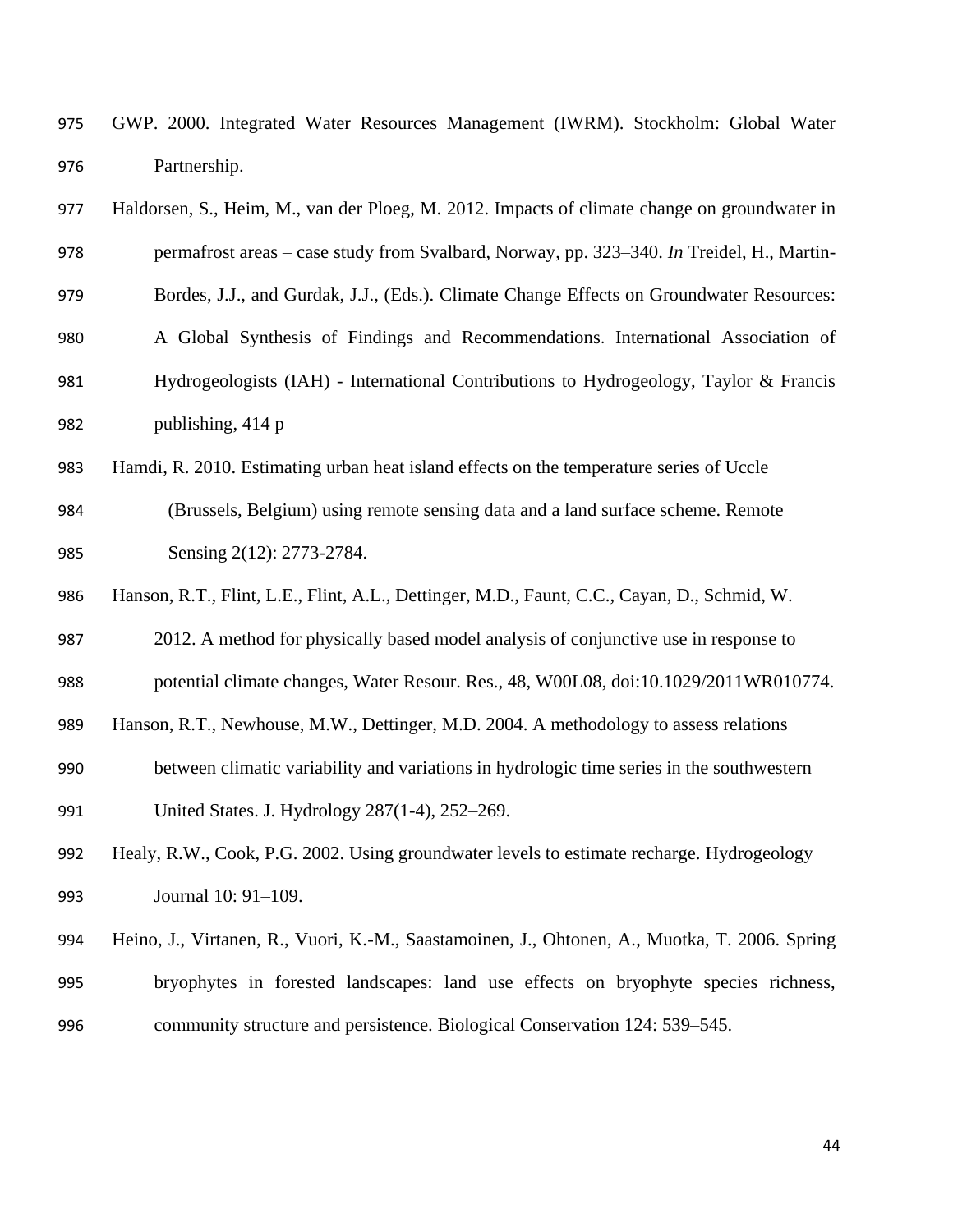- Hickling, 2006, R., Boy, D.B., Hill, J.K., Fox, R., Thomas, C.D. 2006. The distributions of a wide range of taxonomic groups are expanding polewards. Global Change Biology 12: 450–455.
- Hinkel, J. 2011. Indicators of vulnerability and adaptive capacity: Towards a clarification of the science–policy interface, Global Environmental Change 21:198–208
- Hiscock, K., Sparkes, R., Hodgens, A. 2012, Evaluation of future climate change impacts on European groundwater resources, pp. 351–366. *In* Treidel, H., Martin-Bordes, J.J., and Gurdak, J.J., (Eds.). [Climate Change Effects on Groundwater Resources: A Global](http://www.amazon.com/Climate-Change-Effects-Groundwater-Resources/dp/0415689368/ref=sr_1_3?s=books&ie=UTF8&qid=1309978084&sr=1-3)  [Synthesis of Findings and Recommendations](http://www.amazon.com/Climate-Change-Effects-Groundwater-Resources/dp/0415689368/ref=sr_1_3?s=books&ie=UTF8&qid=1309978084&sr=1-3). International Association of Hydrogeologists (IAH) - International Contributions to Hydrogeology, Taylor & Francis publishing, 414 p
- Holman, I.P. 2006.Climate change impacts on groundwater recharge-uncertainty, shortcomings, and the way forward? Hydrogeol J 14:637–647.
- Holman, I.P., Rivas-Casado, M., Howden, N.J.K., Bloomfield, J.P., Williams, A.T. 2009.
- Linking North Atlantic ocean-atmosphere teleconnection patterns and hydrogeological responses in temperate groundwater systems. Hydrol.Proc. 23, 3123–3126.
- Holman, I.P., Rivas-Casado, M., Bloomfield, J.P., Gurdak J.J. 2011.Identifying non-stationary
- groundwater level response to North Atlantic ocean-atmosphere teleconnection patterns
- using wavelet coherence.Hydrogeol J*,* doi:10.1007/s10040-011-0755-9.
- Howitt, R. 2004. Empirical analysis of water market institutions: The 1991 California water
- market. Resource and Energy Economics, 16(4), 357-371.
- Hrdinka, T. Novický, O. Hanslík, E. Rieder, M. 2012. Possible impacts of floods and droughts
- on water quality, Journal of Hydro-environment Research, 6 (2), 145-150.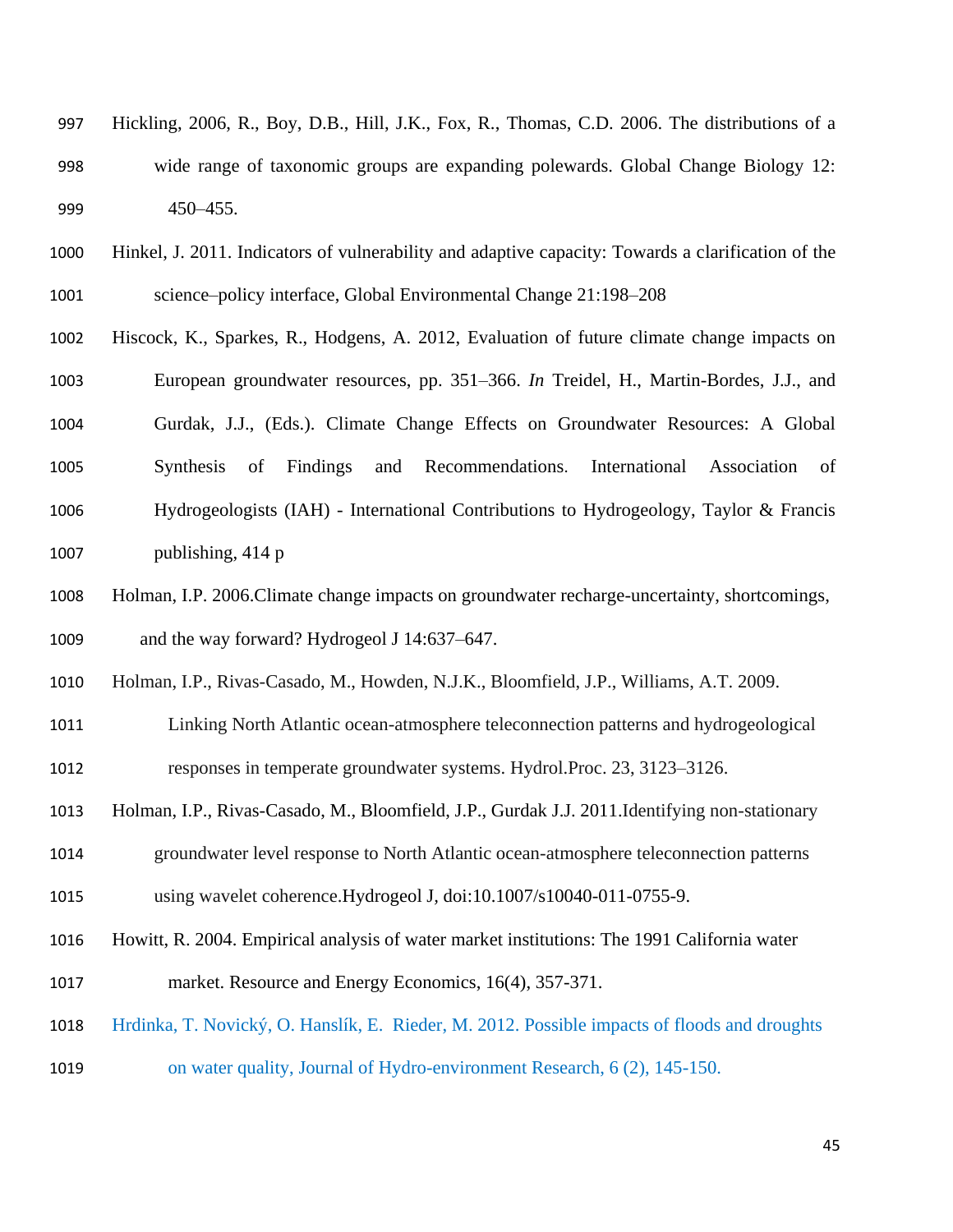- Hurrell, J.W., Kushnir, Y., Ottersen, G., Visbeck, M. (Eds.) 2003. The North Atlantic Oscillation: Climatic Significance and Environmental Impact, Geophys. Monogr. Ser., vol. 134, 279 pp., AGU, Washington, D. C., doi:10.1029/GM134.
- Huss, M., Hock, R., Bauder, A., Funk. M. 2010. 100-year mass changes in the Swiss Alps linked to the Atlantic Multidecadal Oscillation, Geophys. Res. Lett., 37, L10501, doi:10.1029/2010GL042616.
- Ilmonen, J. Virtanen, R., Paasivirta, L., Muotka, T. 2012. Responses of spring macroinvertebrate communities to habitat modification: community composition, specie richness and red-listed species. Freshwater Science (in press).
- Innis, S., Naiman, R., Elliott, S.R. 2000. Indicators and assessment methods for measuring the ecological integrity of semi-aquatic terrestrial environments. Hydrobiologia 422/423: 111– 131
- Ionita, M. Lohmann, G. Rimbu, N. Chelcea, S. 2012. Interannual variability of Rhine River streamflow and its relationship with large-scale anomaly patterns in spring and autumn. Journal of Hydrometeorology 13, 1, 172–188.
- IPCC 2007. Contribution of Working Groups I, II and III to the Fourth Assessment Report of the Intergovernmental Panel on Climate Change. Core Writing Team, Pachauri, R.K. and Reisinger, A. (Eds.) IPCC, Geneva, Switzerland. pp 104.
- Johnson A.C., Besien T.J., Bhardwaj C.L., Dixon A., Gooddy D.C., Haria A.H., White C. 2001.
- Penetration of herbicides to groundwater in an unconfined chalk aquifer following normal soil applications. Journal of Contaminant Hydrology 53(1-2):101-117.
- Jyrkama, I.M., Sykes, J.F. 2007. The impact of climate change on spatially varying groundwater 1042 recharge in the grand river watershed. Journal of Hydrology 338(3-4):237-250Kane, E.S.
- Chivers, M.R.. Turetsky, M.R Treat, C.C. Petersen, D.G. Waldrop, M.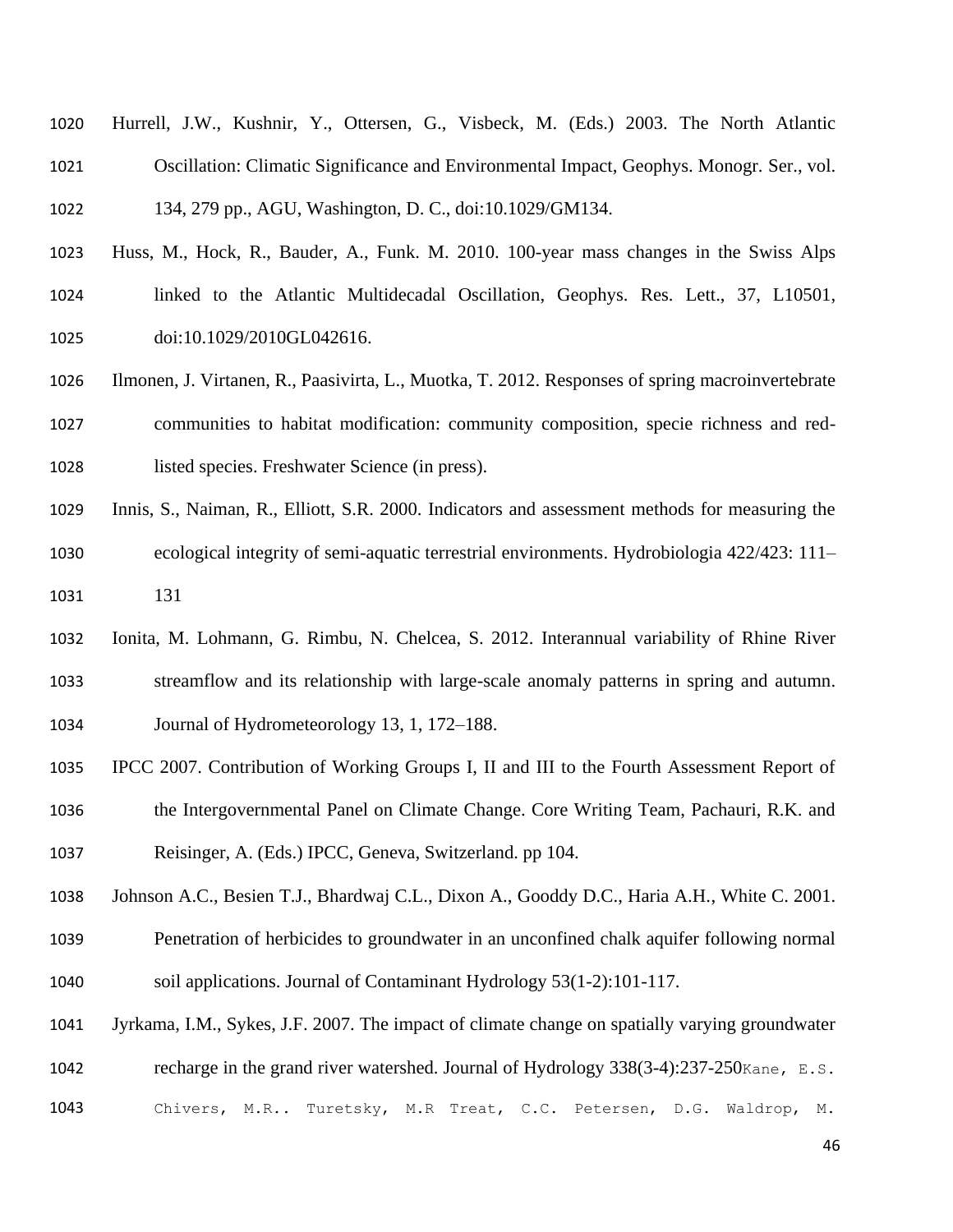Harden, J.W. McGuire, A.D. 2013. Response of anaerobic carbon cycling to water table manipulation in an Alaskan rich fen, Soil Biology and Biochemistry 58, 50-60.

- Kerr, R.A. 2000. A north Atlantic climate pacemaker for the centuries, Science, 288, 1984–1985, doi:10.1126/science.288.5473.1984.
- Kiem, A.S., Verdon-Kidd, D.C. 2011. Steps toward "useful" hydroclimatic scenarios for water resource management in the Murray-Darling Basin, Water Resour. Res., 47, W00G06, doi:10.1029/2010WR009803.
- Kløve, B., Ala-aho, P., Okkonen, J., Rossi, P. 2012. Possible effects of climate change on hydrogeological systems: results from research on esker aquifers in northern Finland, pp. 305–322. *In* Treidel, H., Martin-Bordes, J.J., and Gurdak, J.J., (Eds.). [Climate Change](http://www.amazon.com/Climate-Change-Effects-Groundwater-Resources/dp/0415689368/ref=sr_1_3?s=books&ie=UTF8&qid=1309978084&sr=1-3)  [Effects on Groundwater Resources: A Global Synthesis of Findings and](http://www.amazon.com/Climate-Change-Effects-Groundwater-Resources/dp/0415689368/ref=sr_1_3?s=books&ie=UTF8&qid=1309978084&sr=1-3)  [Recommendations](http://www.amazon.com/Climate-Change-Effects-Groundwater-Resources/dp/0415689368/ref=sr_1_3?s=books&ie=UTF8&qid=1309978084&sr=1-3). International Association of Hydrogeologists (IAH) - International Contributions to Hydrogeology, Taylor & Francis publishing, 414 pp.
- Kløve, B., Ala-aho, P., Bertrand, G., Boukalova, Z., Ertürk, A., Goldscheider, N., Ilmonen, J.,
- Karakaya, N., Kupfersberger, H., Kværner J., Lundberg A., Mileusnić M., Moszczynska
- A., Muotka T., Preda E., Rossi P., Siergieiev D., Šimek J., Wachniew P., Widerlund A.
- 2011a. Groundwater dependent ecosystems: Part I Hydroecology, threats and status of ecosystems. Environmental Science and Policy 14, 770–781.
- Kløve, B., Ala-aho, P., Allan, A., Bertrand, G., Druzynska, E., Ertürk, A., Goldscheider, N., Henry, S., Karakaya, N., Karjalainen, T.P., Koundouri, P., Kværner, J., Lundberg, A.,
- Muotka, T., Preda, E., Pulido Velázquez, M., Schipper, P. 2011b. Groundwater dependent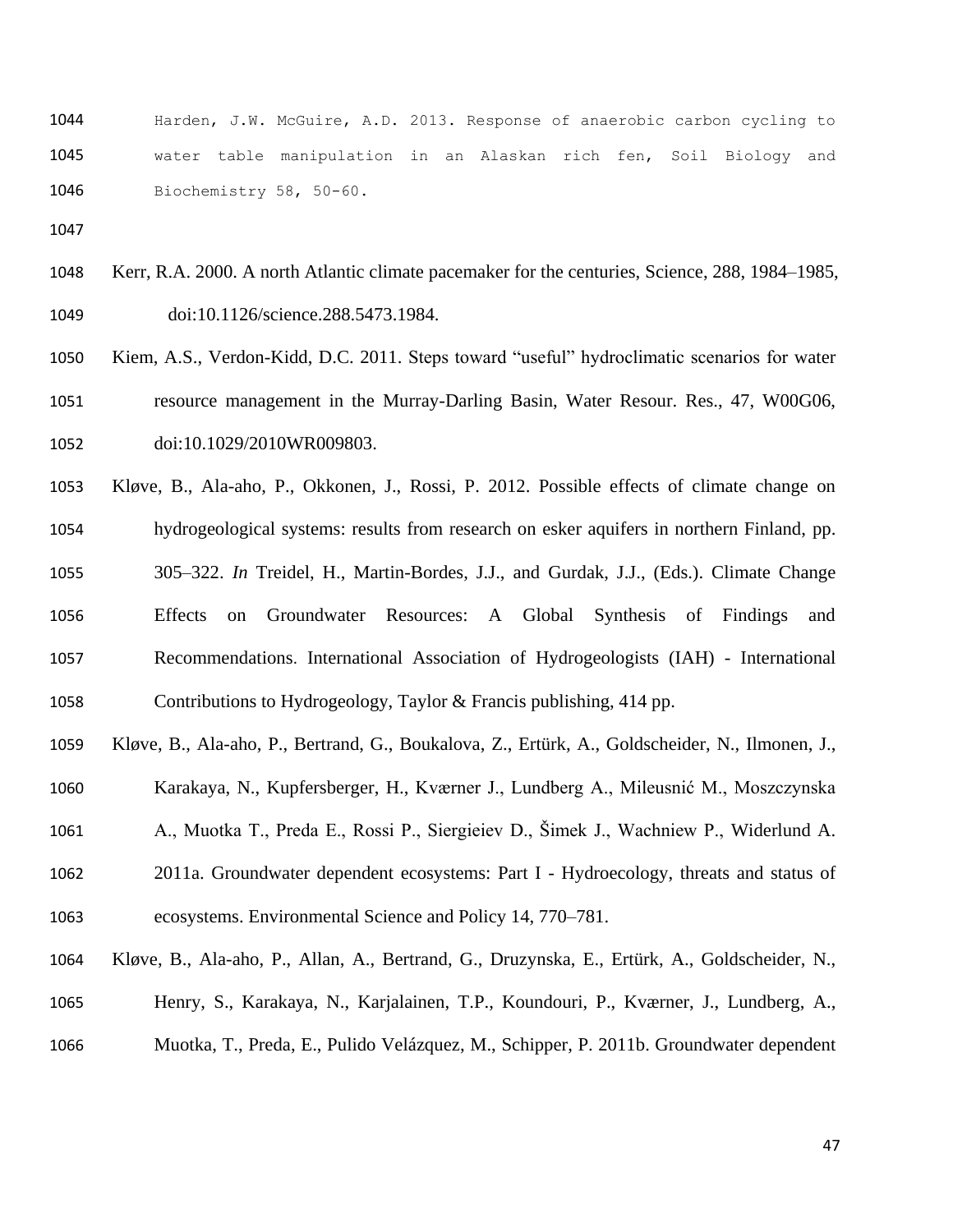- ecosystems: Part II Ecosystem services and management under risk of climate change and land-use management. Environmental Science and Policy 14, 782–793.
- Konikow, L., Kendy, E. 2005. Groundwater depletion: A global problem. Hydrogeol J 13:317– 320, doi: 10.1007/s10040-004-0411-8
- Kooijman, A.M., Paulissen, M.P.C.P. 2006. Higher acidification rates in fens with phosphorus enrichment. Appl. Veg. Sci. 9, 205–212.
- Kundzewicz, Z.W., Mata, L.J., Arnell, N.W., Doll, P., Kabat, P., Jimenez, B., Miller, K.A., Oki,
- T., Sen, Z., Shiklomanov, I.A. 2007. Freshwater resources and their management. *In* Parry,
- M.L., Canziani, O.F., Palutikof, J.P., van der Linden, P.J., Hanson, C.E. (Eds.), Climate
- Change 2007: Impacts, Adaptation and Vulnerability. Cambridge University Press,
- Cambridge, pp. 173.
- Kundzewicz, Z. W. & Döll, P. (2009) Will groundwater ease freshwater stress under climate
- change? Hydrol. Sci. J. 54(4), 665-675.
- Kuusisto, E. 1984. Snow accumulation and snow melt in Finland. Helsinki Finland, National
- Board of Waters, Publications of the Water Research Institute 55.
- Kværner, J., Snilsberg, P. 2008. Romeriksporten railway tunnel Drainage effects on peatlands
- in the Lake Northern Puttjern area. Engineering Geology 101, 75-88
- Kværner, J., Snilsberg, P. 2011. Groundwater hydrology of boreal peatlands above a bedrock
- tunnel Drainage impacts and surface water groundwater interactions. Journal of Hydrology 403, 278–291.
- Larned, S. 2012. Phreatic groundwater ecosystems: research frontiers in freshwater ecology. Freshwater Biology (in press).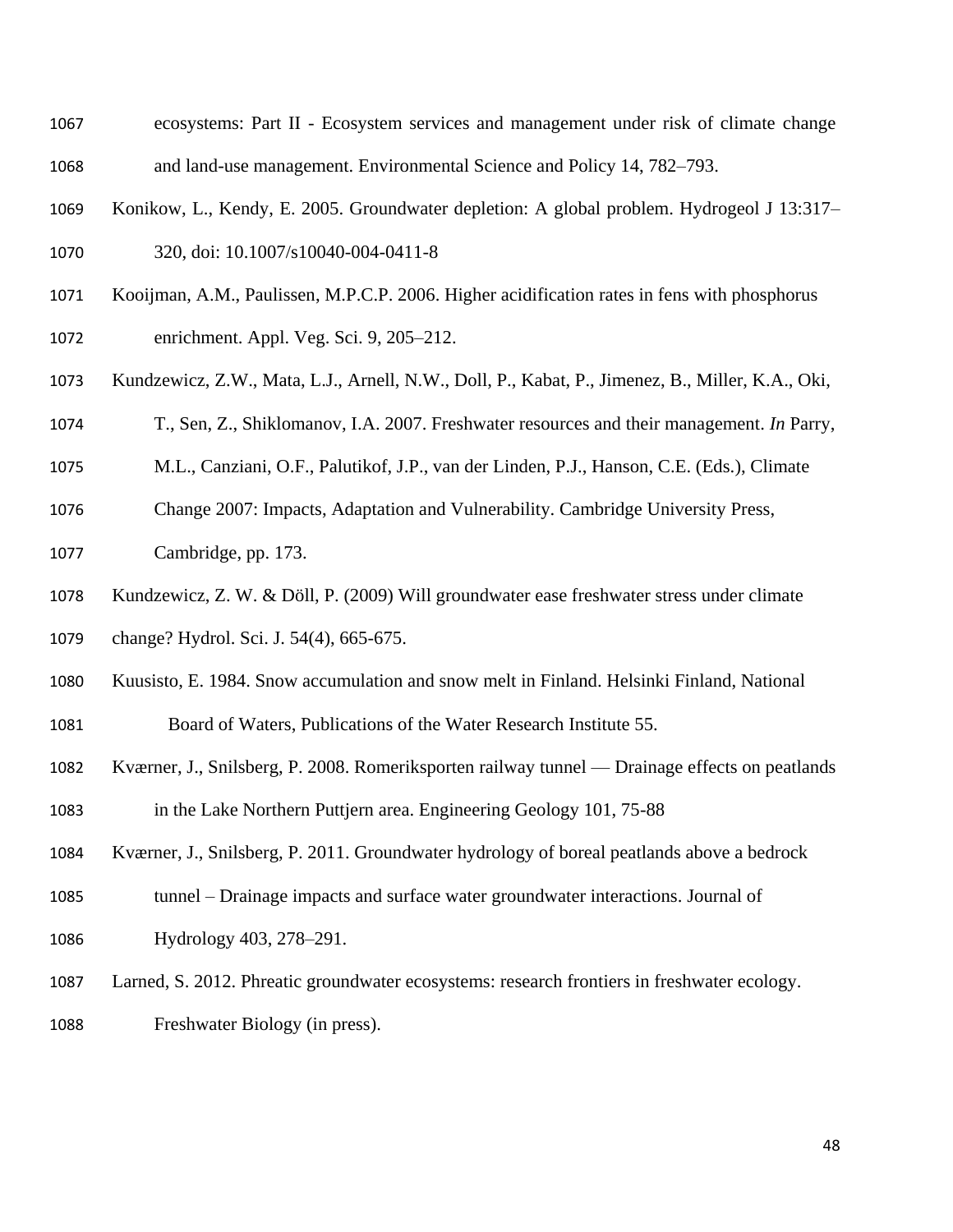| 1089 | Lee, L.J.E., Lawrence, D.S.L., Price, M. 2006. Analysis of water level response to rainfall and |
|------|-------------------------------------------------------------------------------------------------|
| 1090 | implications for recharge pathways in the Chalk aquifer, SE England. Journal of Hydrology       |
| 1091 | $330:604 - 620.$                                                                                |

Leffler, A.J., England, L.E., Naito, J. 2000.Vulnerability of Fremont cottonwood (Populus

- fremontii Wats.) individuals to xylem cavitation. Western North American Naturalist 60, 204–210.
- Liu, H.H. 2011. Impact of climate change on groundwater recharge in dry areas: An ecohydrology approach. Journal of Hydrology 407, 175–183

Llamas, M.R., Martínez-Santos, P. 2005. Intensive groundwater use: silent revolution and

 potential source of social conflicts. Journal of Water Resources Planning and Management, 131(5), 337-341

 Lopez-Gunn, E. 2003..The role of collective action in water governance: a comparative study of groundwater user associations in La Mancha aquifers (Spain). Water International 28(3), 367‐378.

Lopez-Gunn, E., Martinez-Cortina, L. 2006. Is self-regulation a myth? Case study on Spanish

- groundwater associations and the role of higher level authorities. Hydrogeology Journal 14 1105 (3); March, 361-375.
- Ludwig F., Moench, M. 2009. The impacts of climate change on water. *In* Ludwig F., Kabat, P.,
- Schaik, H.V., and van der Valk, M. (eds.) Climate change Adaptation in the Water Sector. Earthscan Publishing, London, p. 35–50.
- Mac Arthur, R.H., Wilson, E.O. 2001. The Theory of Island Biography. Princeton Landmarks in
- Biology edn., Princeton University Press, Princeton, NJ, 203 pp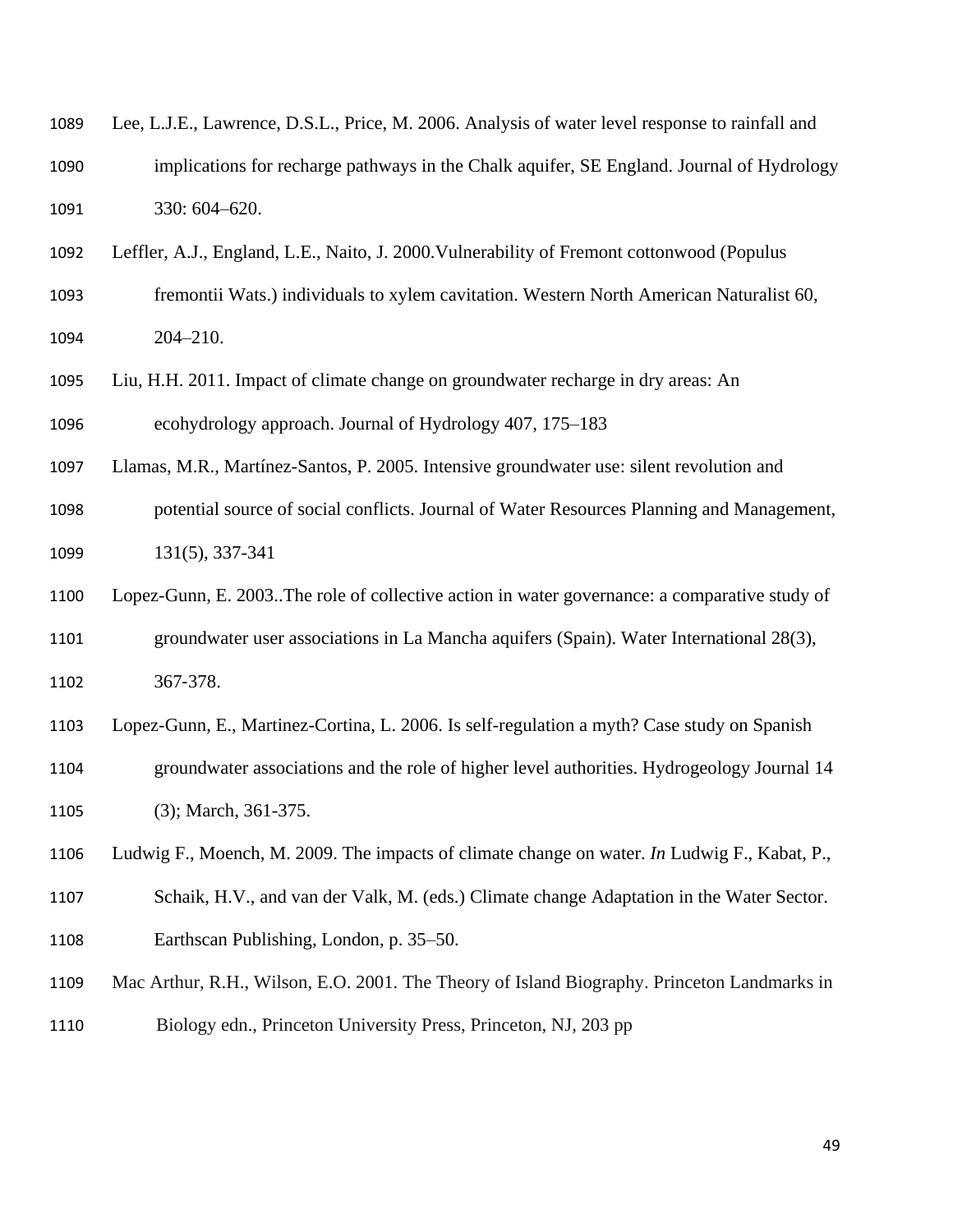- Mantua, N. J., Hare, S.R., Zhang, Y., Wallace, J.M., Francis, R.C. 1997. A Pacific interdecadal climate oscillation with impacts on salmon production, Bull. Am. Meteorol. Soc., 78(6), 1069–1080.
- Mäkinen, R., Orvomaa, M., Veijalainen, N., Huttunen, I. 2008. The climate change and groundwater regimes in Finland. Proceedings 11th International Specialized Conference on Watershed & River Basin Management, Budapest, Hungary.
- Maxwell, R.M., Kollet, S.J. 2008, Interdependence of groundwater dynamics and land-energy feedbacks under climate change: Nature Geoscience, v. 1, doi: 10.1038/ngeo315, p. 665– 669.
- McPhaden, M.J., Zebiak, S.E., Glantz, M.H. 2006. ENSO as an integrating concept in earth science. Science New Series 314(5806), 1740-1745.
- Meinzer F.C., Andrade, J.L., Goldstein, G., Holbrook, N.M., Cavelier, J., Wright, S.J. 1999. Partitioning of soil water among canopy trees in a seasonally dry tropical forest. Oecologia 121, 293–301.
- Naumburg, E., Mata-Gonzalez, R., Hunter, R., McLendon, T., Martin, D.W. 2005.
- Phreatophytic vegetation and groundwater fluctuations: A review of current research and
- application of ecosystem response modelling with an emphasis on Great Basin vegetation.
- Environmental Management 35, 726–740.
- Ng, G.-H.C., McLaughlin, D., Entekhabi, D., Scanlon, B.R. 2010. Probabilistic analysis of the effects of climate change on groundwater recharge, Water Resour. Res., 46(7), W07502,
- doi:10.1029/2009WR007904.
- NRC. 1997. Valuing Ground Water: Economic Concepts and Approaches. National Research Council. Washington, DC: The National Academies Press.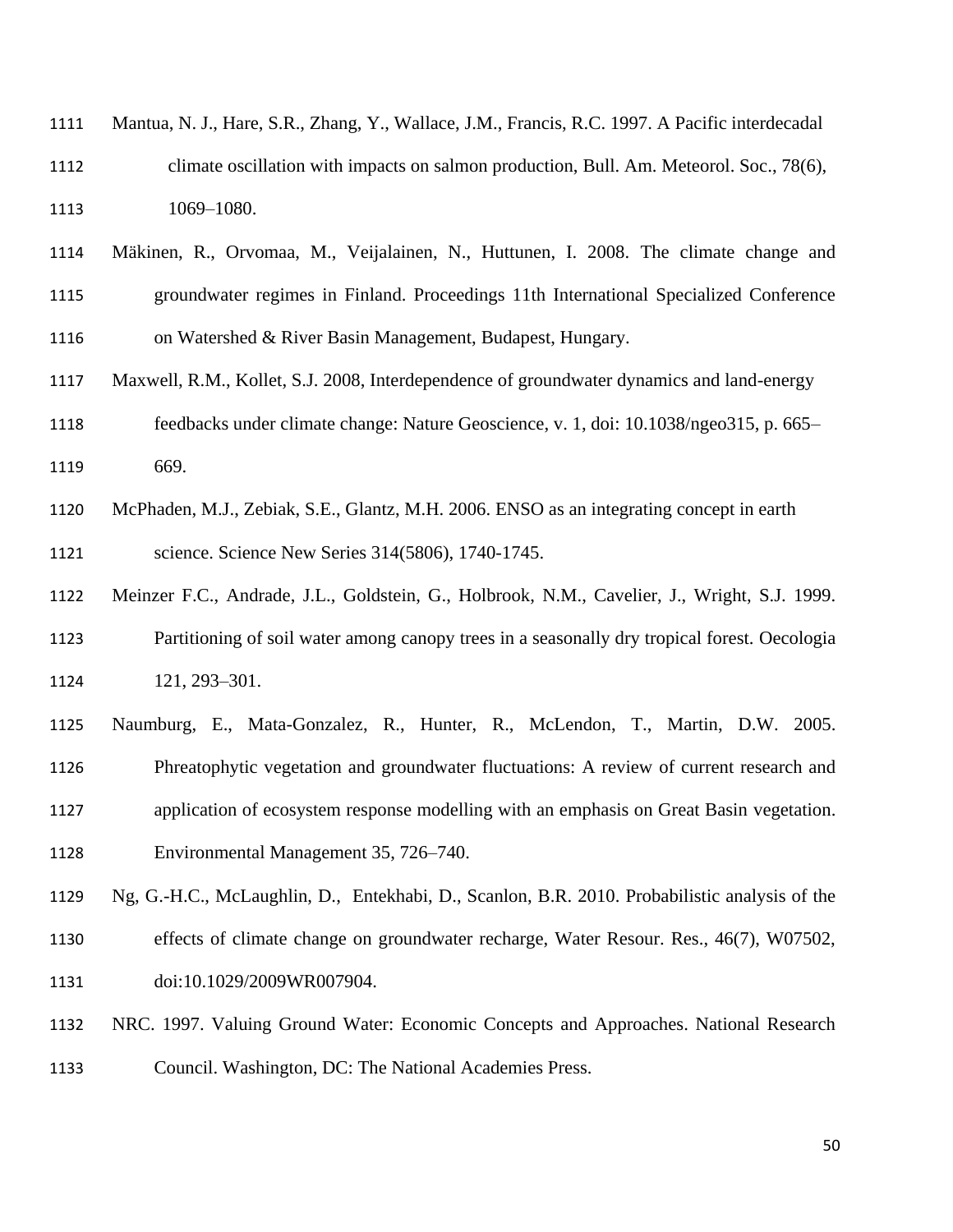- Noyes, P. D. McElwee, M. K. Miller, H. D. Clark, B. W. Van Tiem, L. A. Walcott, K. C.
- Erwin, K. N. Levin, E. D. 2009. The toxicology of climate change: Environmental contaminants in a warming world, Environment International 35 ( 6), 971-986.
- Okkonen, J. Jyrkama, M. Kløve, B. 2010. A climate change assessment framework for ground water. *Hydrogeology journal* 18 (2), 429-439.
- Okkonen, J., Kløve, B. 2010. A conceptual and statistical approach for the analysis of climate
- impact on ground water table fluctuation patterns in cold conditions. Journal of Hydrology 1141  $388 (1-2), 1-12.$
- Okkonen, J., Jyrkama, M., Kløve, B. 2010. A climate change assessment framework for ground water. Hydrogeology Journal 18 (2), 429–439.
- Okkonen, J., Kløve, B. 2011. A sequential modelling approach to assess groundwater-surface water resources in a snow dominated region of Finland. Journal of Hydrology 441 (1–2), 91–107*.*
- Olde Venterink, H., Vermaat, J.E., Pronk, M., Wiegman, F., van der Lee, G.E.M., van den Hoorn, M.W., Higler, M.L.W.G., Verhoeven, J.T.A. 2006. Importance of sediment deposition and denitrification for nutrient retention in floodplain wetlands. Appl. Veg. Sci. 9:163-174
- Poff, N.L., Allan, J.D., Brain, M.B., Karr, J.R., Prestegaard, K.L., Richter, D., Sparks, R.E., Stromberg, J.C. 1997. The natural flow regime. Bioscience 47: 769–784.
- Poff, N.L., Brinson, M.M., Day, J.W. 2002. Aquatic Ecosystems and Global Climate Change.
- Potential Impacts on Inland Freshwater and Coastal Wetland Ecosystems in United States.
- Pew Center on Global Climate Change, Arlington. htpp://www.pewclimate.org/doc
- Uploads/ aquatic.pdf.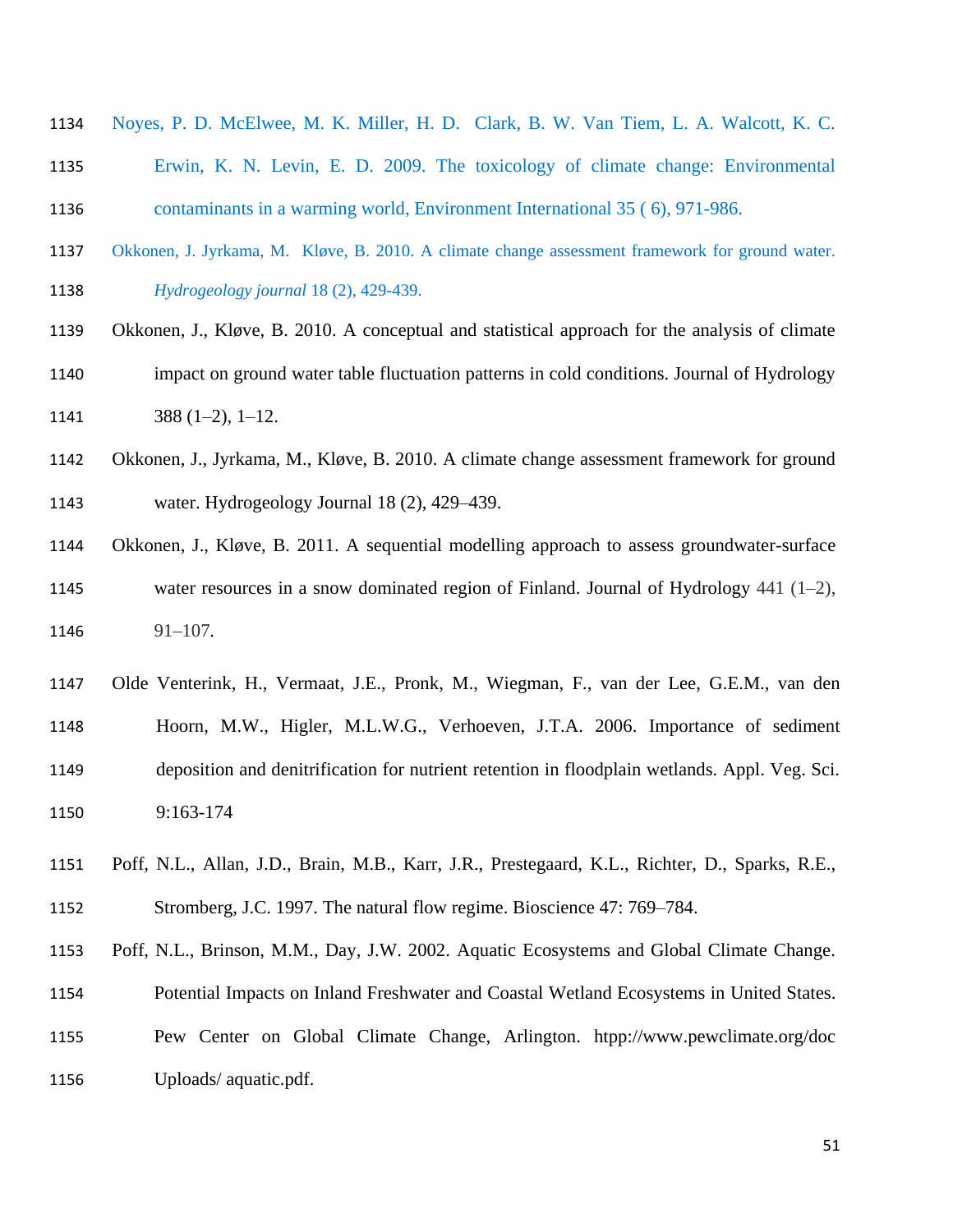- Pool, D.R., 2005. Variations in climate and ephemeral channel recharge in southeastern
- Arizona, United States. Water Resources Research 41, W11403,
- 1159 doi:10.1029/2004WR003255.
- Pulido-Velázquez, M., Marques, G.F. Jenkins, M.W., Lund, J.R. 2003. Conjunctive use of
- ground and surface water: classical approaches and California examples. Proceedings of
- the XI World Water Congress, CEDEX, Ministerio de MedioAmbiente. Madrid (Spain).
- Pulido-Velazquez, M., Jenkins, M.W., Lund, J.R. 2004. Economics values for conjunctive use and water banking in Southern California. Water Resour. Res., 40(3), W03401.
- Rasmusson, E.M., Carpenter, T.H. 1982. Variations in tropical sea surface temperature and surface wind fields associated with the Southern Oscillation/El Niño. Monthly Weather Review, 110, 354-384.
- Richardson, J.H. 1992. Coarse particulate detritus dynamics in small montane streams of the south western British Columbia. Canadian Journal of Fisheries and Aquatic Sciences 49: 337–346.
- Rutulis, M. 1989. Groundwater drought sensitivity of southern Manitoba. Canadian Water Resources Journal 4: 18–33.
- Sahuquillo, A., Lluria M. 2003, Conjunctive use as potential for stressed aquifers: social constraints. *In* R. Llamas and E. Custodio (eds), Intensive Use of Groundwater: Challenges and Opportunities, Balkema, Abingdon, Exton and Tokyo
- Saxe, H., M. G. R. Cannell, B. Johnsen, M. G. Ryan, and G. Vourlitis (2001), Tree and forest functioning in response to global warming, New Phytol., 149(3), 369–399.
- Scibek,J. Allen, D. M. Cannon, A. J. Whitfield, P. H.2007. Groundwater–
- 1179 surface water interaction under scenarios of climate change using a high-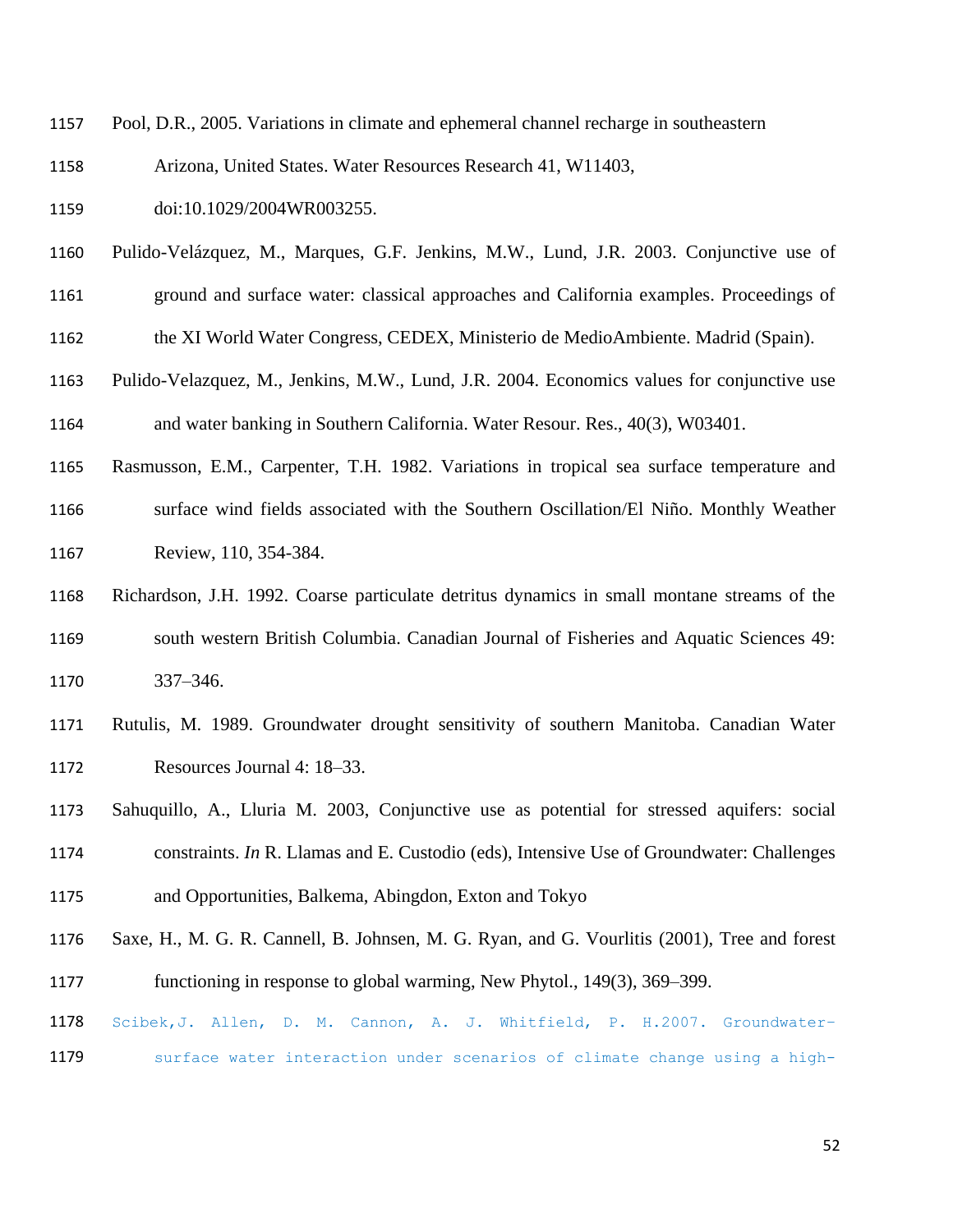- 1180 resolution transient groundwater model, Journal of Hydrology 333 (2-4), 165-181.
- Scott, M.L., Shafroth, P.B., Auble, G.T. 1999. Responses of riparian cottonwoods to alluvial water table declines. Environmental Management 23, 347–358.
- Showstack, R. 2004. Discussion of challenges facing water management in the 21st century. Eos
- Trans. AGU, 85(6), 58, doi:10.1029/2004EO060002.
- Silander J., B.Vehviläinen, J. Niemi, A. Arosilta, T. Dubrovin, J. Jormola, V. Keskisarja, A.
- Keto, A. Lepistö, R. Mäkinen, M. Ollila, H. Pajula, H. Pitkänen, I. Sammalkorpi, M.
- Suomalainen, and N. Veijalainen, (2006) Climate change adaptation for hydrology and
- water resources. FINADAPT working paper 6, Finnish Environmental Institute Mimeographs 336, Helsinki.
- Singleton, M.J., Moran, J.E. 2010. Dissolved noble gas and isotopic tracers reveal vulnerability
- of groundwater in a small, high elevation catchment to predicted climate change. Water
- Resour Res 46: W00F06. doi:10.1029/2009WR008718
- Smith, H., Wood, P.J. 2002. Flow permanence and macroinvertebrate community variability in limestone spring systems. Hydrobiologia 487:45–58
- Sophocleous, M. 2002. Interaction between groundwater and surface water: the state of the science. Hydrogeology Journal 10: 52–67.
- Sperry, J.S., Hacke, U.G., Oren, R., Comstock, J.P. 2002. Water deficits and hydraulic limits to
- leaf water supply. Plant, Cell and Environment 25, 251–263.
- Stuart, M.E., Gooddy, D.C., Bloomfield, J.P., Williams, A.T. 2011. A review of the impact of
- climate change on future nitrate concentrations in groundwater of the UK. Science of the
- Total Environ 409(15): 2859-2873, doi:10.1016/j.scitotenv.2011.04.016
- Sugita, F., Nakane, K. 2007. Combined effects of rainfall patterns and porous media properties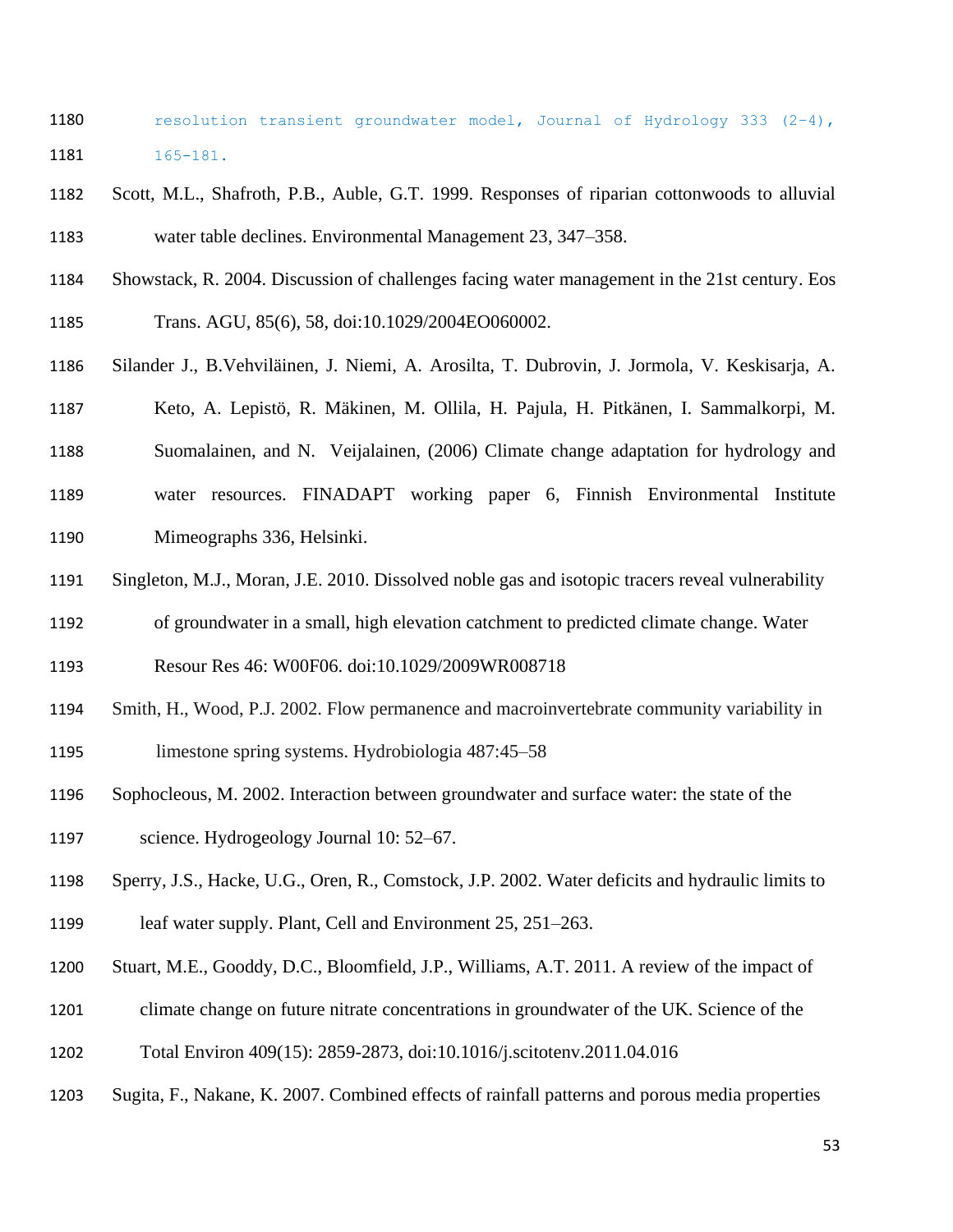- on nitrate leaching. Vadose Zone J 6, 548–53.
- Sutinen, R., Hänninen, P., Venäläinen, A. 2007. Effect of mild winter events on soil water content beneath snowpack. Cold regions science and technology. 1207 DOI:10.1016/2007.05.014.
- Tanaka, S.K., Zhu, T., Lund, J.R., Howitt, R.E., Jenkins, M.W., Pulido-Velázquez, M., Tauber, M., Ritzema, R.S., Ferreira, I.C. 2006. Climate warming and water management adaptation for California. Climatic Change, 76 (3-4), 361-384.Taylor, C. A. Stefan, H. G. 2009. Shallow groundwater temperature response to climate change and urbanization, Journal of Hydrology, 375 (3–4) 601-612.
- 
- Taylor, R.G., Scanlon, B., Döll, P., Rodell, M., van Beek, R., Wada, Y., Longuevergne, L., Leblanc, M., Famiglietti, J.S., Edmunds, M., Konikow, L., Green T.R., Chen, J., Taniguchi, M., Bierkens, M.F.P., MacDonald, A., Fan, Y., Maxwell, R.M., Yechieli, Y., Gurdak, J.J., Allen, D., Shamsudduha, M., Hiscock, K., Yeh, P.J.F., Holman, I., Treidel, H. Groundwater and climate change. Nature Climate Change (in review). Taylor, R., Tindimugaya, C. 2012. The impact of climate change and rapid development on
- weathered crystalline rock aquifer systems in the humid tropics of sub-Saharan Africa: evidence from south-western Uganda, pp. 17–32. *In* Treidel, H., Martin-Bordes, J.J., and Gurdak, J.J., (Eds.). [Climate Change Effects on Groundwater Resources: A Global](http://www.amazon.com/Climate-Change-Effects-Groundwater-Resources/dp/0415689368/ref=sr_1_3?s=books&ie=UTF8&qid=1309978084&sr=1-3)  [Synthesis of Findings and Recommendations.](http://www.amazon.com/Climate-Change-Effects-Groundwater-Resources/dp/0415689368/ref=sr_1_3?s=books&ie=UTF8&qid=1309978084&sr=1-3) International Association of Hydrogeologists (IAH) - International Contributions to Hydrogeology, Taylor & Francis publishing, 414 pp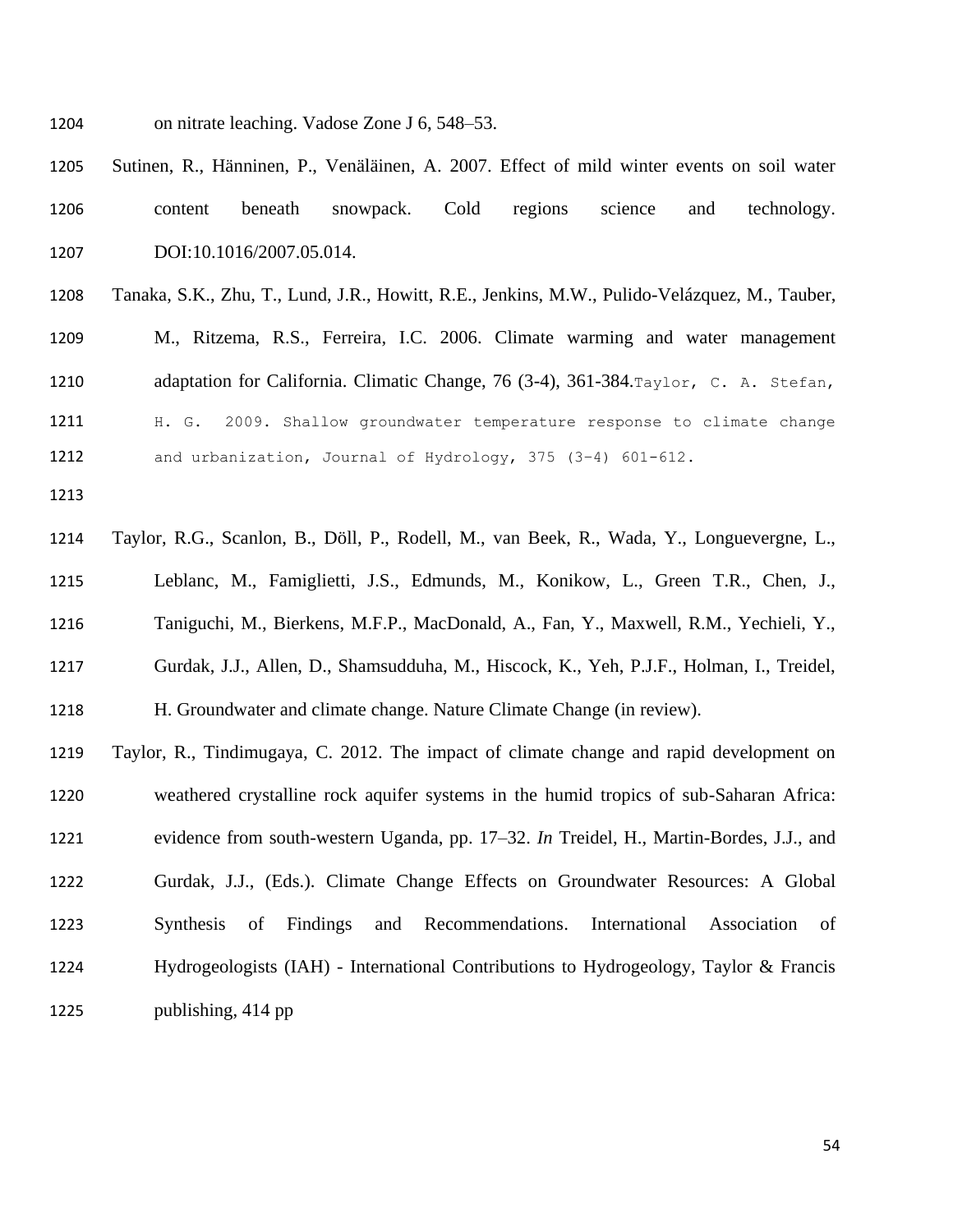| 1226 | Themeßl, M., Gobiet, A., Leuprecht, A. 2011. Empirical-statistical downscaling and error      |
|------|-----------------------------------------------------------------------------------------------|
| 1227 | correction of daily precipitation from regional climate models, Int. J. Climatol., 31, 1530–  |
| 1228 | 1544, doi:10.1002/joc.2168.                                                                   |
| 1229 | Therrien, R., McLaren, R.G., Sudicky, E.A., Panday, S.M. 2007. HydroGeoSphere - A three       |
| 1230 | dimensional numerical model describing fully-integrated subsurface and surface flow and       |
| 1231 | solute transport. Users's Guide. Canada, Universite' Laval and University of Waterloo.        |
| 1232 | Toth, J. 1963. A theoretical analysis of groundwater flow in small drainage basins. J Geophys |
| 1233 | Res 68(16), 4785-4812                                                                         |
| 1234 | Treidel, H., Martin-Bordes, J.J., Gurdak, J.J. (Eds.) 2012. Climate Change Effects on         |
| 1235 | Groundwater Resources: A Global Synthesis of Findings and Recommendations.                    |
| 1236 | International Association of Hydrogeologists (IAH) - International Contributions to           |
| 1237 | Hydrogeology, Taylor & Francis publishing, 414 p.                                             |
| 1238 | Tremblay, A., Larocque, M., Anctil, F., Rivard, C. 2011. Teleconnections and interannual      |
| 1239 | variability in Canadian groundwater levels: Journal of Hydrology 410,                         |
| 1240 | doi:10.1016/j.jhydrol.2011.09.013, p. 178-188. Trumpickas, J. Shuter, B. J. Minns, C. K.      |
| 1241 | 2009. Forecasting impacts of climate change on Great Lakes surface water temperatures,        |
| 1242 | Journal of Great Lakes Research 35 (3), 454-463.                                              |
| 1243 |                                                                                               |
| 1244 | Tujchneider, O., Paris, M., Perez, M., D'Elia, M. 2012, Possible effects of climate change on |
| 1245 | groundwater resources in the central region of Santa Fe Province, Argentina, pp. 265-280.     |

- *In* Treidel, H., Martin-Bordes, J.J., and Gurdak, J.J., (Eds.). [Climate Change Effects on](http://www.amazon.com/Climate-Change-Effects-Groundwater-Resources/dp/0415689368/ref=sr_1_3?s=books&ie=UTF8&qid=1309978084&sr=1-3)
- [Groundwater Resources: A Global Synthesis of Findings and Recommendations](http://www.amazon.com/Climate-Change-Effects-Groundwater-Resources/dp/0415689368/ref=sr_1_3?s=books&ie=UTF8&qid=1309978084&sr=1-3).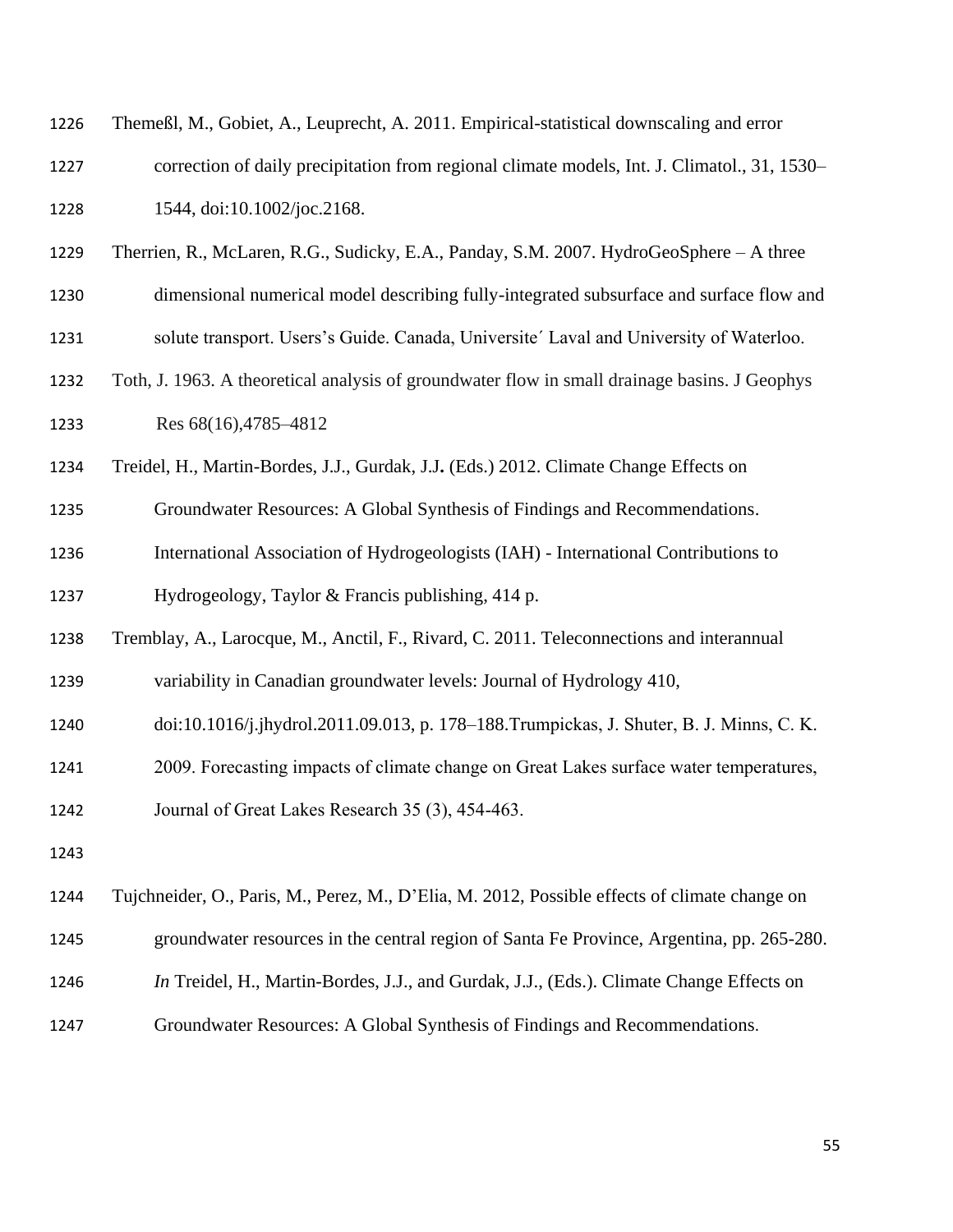- International Association of Hydrogeologists (IAH) International Contributions to
- Hydrogeology, Taylor & Francis publishing, 414 p.
- UNEP/CBD *(*United Nations Environment Programme*/*Convention of Biological Diversity)
- 2010. In depth review of the program of the work on the biological diversity of inland 1252 water ecosystems. Prepared for  $14<sup>th</sup>$  meeting, Nairobi, 10-12 May 2010.
- van Belle, J., Barendregt, A., Schot, P., Wassen, M.J. 2006. The effects of groundwater
- discharge, mowing and eutrophication on fen vegetation evaluated over half a century.
- Appl. Veg. Sci. 9, 195–204.
- van Bremen, N., Buurman P. 2002. Soil Formation.2nd ed. Kluwer Acad. Publishers, Dordrecht, NL.
- Van der Kamp G., Maathuis, H. 1991. Annual fluctuations of groundwater levels as a result of loading by surface moisture. Journal of Hydrology 127: 137–152.
- van der Hoek D., Sýkora K.V. 2006. Fen-meadow succession in relation to spatial and temporal differences in hydrological and soil conditions. Appl. Veg. Sci. 9, 185–194.
- van Diggelen, R., Molenaar, W.J., Kooijman, A.M.. 1996. Vegetation succession in a floating
- mire in relation to management and hydrology. J. Veg. Sci. 7, 809–820.
- Veijalainen, N., Lotsari, E., Alho, B., Vehviläinen, B., Käyhkö, J. 2010. National scale
- assessment of climate change impacts on flooding in Finland. Journal of Hydrology 391: 333–350.
- Venencio, M.D.V., Garcia, N.O. 2011. Interannual variability and predictability of water table
- levels at Santa Fe Province (Argentina) within the climatic change context. Journal of
- Hydrology 409, doi:10.1016/j.jhydrol.2011.07.039, p. 62–70.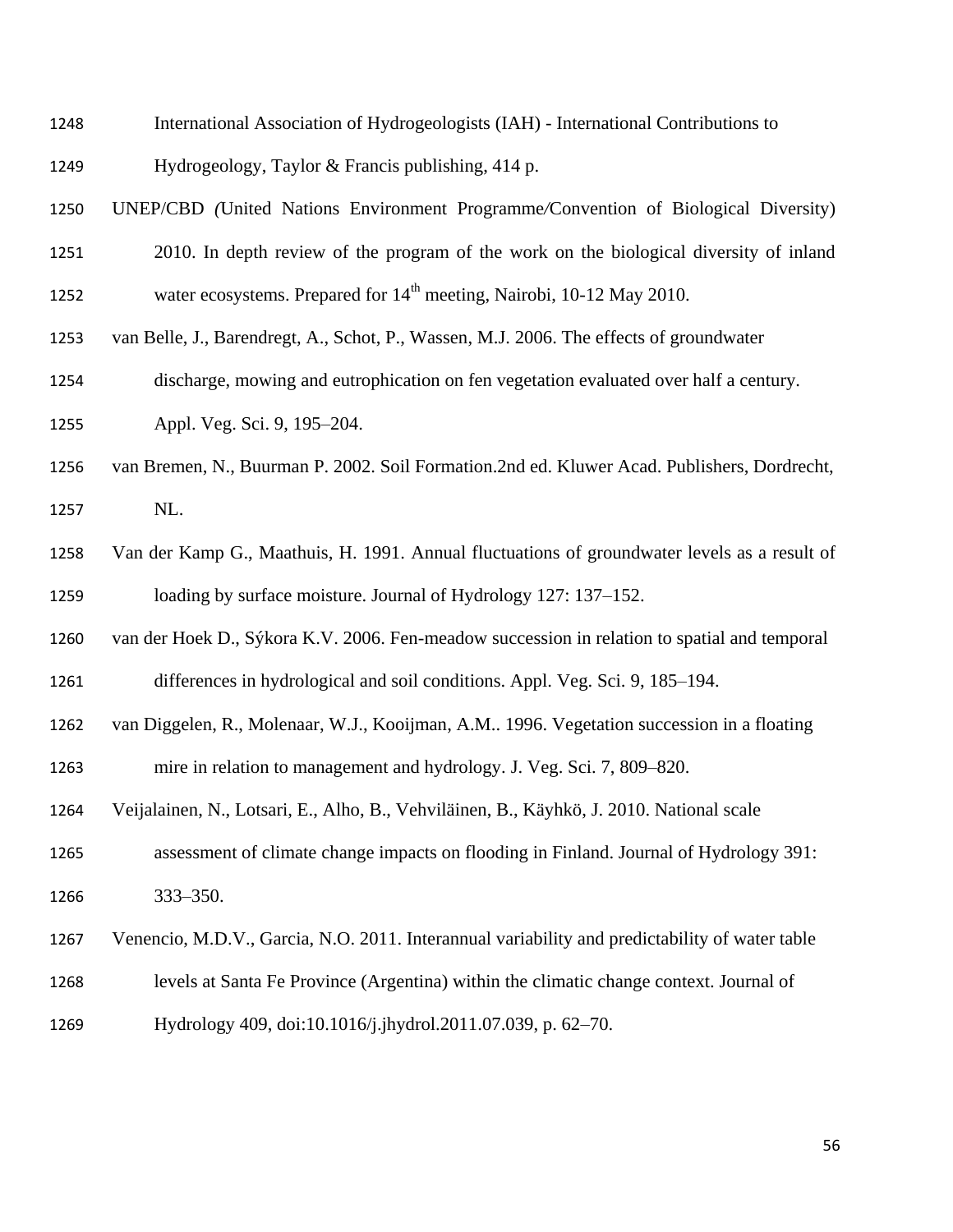- Wada, Y., van Beek, L.P.H., van Kempen, C.M., Reckman, J.W.T.M., Vasak, S., Bierkens M.F.P. 2010. Global depletion of groundwater resources. Geophys. Res. Lett. 37, L20402, doi:10.1029/2010GL044571.
- Wada, Y., van Beek, L.P.H., Bierkens, M.F.P. 2012. Nonsustainable groundwater sustaining
- irrigation: A global assessment, Water Resources Research 48, doi:10.1029/2011WR010562.
- Waibel, M.S. Gannett, M.W. Chang, H. Hulbe, C.L. 2013. Spatial variability of the response to climate change in regional groundwater systems – Examples from simulations in the Deschutes Basin, Oregon, Journal of Hydrology 486 (12),187-201.
- Ward, J.V., Tockner, K. 2001. Biodiversity: towards a unifying theme for river ecology. Freshwater Biology 46: 807–819.
- Wassen, M.J., van Diggelen, R., Wolejko, L., Verhoeven, J.T.A. 1996. A comparison of fens in natural and artificial landscapes.Vegetatio 126, 5–26.
- Wassen, M. J., H. G. M. Olde Venterink, E. D. Lapshina, and F. Tanneberger. 2005. Endangered plants persist under phosphorus limitation. Nature 437:547–550.
- Werner, A. D. Vincent M. B. Post, E.A. Vandenbohede, . Lu, C. Ataie-Ashtiani, B. Simmons, C.
- T. Barry, D.A. 2013. Seawater intrusion processes, investigation and management: Recent advances and future challenges, Advances in Water Resources 51, 3-26.
- Werner, K.J., Zedler, J.B. 2002. How sedge meadow soils, microtopography, and vegetation respond to sedimentation. Wetlands 22:451-466
- White, I., Falkland, T. 2012. Reducing groundwater vulnerability in carbonate island countries
- in the Pacific, pp. 75–112. *In* Treidel, H., Martin-Bordes, J.J., and Gurdak, J.J., (Eds.).
- [Climate Change Effects on Groundwater Resources: A Global Synthesis of Findings and](http://www.amazon.com/Climate-Change-Effects-Groundwater-Resources/dp/0415689368/ref=sr_1_3?s=books&ie=UTF8&qid=1309978084&sr=1-3)